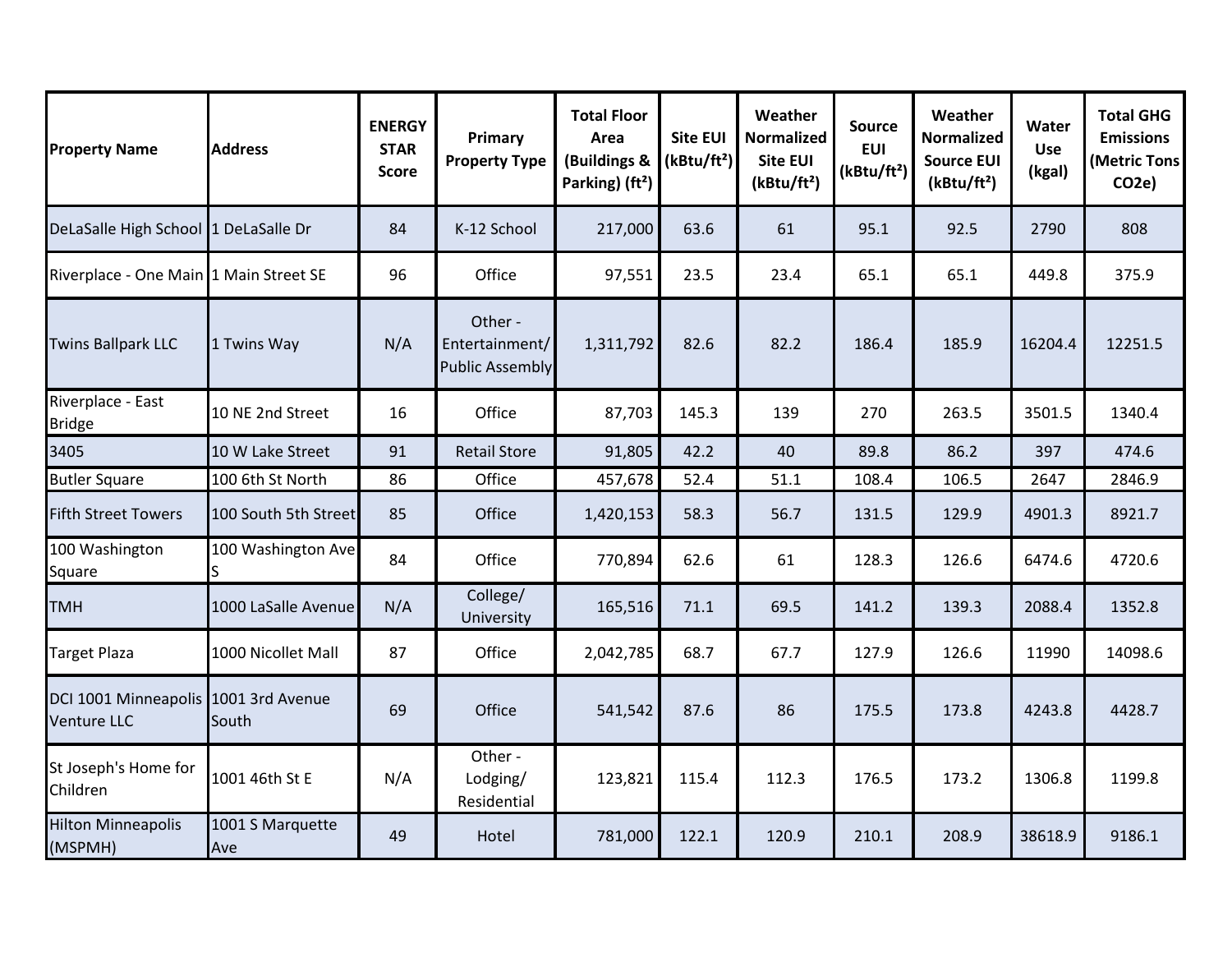| <b>Property Name</b>                                | <b>Address</b>                 | <b>ENERGY</b><br><b>STAR</b><br><b>Score</b> | Primary<br><b>Property Type</b>     | <b>Total Floor</b><br>Area<br>(Buildings &<br>Parking) (ft <sup>2</sup> ) | <b>Site EUI</b><br>(kBtu/ft <sup>2</sup> ) | Weather<br><b>Normalized</b><br><b>Site EUI</b><br>(kBtu/ft <sup>2</sup> ) | <b>Source</b><br><b>EUI</b><br>(kBtu/ft <sup>2</sup> ) | Weather<br><b>Normalized</b><br><b>Source EUI</b><br>(kBtu/ft <sup>2</sup> ) | Water<br><b>Use</b><br>(kgal) | <b>Total GHG</b><br><b>Emissions</b><br>(Metric Tons<br>CO <sub>2</sub> e) |
|-----------------------------------------------------|--------------------------------|----------------------------------------------|-------------------------------------|---------------------------------------------------------------------------|--------------------------------------------|----------------------------------------------------------------------------|--------------------------------------------------------|------------------------------------------------------------------------------|-------------------------------|----------------------------------------------------------------------------|
| <b>Salvation Army</b><br><b>Harbor Light Center</b> | 1010 currie Ave                | N/A                                          | <b>Residential Care</b><br>Facility | 91,530                                                                    | 140.8                                      | 141                                                                        | 288.5                                                  | 289.1                                                                        | 7326.3                        | 1513.7                                                                     |
| <b>Target Plaza</b><br>Commons                      | 1011 Nicollet Mall             | 77                                           | Office                              | 59,479                                                                    | 74.9                                       | 73.2                                                                       | 190.7                                                  | 185.9                                                                        | 595                           | 665.9                                                                      |
| Crown Roller Mill                                   | 105 5th Ave S                  | 61                                           | Office                              | 115,584                                                                   | 104.4                                      | 101.6                                                                      | 189.1                                                  | 186.1                                                                        | 971.7                         | 955.4                                                                      |
| <b>Roanoke Building</b>                             | 109 South 7th Street           | N/A                                          | Office                              | 195,308                                                                   | 39.9                                       | 39.9                                                                       | 55                                                     | 55                                                                           | 1657                          | 624.9                                                                      |
| <b>Midtown Parking</b><br>Ramp                      | 11 4th Street South            | N/A                                          | Parking                             | 200,500                                                                   | 46.7                                       | 45.4                                                                       | 130.9                                                  | 127.1                                                                        | 40.3                          | 158.9                                                                      |
| 110 Wyman Partridge<br><b>Building</b>              | 110 5th Street North           | 56                                           | Office                              | 205,435                                                                   | 129.6                                      | 124.6                                                                      | 215.6                                                  | 209.7                                                                        | 3578                          | 2528.3                                                                     |
| Hilton Garden Inn<br>Minneapolis<br>Downtown        | 1101 4th Avenue<br>South       | 88                                           | Hotel                               | 151,397                                                                   | 86.7                                       | 84.9                                                                       | 162.9                                                  | 159.6                                                                        | 5141.2                        | 1142.9                                                                     |
| <b>MSL</b>                                          | 1101 Harmon Place              | N/A                                          | College/<br>University              | 158,000                                                                   | 68.9                                       | 67.3                                                                       | 141.4                                                  | 139.5                                                                        | 1472.8                        | 1298.6                                                                     |
| Doubletree Suites<br>Minneapolis                    | 1101 LaSalle Avenue            | 98                                           | Hotel                               | 200,390                                                                   | 54.7                                       | 54                                                                         | 98.2                                                   | 97.4                                                                         | 6251.4                        | 1107.7                                                                     |
| River Parkway Place                                 | 1101 W River<br>Parkway        | 91                                           | Office                              | 203,972                                                                   | 55.2                                       | 53                                                                         | 114.1                                                  | 111.1                                                                        | 525.3                         | 546.6                                                                      |
| <b>Barrel House</b>                                 | 111 3rd Ave S                  | 65                                           | Office                              | 79,294                                                                    | 79.3                                       | 76.9                                                                       | 173.9                                                  | 171.4                                                                        | 625.2                         | 796.9                                                                      |
| Orchestra Hall Ramp<br>#1                           | 1111 Marquette<br>Avenue South | N/A                                          | Parking                             | 239,000                                                                   | 21.4                                       | 20.3                                                                       | 37.7                                                   | 36.4                                                                         | 77                            | 505.9                                                                      |
| 111 Washington<br>Square                            | 111 Washington Ave             | 79                                           | Office                              | 458,877                                                                   | 103.8                                      | 103                                                                        | 265.1                                                  | 264.1                                                                        | 5487.7                        | 7169.1                                                                     |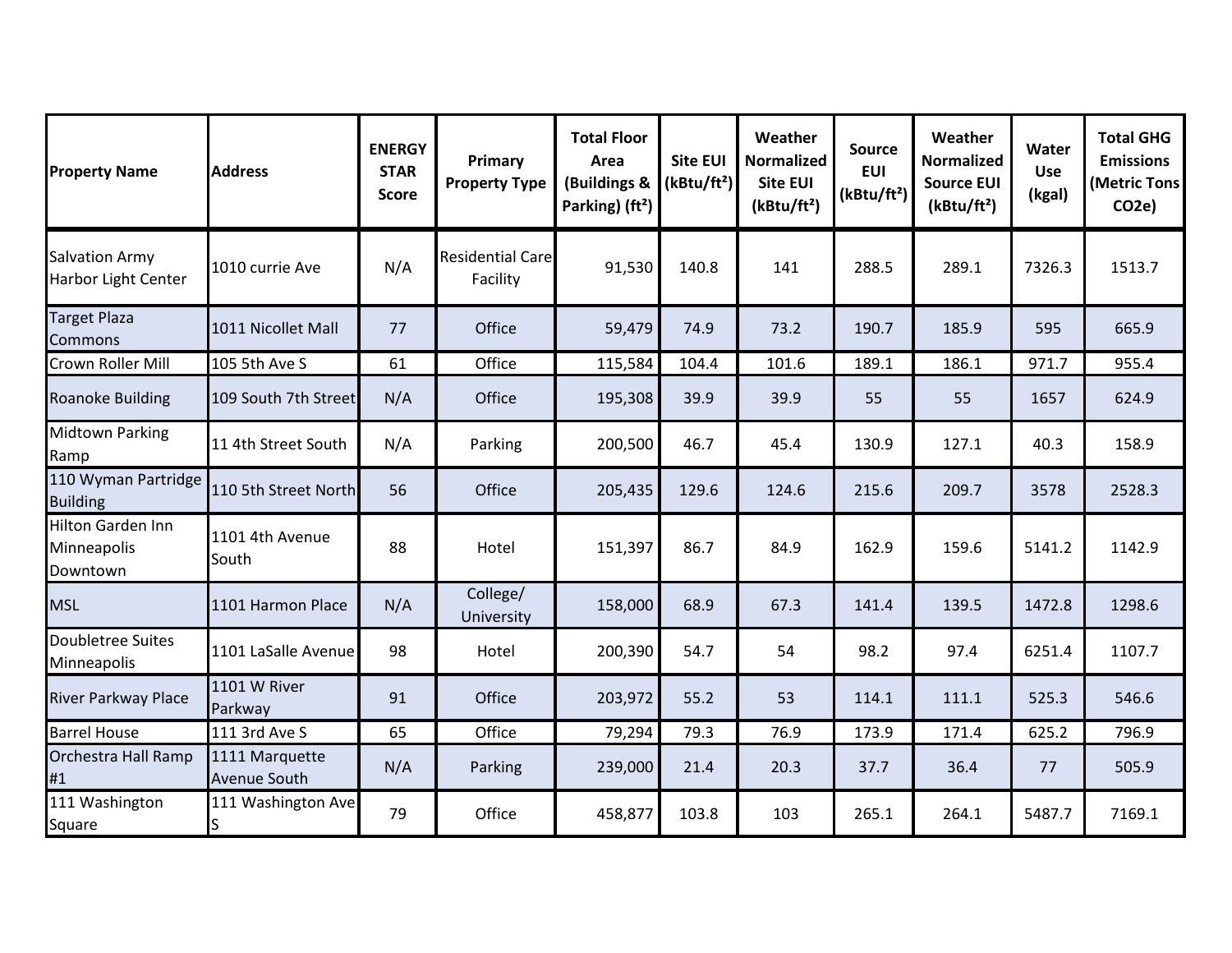| <b>Property Name</b>                                                                            | <b>Address</b>                     | <b>ENERGY</b><br><b>STAR</b><br><b>Score</b> | Primary<br><b>Property Type</b>     | <b>Total Floor</b><br>Area<br>(Buildings &<br>Parking) (ft <sup>2</sup> ) | <b>Site EUI</b><br>(kBtu/ft <sup>2</sup> ) | Weather<br><b>Normalized</b><br><b>Site EUI</b><br>(kBtu/ft <sup>2</sup> ) | <b>Source</b><br><b>EUI</b><br>(kBtu/ft <sup>2</sup> ) | Weather<br><b>Normalized</b><br><b>Source EUI</b><br>(kBtu/ft <sup>2</sup> ) | Water<br><b>Use</b><br>(kgal) | <b>Total GHG</b><br><b>Emissions</b><br>(Metric Tons<br>CO <sub>2</sub> e) |
|-------------------------------------------------------------------------------------------------|------------------------------------|----------------------------------------------|-------------------------------------|---------------------------------------------------------------------------|--------------------------------------------|----------------------------------------------------------------------------|--------------------------------------------------------|------------------------------------------------------------------------------|-------------------------------|----------------------------------------------------------------------------|
| Minnesota Orchestral<br>Association                                                             | 1111 Nicollet Mall                 | N/A                                          | <b>Performing Arts</b>              | 130,177                                                                   | 71.1                                       | 69.1                                                                       | 137                                                    | 134.5                                                                        | 1390                          | 1031.3                                                                     |
| Orchestra Hall Ramp<br>#2                                                                       | 1120 2nd Avenue<br>South           | N/A                                          | Parking                             | 148,000                                                                   | 6.2                                        | 6.1                                                                        | 17.5                                                   | 17                                                                           | 36.3                          | 153.1                                                                      |
| A Chance To Grow                                                                                | 112 19th Ave NE                    | N/A                                          | K-12 School                         | 78,450                                                                    | 63.1                                       | 58.9                                                                       | 95.9                                                   | 91.5                                                                         | 914.7                         | 281                                                                        |
| YWCA of Minneapolis - 1130 Nicollet<br>Downtown                                                 | Avenue                             | N/A                                          | <b>Mixed Use</b><br>Property        | 119,500                                                                   | 125.7                                      | 123.6                                                                      | 227.7                                                  | 225.2                                                                        | 1951.2                        | 1467.9                                                                     |
| <b>Embassy Suites</b><br>Minneapolis                                                            | 12 - 6th Street S                  | 86                                           | Hotel                               | 371,120                                                                   | 81.2                                       | 78.9                                                                       | 138.2                                                  | 135.4                                                                        | 6466.4                        | 2917.6                                                                     |
| Canadian Pacific Plaza 120 S 6th st.                                                            |                                    | 41                                           | Office                              | 578,831                                                                   | 147                                        | 142.3                                                                      | 256                                                    | 250.4                                                                        | 3275.4                        | 7543                                                                       |
| <b>MN Supercomputer</b><br><b>Center</b>                                                        | 1200 Washington<br><b>Avenue S</b> | $\overline{2}$                               | Office                              | 198,333                                                                   | 226.3                                      | 226.3                                                                      | 631.9                                                  | 631.9                                                                        | 2552.2                        | 4240.1                                                                     |
| <b>Shiloh Temple</b>                                                                            | 1201 West<br><b>Broadway N</b>     | 23                                           | <b>Worship Facility</b>             | 84,861                                                                    | 56.7                                       | 55.3                                                                       | 115.2                                                  | 113.8                                                                        | 659.9                         | 361.9                                                                      |
| FSP 121 SOUTH<br><b>EIGHTH STREET LLC</b>                                                       | 121 S 8th St                       | 44                                           | Office                              | 584,622                                                                   | 134.9                                      | 129.6                                                                      | 200                                                    | 193.5                                                                        | 2114.2                        | 5817.7                                                                     |
| <b>Andrew Residence</b>                                                                         | 1215 south 9th st                  | N/A                                          | <b>Residential Care</b><br>Facility | 65,201                                                                    | 144.7                                      | N/A                                                                        | 241                                                    | N/A                                                                          | 7988.1                        | 784.7                                                                      |
| Minnesota Church<br>Center                                                                      | 122 Franklin Avenue<br>West        | 61                                           | Office                              | 71,756                                                                    | 97.5                                       | N/A                                                                        | 151.5                                                  | N/A                                                                          | 622.6                         | 604.7                                                                      |
| <b>RSP Architects</b><br>Headquarters at the<br><b>Historic Grain Belt</b><br><b>Brew House</b> | 1220 Marshall ST NE                | 56                                           | Office                              | 190,482                                                                   | 124.2                                      | 122                                                                        | 206.8                                                  | 204.4                                                                        | 765.5                         | 1161.2                                                                     |
| Colwell                                                                                         | 123 3rd St. N.                     | 89                                           | Office                              | 195,648                                                                   | 70.2                                       | 67.9                                                                       | 120.4                                                  | 118.1                                                                        | 1533.9                        | 1170.4                                                                     |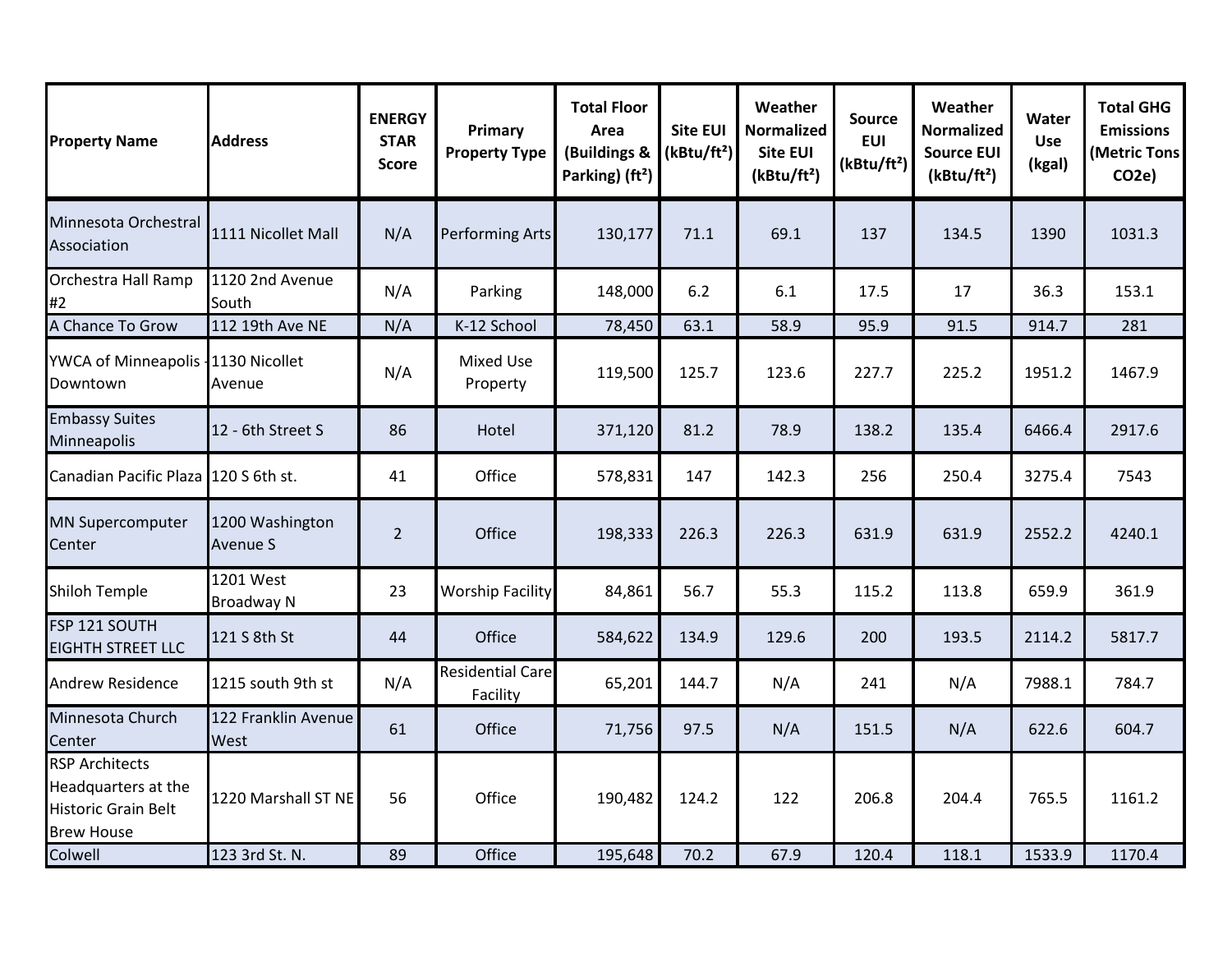| <b>Property Name</b>                             | <b>Address</b>                                | <b>ENERGY</b><br><b>STAR</b><br>Score | Primary<br><b>Property Type</b> | <b>Total Floor</b><br>Area<br>(Buildings &<br>Parking) (ft <sup>2</sup> ) | <b>Site EUI</b><br>(kBtu/ft <sup>2</sup> ) | Weather<br><b>Normalized</b><br><b>Site EUI</b><br>(kBtu/ft <sup>2</sup> ) | <b>Source</b><br><b>EUI</b><br>(kBtu/ft <sup>2</sup> ) | Weather<br><b>Normalized</b><br><b>Source EUI</b><br>(kBtu/ft <sup>2</sup> ) | Water<br><b>Use</b><br>(kgal) | <b>Total GHG</b><br><b>Emissions</b><br>(Metric Tons<br>CO <sub>2e</sub> ) |
|--------------------------------------------------|-----------------------------------------------|---------------------------------------|---------------------------------|---------------------------------------------------------------------------|--------------------------------------------|----------------------------------------------------------------------------|--------------------------------------------------------|------------------------------------------------------------------------------|-------------------------------|----------------------------------------------------------------------------|
| <b>Broadway Place West</b>                       | 1300 Godward St.<br><b>NE</b>                 | 91                                    | Office                          | 323,180                                                                   | 40.2                                       | 39.5                                                                       | 103.2                                                  | 102.5                                                                        | 1917.2                        | 1050.1                                                                     |
| <b>Hyatt Regency</b><br>Minneapolis              | 1300 Nicollet Mall                            | 80                                    | Hotel                           | 830,294                                                                   | 73.9                                       | 72.9                                                                       | 141.3                                                  | 140.1                                                                        | 16776.6                       | 6763.6                                                                     |
| <b>SEED Daycare</b>                              | 1300 Olson<br><b>Memorial Hwy</b>             | N/A                                   | Pre-school/<br>Daycare          | 140,000                                                                   | 58.2                                       | 55.1                                                                       | 99.6                                                   | 96.3                                                                         | 4478.3                        | 724                                                                        |
| Millennium Hotel<br>Minneapolis                  | 1313 Nicollet Mall                            | N/A                                   | Hotel                           | 200,101                                                                   | 173.2                                      | 166.5                                                                      | 275.3                                                  | 267.9                                                                        | 9973                          | 3045.2                                                                     |
| Delta Hotels<br>Minneapolis                      | 1330 Industrial<br><b>Boulevard Northeast</b> | N/A                                   | Hotel                           | 162,000                                                                   | N/A                                        | N/A                                                                        | N/A                                                    | N/A                                                                          | N/A                           | 0                                                                          |
| Loring                                           | 1330 Nicollet Mall                            | N/A                                   | Parking                         | 330,998                                                                   | 83                                         | 78.4                                                                       | 143.8                                                  | 138.3                                                                        | 42.5                          | 247.4                                                                      |
| MoZaic Office LLC                                | 1350 Lagoon Ave                               | 6                                     | Office                          | 65,326                                                                    | 135.5                                      | 131.4                                                                      | 379.4                                                  | 367.8                                                                        | 1080.9                        | 1467.9                                                                     |
| M on Hennepin                                    | 10 2nd Street SE                              | 100                                   | Multifamily<br><b>Housing</b>   | 105,635                                                                   | 36.4                                       | 35.2                                                                       | 83.2                                                   | 80.8                                                                         | 1335.2                        | 385.3                                                                      |
| Lunds & Byerlys -<br>Minneapolis Uptown          | 1450 Lake Street<br>West                      | 80                                    | Supermarket/G<br>rocery Store   | 53,070                                                                    | 185.1                                      | 182.8                                                                      | 368.9                                                  | 366.5                                                                        | 1920.1                        | 1118.2                                                                     |
| Village Lofts at St.<br>Anthony                  | 100 2nd St NE/150<br>2nd Street NE            | 33                                    | Multifamily<br><b>Housing</b>   | 256,958                                                                   | 77.8                                       | 75.6                                                                       | 130.7                                                  | 127.3                                                                        | 4282.5                        | 1872.9                                                                     |
| 15 Building                                      | 15 S 5th Street                               | 50                                    | Office                          | 152,185                                                                   | 110.7                                      | 104.5                                                                      | 172.8                                                  | 166.3                                                                        | 2383                          | 1448.9                                                                     |
| <b>Grace Center for</b><br><b>Community Life</b> | 1500 6th St. NE                               | 62                                    | K-12 School                     | 88,252                                                                    | 84                                         | 80.7                                                                       | 128.1                                                  | 124.8                                                                        | 905.4                         | 364.7                                                                      |
| Courtyard<br>Minneapolis<br>Downtown             | 1500 Washington<br>Ave S                      | 77                                    | Hotel                           | 195,000                                                                   | 93.4                                       | 91.2                                                                       | 156.2                                                  | 152.9                                                                        | 5712                          | 1698.1                                                                     |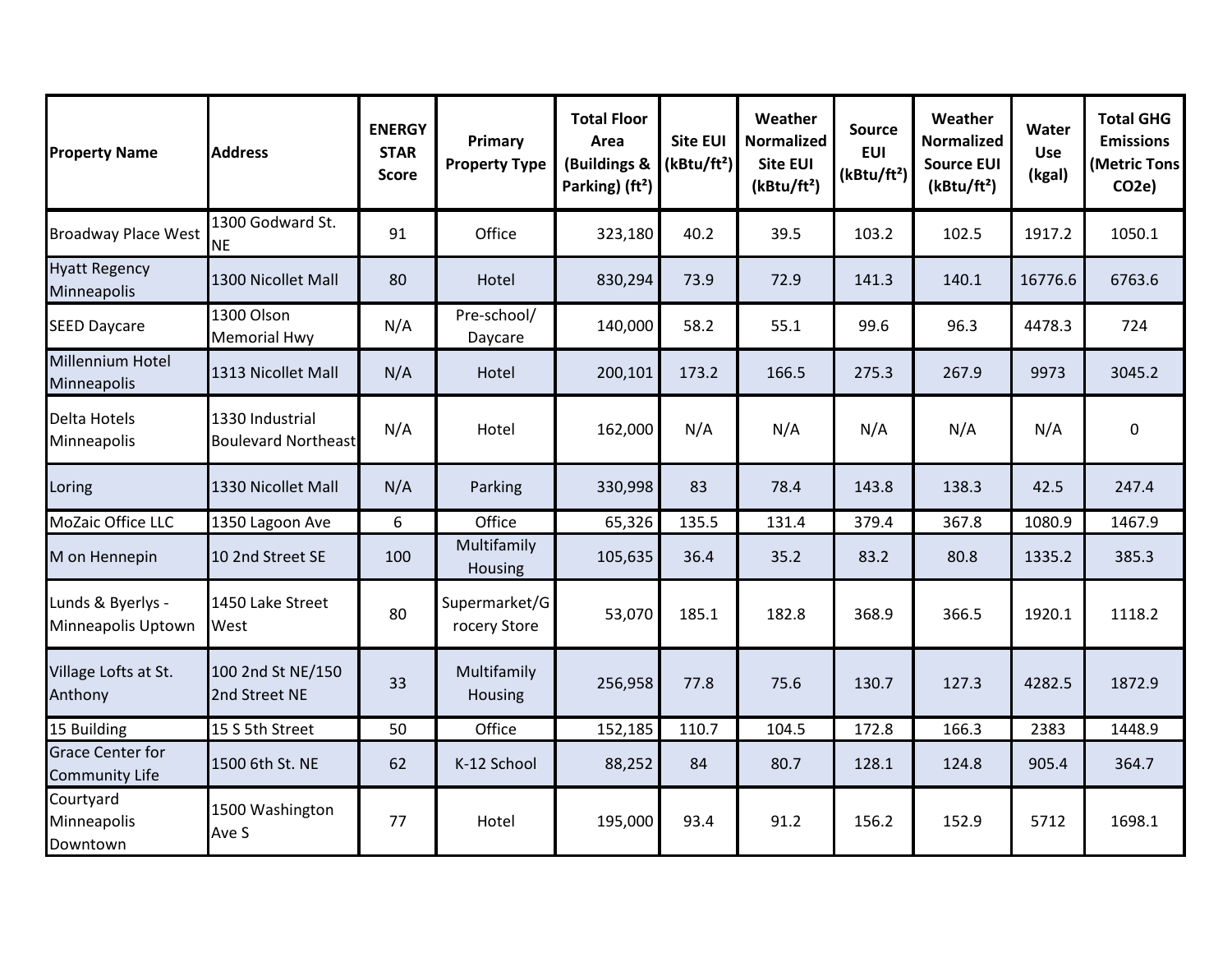| <b>Property Name</b>                 | <b>Address</b>                          | <b>ENERGY</b><br><b>STAR</b><br><b>Score</b> | Primary<br><b>Property Type</b> | <b>Total Floor</b><br>Area<br>(Buildings &<br>Parking) (ft <sup>2</sup> ) | <b>Site EUI</b><br>(kBtu/ft <sup>2</sup> ) | Weather<br><b>Normalized</b><br><b>Site EUI</b><br>(kBtu/ft <sup>2</sup> ) | <b>Source</b><br><b>EUI</b><br>(kBtu/ft <sup>2</sup> ) | Weather<br><b>Normalized</b><br><b>Source EUI</b><br>(kBtu/ft <sup>2</sup> ) | Water<br><b>Use</b><br>(kgal) | <b>Total GHG</b><br><b>Emissions</b><br>(Metric Tons<br>CO <sub>2</sub> e) |
|--------------------------------------|-----------------------------------------|----------------------------------------------|---------------------------------|---------------------------------------------------------------------------|--------------------------------------------|----------------------------------------------------------------------------|--------------------------------------------------------|------------------------------------------------------------------------------|-------------------------------|----------------------------------------------------------------------------|
| <b>Winslow House</b>                 | 100 2nd Street SE                       | 44                                           | Multifamily<br>Housing          | 102,924                                                                   | 83.4                                       | 79.9                                                                       | 138.9                                                  | 134.4                                                                        | 2995.6                        | 795.9                                                                      |
| The Carlyle                          | 100 3rd Ave S                           | 17                                           | Multifamily<br>Housing          | 382,989                                                                   | 109.1                                      | 103.9                                                                      | 172.3                                                  | 167                                                                          | 6539.2                        | 3643                                                                       |
| <b>Chestnut Service</b><br>Center    | 1518 Chestnut<br>Avenue                 | 33                                           | <b>Mixed Use</b><br>Property    | 205,135                                                                   | 142.8                                      | 138.3                                                                      | 250.4                                                  | 243.6                                                                        | 1541                          | 2499.5                                                                     |
| 2807 - MINNEAPOLIS<br><b>NE</b>      | 1520 New Brighton<br>Blvd.              | 68                                           | <b>Retail Store</b>             | 129,711                                                                   | 71.9                                       | 68.7                                                                       | 145.7                                                  | 142.1                                                                        | 929.1                         | 1082.4                                                                     |
| 06692-Quarry<br>(DL31864)            | 1540 New Brighton<br><b>Blvd</b>        | 39                                           | Supermarket/G<br>rocery Store   | 64,130                                                                    | 253                                        | 251.4                                                                      | 562.8                                                  | 561.6                                                                        | 1462.3                        | 2089                                                                       |
| <b>Basilica of St Mary</b>           | 1600 Hennepin Ave                       | 63                                           | <b>Worship Facility</b>         | 56,400                                                                    | 58.7                                       | 56.6                                                                       | 62                                                     | 59.8                                                                         | 1427.5                        | 177                                                                        |
| Buzza Lofts (510)                    | 1006 Lake St W                          | 32                                           | Multifamily<br>Housing          | 113,883                                                                   | 77.2                                       | 74                                                                         | 147.5                                                  | 142.5                                                                        | 4092.7                        | 954.1                                                                      |
| Coloplast US                         | 1601 W River Rd                         | 54                                           | Office                          | 139,795                                                                   | 120.6                                      | 116                                                                        | 191.3                                                  | 186.4                                                                        | 547.1                         | 1477.5                                                                     |
| Yinghua Academy                      | 1616 Buchanan<br><b>Street NE</b>       | 53                                           | K-12 School                     | 82,664                                                                    | 74.8                                       | 70.5                                                                       | 121.5                                                  | 117                                                                          | 1256.7                        | 557.3                                                                      |
| <b>Fisk Building</b>                 | 1621 East Hennepin<br>Avenue            | 82                                           | Office                          | 125,938                                                                   | 59.5                                       | 57.5                                                                       | 105                                                    | 101.9                                                                        | 503.1                         | 742.6                                                                      |
| Soo Line Building City<br>Apartments | 101 South 5th Street                    | 51                                           | Multifamily<br>Housing          | 250,000                                                                   | 78.4                                       | 77.1                                                                       | 139.2                                                  | 137.8                                                                        | 7387                          | 1957.2                                                                     |
| Wahu                                 | 1016 Washington<br>Ave SE               | 100                                          | Multifamily<br>Housing          | 681,251                                                                   | 33.5                                       | 32.2                                                                       | 59.7                                                   | 57.9                                                                         | 15248.3                       | 1861.7                                                                     |
| <b>MINNEAPOLIS NE</b><br>(1095)      | <b>1650 NEW</b><br><b>BRIGHTON BLVD</b> | 75                                           | <b>Retail Store</b>             | 400,335                                                                   | 75.8                                       | 73.6                                                                       | 169.1                                                  | 167                                                                          | 1249                          | 1321.1                                                                     |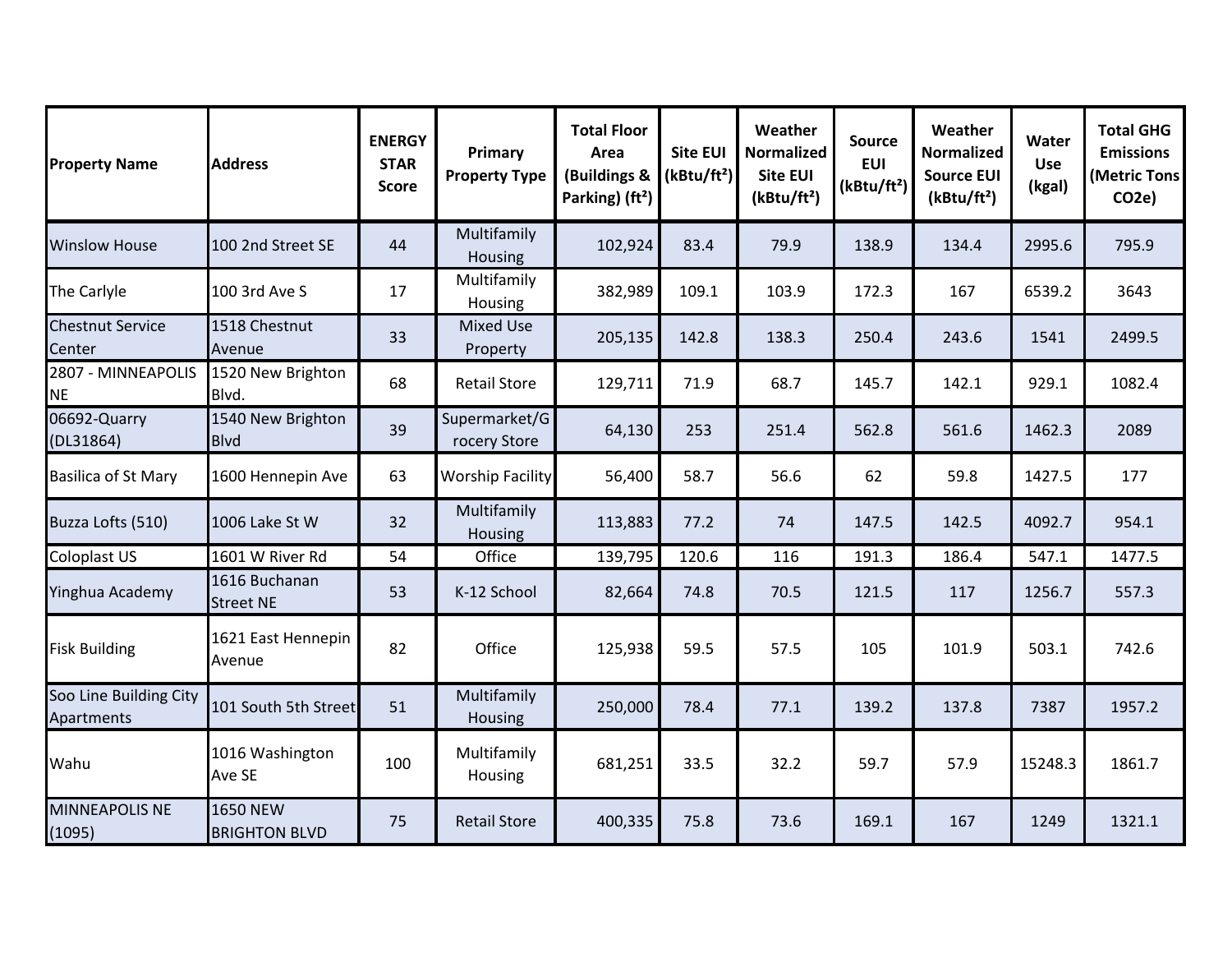| <b>Property Name</b>                             | <b>Address</b>                   | <b>ENERGY</b><br><b>STAR</b><br><b>Score</b> | Primary<br><b>Property Type</b> | <b>Total Floor</b><br>Area<br>(Buildings &<br>Parking) (ft <sup>2</sup> ) | <b>Site EUI</b><br>(kBtu/ft <sup>2</sup> ) | Weather<br><b>Normalized</b><br><b>Site EUI</b><br>(kBtu/ft <sup>2</sup> ) | <b>Source</b><br><b>EUI</b><br>(kBtu/ft <sup>2</sup> ) | Weather<br><b>Normalized</b><br><b>Source EUI</b><br>(kBtu/ft <sup>2</sup> ) | Water<br><b>Use</b><br>(kgal) | <b>Total GHG</b><br><b>Emissions</b><br>(Metric Tons<br>CO <sub>2</sub> e) |
|--------------------------------------------------|----------------------------------|----------------------------------------------|---------------------------------|---------------------------------------------------------------------------|--------------------------------------------|----------------------------------------------------------------------------|--------------------------------------------------------|------------------------------------------------------------------------------|-------------------------------|----------------------------------------------------------------------------|
| 21st Century Bank                                | 17 Washington<br>Avenue N        | 25                                           | <b>Bank Branch</b>              | 56,935                                                                    | 108.1                                      | 106.6                                                                      | 204.2                                                  | 202.8                                                                        | 211                           | 659.3                                                                      |
| <b>East Side</b><br>Neighborhood<br>Services Inc | 1700 2nd St NE                   | 35                                           | Office                          | 104,586                                                                   | 153.7                                      | 150.5                                                                      | 222.8                                                  | 219.7                                                                        | 1815.9                        | 661.4                                                                      |
| La Rive                                          | 110 Bank St                      | 83                                           | Multifamily<br>Housing          | 192,356                                                                   | 57.9                                       | 55.9                                                                       | 115.8                                                  | 112.4                                                                        | 4036.5                        | 1272.6                                                                     |
| <b>Abbott Apartments</b>                         | 110 E 18th St                    | 84                                           | Multifamily<br>Housing          | 192,725                                                                   | 59                                         | 56.1                                                                       | 101.6                                                  | 97.6                                                                         | N/A                           | 745.2                                                                      |
| <b>OneTen Grant</b><br>Apartments                | 110 West Grant<br><b>Street</b>  | N/A                                          | Multifamily<br>Housing          | 331,847                                                                   | N/A                                        | N/A                                                                        | N/A                                                    | N/A                                                                          | N/A                           | N/A                                                                        |
| <b>The Knoll</b>                                 | 1101 University Ave<br><b>SE</b> | 100                                          | Multifamily<br>Housing          | 148,478                                                                   | 27.2                                       | 27.1                                                                       | 60.1                                                   | 60                                                                           | 4034.4                        | 470.8                                                                      |
| <b>Rock Island Lofts</b>                         | 111 4th Ave N                    | 50                                           | Multifamily<br>Housing          | 143,843                                                                   | 97.7                                       | 94                                                                         | 139.9                                                  | 136.2                                                                        | 2196.7                        | 1092.5                                                                     |
| <b>Churchill Apartments</b>                      | 111 Marquette Ave<br>South       | N/A                                          | Multifamily<br>Housing          | 667,902                                                                   | 58.1                                       | 56.2                                                                       | 88.3                                                   | 86.4                                                                         | 16299.3                       | 2612.1                                                                     |
| Stonebridge Lofts                                | 1120 2ND St S                    | 97                                           | Multifamily<br>Housing          | 266,799                                                                   | 69                                         | 67.3                                                                       | 87.4                                                   | 85.6                                                                         | 5859.2                        | 1234.7                                                                     |
| Rivergate Apartments 115 2nd Ave South           |                                  | 81                                           | Multifamily<br>Housing          | 279,778                                                                   | 84.8                                       | 81.5                                                                       | 138.4                                                  | 134.1                                                                        | 8911.2                        | 1422.3                                                                     |
| <b>Hennepin Crossing</b>                         | 1150 Hennepin<br>Avenue          | 46                                           | Multifamily<br>Housing          | 291,370                                                                   | 93.2                                       | 90.6                                                                       | 162.7                                                  | 158.9                                                                        | 7206.4                        | 1907                                                                       |
| 120 & 1212 Buildings                             | 120 13th Ave NE                  | 92                                           | Multifamily<br>Housing          | 135,808                                                                   | 47.8                                       | 45.7                                                                       | 92                                                     | 89.4                                                                         | 5132.9                        | 711                                                                        |
| Hampton Inn & Suites<br>Minneapolis<br>Downtown  | 19 N 8th Street                  | 88                                           | Hotel                           | 137,304                                                                   | 72                                         | 71.2                                                                       | 133.9                                                  | 132.9                                                                        | 7437.9                        | 1040.2                                                                     |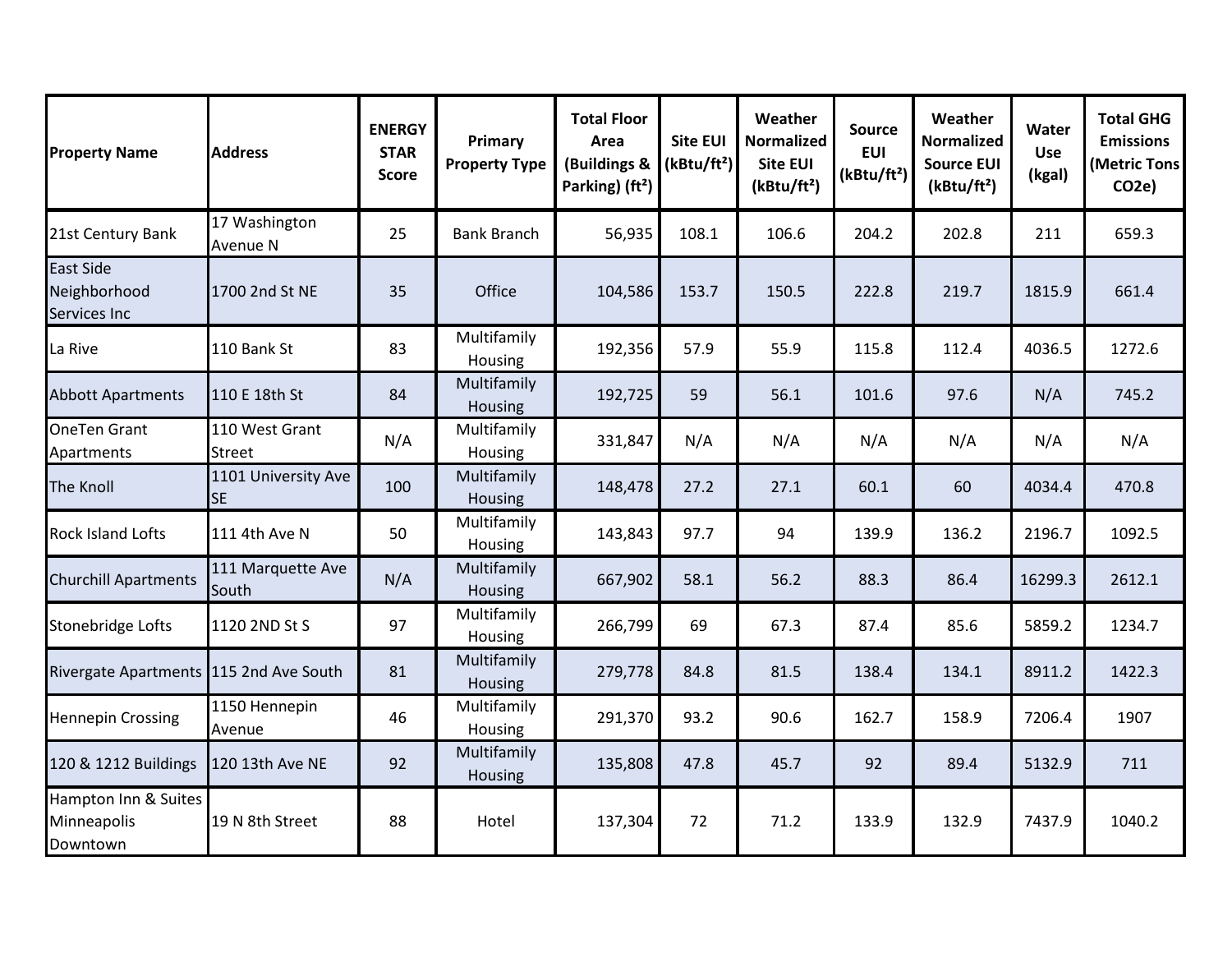| <b>Property Name</b>                 | <b>Address</b>                   | <b>ENERGY</b><br><b>STAR</b><br>Score | Primary<br><b>Property Type</b> | <b>Total Floor</b><br>Area<br>(Buildings &<br>Parking) (ft <sup>2</sup> ) | <b>Site EUI</b><br>(kBtu/ft <sup>2</sup> ) | Weather<br><b>Normalized</b><br><b>Site EUI</b><br>(kBtu/ft <sup>2</sup> ) | <b>Source</b><br><b>EUI</b><br>(kBtu/ft <sup>2</sup> ) | Weather<br><b>Normalized</b><br><b>Source EUI</b><br>(kBtu/ft <sup>2</sup> ) | Water<br><b>Use</b><br>(kgal) | <b>Total GHG</b><br><b>Emissions</b><br>(Metric Tons<br>CO <sub>2</sub> e) |
|--------------------------------------|----------------------------------|---------------------------------------|---------------------------------|---------------------------------------------------------------------------|--------------------------------------------|----------------------------------------------------------------------------|--------------------------------------------------------|------------------------------------------------------------------------------|-------------------------------|----------------------------------------------------------------------------|
| Maverick - Greystar                  | 120 Hennepin Ave                 | 56                                    | Multifamily<br>Housing          | 187,497                                                                   | 77.1                                       | 76.1                                                                       | 143.2                                                  | 142.1                                                                        | 7413                          | 1379.9                                                                     |
| Plymouth<br>Congregational<br>Church | 1900 Nicollet Ave                | 23                                    | <b>Worship Facility</b>         | 90,000                                                                    | 81.6                                       | 79.1                                                                       | 119.2                                                  | 116.6                                                                        | 492.6                         | 584.6                                                                      |
| 1200 on the Mall                     | 1200 Nicollet Mall               | 71                                    | Multifamily<br><b>Housing</b>   | 159,933                                                                   | 71.9                                       | 69.5                                                                       | 122.9                                                  | 120.1                                                                        | 4187.4                        | 1124.5                                                                     |
| Loring Green East                    | 1201 Yale Place                  | 86                                    | Multifamily<br>Housing          | 453,294                                                                   | 66.5                                       | 63.6                                                                       | 111.2                                                  | 107.4                                                                        | 7421.4                        | 2879.9                                                                     |
| <b>The Crossings</b>                 | 121 Washington Ave               | 61                                    | Multifamily<br><b>Housing</b>   | 294,276                                                                   | 79                                         | 76.2                                                                       | 138.5                                                  | 135.3                                                                        | 9815.3                        | 2335.6                                                                     |
| <b>MN2-8 Elliot Twins</b>            | 1212 South 9th<br><b>Street</b>  | $\mathbf{1}$                          | Multifamily<br>Housing          | 120,210                                                                   | 408                                        | 389.7                                                                      | 470.4                                                  | 451                                                                          | 5238.5                        | 2767.5                                                                     |
| <b>Vision Loss Resources</b>         | 1936 LYNDALE AVE<br><b>SOUTH</b> | N/A                                   | Other -<br>Education            | 86,765                                                                    | 66.1                                       | 62.6                                                                       | 101.2                                                  | 97.5                                                                         | 722.1                         | 482.2                                                                      |
| 1225 LaSalle                         | 1225 Lasalle Ave                 | 84                                    | Multifamily<br>Housing          | 169,904                                                                   | 64.5                                       | 63.3                                                                       | 113.7                                                  | 112.2                                                                        | 5659.5                        | 1108.8                                                                     |
| 20 Washington<br>Square              | 20 Washington Ave                | 87                                    | Office                          | 212,724                                                                   | 59.3                                       | 57.7                                                                       | 123.9                                                  | 121.7                                                                        | 3015.3                        | 1533.8                                                                     |
| U.S. Bank Plaza                      | 200 S. 6th St.                   | 92                                    | Office                          | 1,784,286                                                                 | 40                                         | 39                                                                         | 104.5                                                  | 102.8                                                                        | 13855.5                       | 9048.5                                                                     |
| Loring Green West                    | 1235 Yale Pl                     | 72                                    | Multifamily<br>Housing          | 236,987                                                                   | 79                                         | 75.8                                                                       | 131.6                                                  | 127.8                                                                        | 5420.9                        | 1780.9                                                                     |
| <b>AAN Headquarters</b>              | 201 Chicago Avenue               | 53                                    | Office                          | 62,400                                                                    | 87                                         | 84.9                                                                       | 170.9                                                  | 168.7                                                                        | 623.6                         | 608.2                                                                      |
| Hotel Ivy/ Ivy<br>Residences         | 201 South 11th<br><b>Street</b>  | 12                                    | <b>Mixed Use</b><br>Property    | 432,000                                                                   | 125.4                                      | 122.6                                                                      | 209.4                                                  | 206.2                                                                        | 6767.5                        | N/A                                                                        |
| <b>Deforest</b>                      | 1250 Hennepin<br>Avenue          | 19                                    | Multifamily<br>Housing          | 132,658                                                                   | 84.7                                       | 82.7                                                                       | 167.7                                                  | 164.4                                                                        | 3164.3                        | 759.5                                                                      |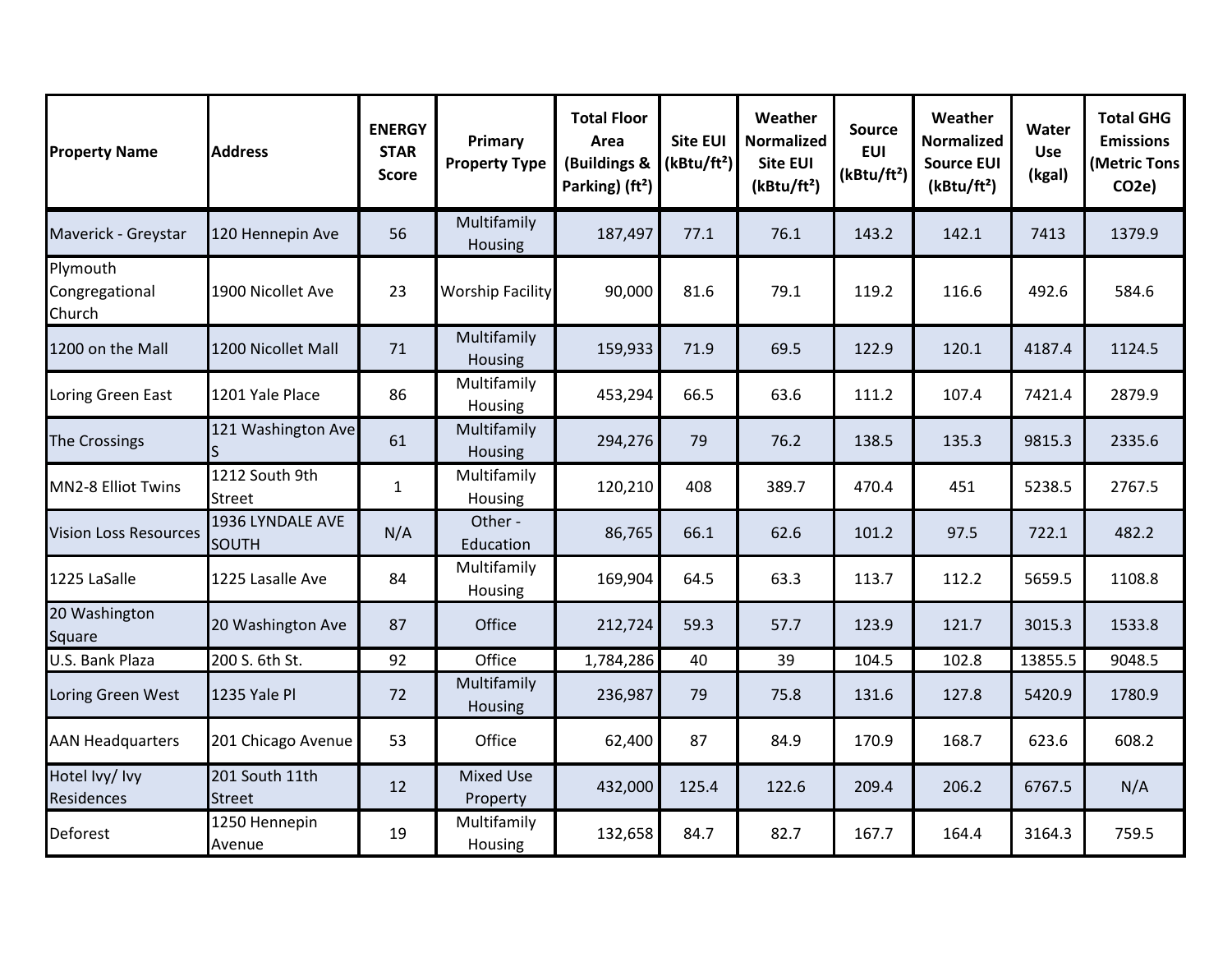| <b>Property Name</b>                             | <b>Address</b>                       | <b>ENERGY</b><br><b>STAR</b><br><b>Score</b> | Primary<br><b>Property Type</b>                | <b>Total Floor</b><br>Area<br>(Buildings &<br>Parking) (ft <sup>2</sup> ) | <b>Site EUI</b><br>(kBtu/ft <sup>2</sup> ) | Weather<br><b>Normalized</b><br><b>Site EUI</b><br>(kBtu/ft <sup>2</sup> ) | <b>Source</b><br><b>EUI</b><br>(kBtu/ft <sup>2</sup> ) | Weather<br><b>Normalized</b><br><b>Source EUI</b><br>(kBtu/ft <sup>2</sup> ) | Water<br><b>Use</b><br>(kgal) | <b>Total GHG</b><br><b>Emissions</b><br>(Metric Tons<br>CO <sub>2</sub> e) |
|--------------------------------------------------|--------------------------------------|----------------------------------------------|------------------------------------------------|---------------------------------------------------------------------------|--------------------------------------------|----------------------------------------------------------------------------|--------------------------------------------------------|------------------------------------------------------------------------------|-------------------------------|----------------------------------------------------------------------------|
| Revel                                            | 1300 West Lake<br><b>Street</b>      | 72                                           | Multifamily<br>Housing                         | 115,895                                                                   | 69.1                                       | 66.9                                                                       | 125.1                                                  | 122.7                                                                        | 2626.3                        | 817.4                                                                      |
| Loring Park                                      | 1300 Yale Place                      | 79                                           | Multifamily<br>Housing                         | 184,262                                                                   | 61.7                                       | 58.3                                                                       | 100.7                                                  | 96.2                                                                         | 6314.2                        | 1030.4                                                                     |
| <b>Anderson Hall</b>                             | 2016 8th Street                      | 75                                           | Residence<br>Hall/Dormitory                    | 89,720                                                                    | 91.2                                       | 89.2                                                                       | 137                                                    | 134.7                                                                        | 2528.9                        | 693.1                                                                      |
| <b>Hennepin Square</b><br><b>Office Building</b> | 2021 E Hennepin<br>Ave               | 69                                           | Office                                         | 115,000                                                                   | 95.5                                       | 93.3                                                                       | 156.3                                                  | 154.1                                                                        | 928.4                         | 998                                                                        |
| <b>Shriners Hospitals for</b><br>Children        | 2025 East River<br>Parkway           | 72                                           | Hospital<br>(General<br>Medical &<br>Surgical) | 103,570                                                                   | 199.1                                      | 197.6                                                                      | 322.7                                                  | 321.1                                                                        | 963.9                         | 1853.2                                                                     |
| MN2-37 Hamilton<br>Manor                         | 1314 44th Avenue N                   | 74                                           | Multifamily<br>Housing                         | 157,392                                                                   | 97.7                                       | 94.1                                                                       | 142.1                                                  | 137.7                                                                        | 4541                          | 1046                                                                       |
| <b>MN - Nicollet Towers</b>                      | 1350 Nicollet<br><b>Avenue South</b> | 84                                           | Multifamily<br>Housing                         | 289,617                                                                   | 72.4                                       | 70.6                                                                       | 110.3                                                  | 108                                                                          | 13842.2                       | 1752.8                                                                     |
| 2101 Tenant Building                             | 2101 Kennedy St NE                   | N/A                                          | Office                                         | 159,980                                                                   | 60.4                                       | 59                                                                         | 87.9                                                   | 86.5                                                                         | 5267                          | N/A                                                                        |
| 2101 Parking Ramp                                | 2101 Summer St NE                    | N/A                                          | Parking                                        | 190,675                                                                   | 2.5                                        | 2.4                                                                        | 6.9                                                    | 6.6                                                                          | $\mathbf 0$                   | 78                                                                         |
| Hi-Lake Shopping<br>Center 2106 Bldg             | 2106-2210 East Lake<br><b>Street</b> | N/A                                          | Other - Mall                                   | 227,942                                                                   | 105.2                                      | 103                                                                        | 224                                                    | 221.7                                                                        | 2621.9                        | 1209.7                                                                     |
| <b>IDC Building</b>                              | 211 First Street<br>North            | 63                                           | Office                                         | 75,203                                                                    | 70                                         | 67.5                                                                       | 148.3                                                  | 145.9                                                                        | 1703.7                        | 642.1                                                                      |
| Loring Park<br>Apartments (LPM)                  | 1369 Spruce Place                    | 36                                           | Multifamily<br>Housing                         | 448,006                                                                   | 97.8                                       | 95.8                                                                       | 165.1                                                  | 163                                                                          | 11205.3                       | 3257.4                                                                     |
| <b>Colonial Warehouse</b>                        | 212 3rd Avenue N                     | 91                                           | Office                                         | 251,465                                                                   | 47.3                                       | 45.8                                                                       | 83.5                                                   | 82                                                                           | 1138                          | 1179.4                                                                     |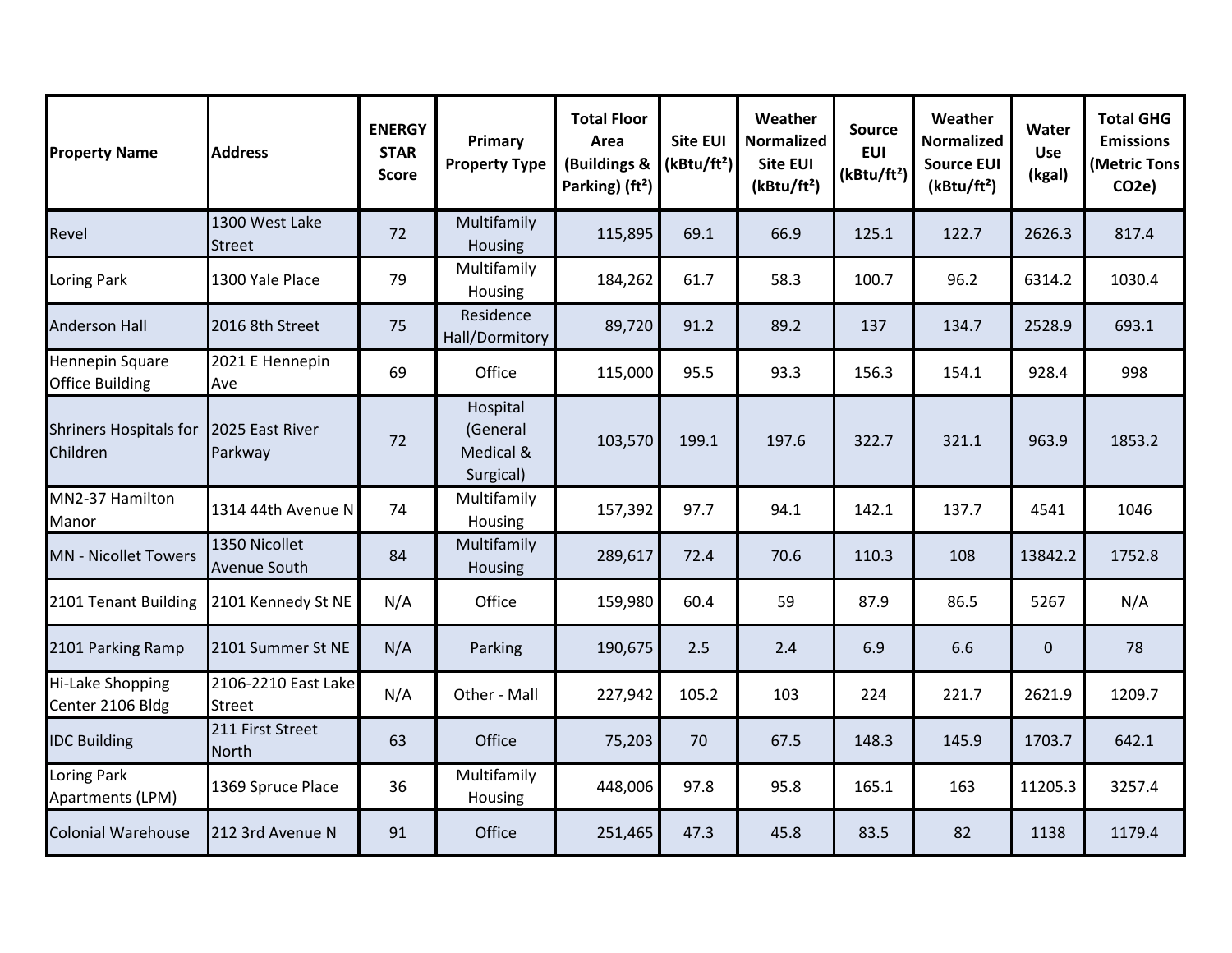| <b>Property Name</b>                             | <b>Address</b>                  | <b>ENERGY</b><br><b>STAR</b><br><b>Score</b> | Primary<br><b>Property Type</b>             | <b>Total Floor</b><br>Area<br>(Buildings &<br>Parking) (ft <sup>2</sup> ) | <b>Site EUI</b><br>(kBtu/ft <sup>2</sup> ) | Weather<br><b>Normalized</b><br><b>Site EUI</b><br>(kBtu/ft <sup>2</sup> ) | <b>Source</b><br><b>EUI</b><br>(kBtu/ft <sup>2</sup> ) | Weather<br><b>Normalized</b><br><b>Source EUI</b><br>(kBtu/ft <sup>2</sup> ) | Water<br><b>Use</b><br>(kgal) | <b>Total GHG</b><br><b>Emissions</b><br>(Metric Tons<br>CO <sub>2e</sub> ) |
|--------------------------------------------------|---------------------------------|----------------------------------------------|---------------------------------------------|---------------------------------------------------------------------------|--------------------------------------------|----------------------------------------------------------------------------|--------------------------------------------------------|------------------------------------------------------------------------------|-------------------------------|----------------------------------------------------------------------------|
| <b>Wilson Park Tower</b>                         | 1400 Laurel Avenue              | 48                                           | Multifamily<br>Housing                      | 164,424                                                                   | 90                                         | 88                                                                         | 158.2                                                  | 156.1                                                                        | 6149.9                        | 1460.6                                                                     |
| YWCA-Midtown                                     | 2121 E Lake St                  | N/A                                          | <b>Fitness</b><br>Center/Health<br>Club/Gym | 180,000                                                                   | 98.1                                       | 96.8                                                                       | 129.7                                                  | 128.3                                                                        | 4361.3                        | 935.4                                                                      |
| <b>Seven Corners</b>                             | 1400 South 2nd<br><b>Street</b> | N/A                                          | Multifamily<br>Housing                      | 297,568                                                                   | 63.3                                       | 61.7                                                                       | 87.7                                                   | 86.1                                                                         | 10726.7                       | 1067.6                                                                     |
| St Stephen's- School                             | 2123 Cinton Ave S               | N/A                                          | K-12 School                                 | 50,595                                                                    | N/A                                        | N/A                                                                        | N/A                                                    | N/A                                                                          | N/A                           | N/A                                                                        |
| East Village South:<br><b>East Village South</b> | 1401 11th Avenue<br>South       | 90                                           | Multifamily<br>Housing                      | 123,355                                                                   | 64.2                                       | 63                                                                         | 97.9                                                   | 96.6                                                                         | 4582.6                        | 662.7                                                                      |
| <b>Hotel Minneapolis</b>                         | 215 Fourth Street<br>South      | 20                                           | Hotel                                       | 173,857                                                                   | 144.1                                      | 140.4                                                                      | 275                                                    | 269.2                                                                        | 5361.2                        | 2753.7                                                                     |
| <b>Bierman Place</b>                             | 1401 6th Street SE              | 40                                           | Multifamily<br>Housing                      | 127,011                                                                   | 104                                        | 100.8                                                                      | 186.2                                                  | 180.6                                                                        | 3011.9                        | 875.2                                                                      |
| Saint Olaf Catholic<br>Church                    | 215 South 8th Street            | 28                                           | <b>Worship Facility</b>                     | 88,800                                                                    | 86.5                                       | 83.9                                                                       | 127.2                                                  | 124.4                                                                        | 486.1                         | 485.6                                                                      |
| <b>LTI 9500 LLC</b>                              | 217 Fifth Ave. N.,<br>Suite 200 | 57                                           | Office                                      | 62,937                                                                    | 68.8                                       | 66.9                                                                       | 154.5                                                  | 150.8                                                                        | 5.7                           | 562.2                                                                      |
| Laurel Curve                                     | 1414 Laurel Avenue              | 86                                           | Multifamily<br><b>Housing</b>               | 101,458                                                                   | 66.2                                       | 63.1                                                                       | 111.7                                                  | 107.5                                                                        | 2666.4                        | 449.3                                                                      |
| <b>Booth Manor</b>                               | 1421 Yale Place                 | 68                                           | Multifamily<br>Housing                      | 136,815                                                                   | 88.3                                       | 85.7                                                                       | 132.7                                                  | 129.4                                                                        | 5186                          | 895.8                                                                      |
| River Run-Sherman<br>Associates                  | 1434 Marshall St NE             | 95                                           | Multifamily<br>Housing                      | 106,381                                                                   | 58.2                                       | 55.7                                                                       | 100.3                                                  | 96.9                                                                         | 4814.5                        | 430.5                                                                      |
| 231901 - Two22                                   | 222 South 9th Street            | N/A                                          | Office                                      | 1,035,692                                                                 | 76.1                                       | 74.6                                                                       | 128.7                                                  | 126.9                                                                        | 2814.5                        | 6742.5                                                                     |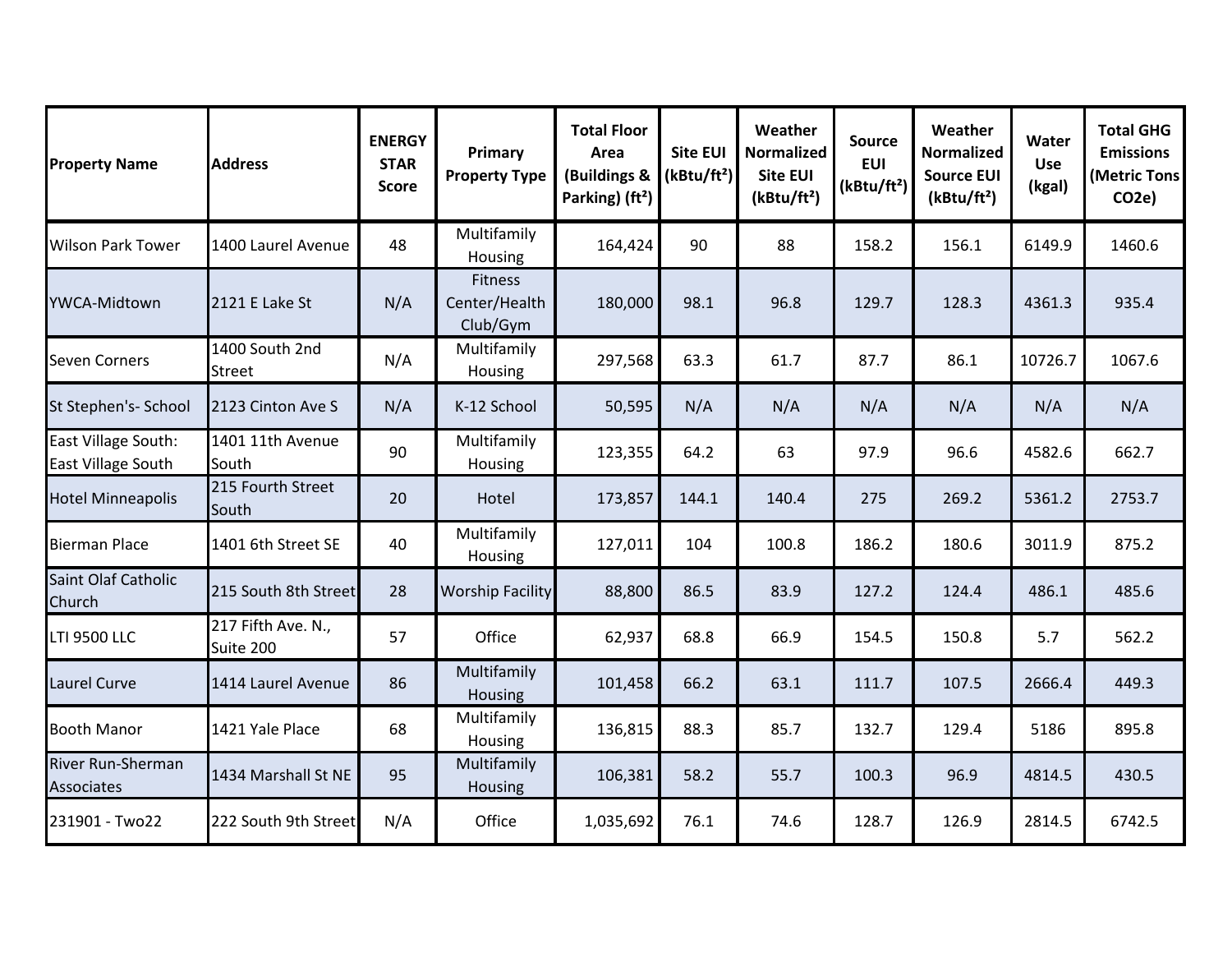| <b>Property Name</b>                        | <b>Address</b>                   | <b>ENERGY</b><br><b>STAR</b><br><b>Score</b> | Primary<br><b>Property Type</b>               | <b>Total Floor</b><br>Area<br>(Buildings &<br>Parking) (ft <sup>2</sup> ) | <b>Site EUI</b><br>(kBtu/ft <sup>2</sup> ) | Weather<br><b>Normalized</b><br><b>Site EUI</b><br>(kBtu/ft <sup>2</sup> ) | <b>Source</b><br><b>EUI</b><br>(kBtu/ft <sup>2</sup> ) | Weather<br><b>Normalized</b><br><b>Source EUI</b><br>(kBtu/ft <sup>2</sup> ) | Water<br><b>Use</b><br>(kgal) | <b>Total GHG</b><br><b>Emissions</b><br><b>(Metric Tons</b><br>CO <sub>2e</sub> ) |
|---------------------------------------------|----------------------------------|----------------------------------------------|-----------------------------------------------|---------------------------------------------------------------------------|--------------------------------------------|----------------------------------------------------------------------------|--------------------------------------------------------|------------------------------------------------------------------------------|-------------------------------|-----------------------------------------------------------------------------------|
| MN2-16 Park Center                          | 1515 Park Ave S                  | 65                                           | Multifamily<br>Housing                        | 142,278                                                                   | 102.3                                      | 98.5                                                                       | 140.2                                                  | 136.3                                                                        | 3217                          | 1007.2                                                                            |
| HealthPartners -<br><b>Riverside Clinic</b> | 2220 Riverside Ave               | N/A                                          | Urgent<br>Care/Clinic/<br>Other<br>Outpatient | 110,330                                                                   | 94.9                                       | 91.5                                                                       | 174.5                                                  | 169.6                                                                        | 1310.6                        | 1109.9                                                                            |
| Riverside Plaza-<br>Sherman                 | 1600 South 6th<br><b>Street</b>  | 100                                          | Multifamily<br><b>Housing</b>                 | 1,483,779                                                                 | 20.2                                       | 19.8                                                                       | 51.4                                                   | 50.6                                                                         | 51364.3                       | 3694.2                                                                            |
| M11038CTL                                   | 224 5th ST S                     | N/A                                          | Other                                         | 812,848                                                                   | 129.2                                      | 128.3                                                                      | 306.6                                                  | 305.6                                                                        | 8509.1                        | 14624.9                                                                           |
| Capella Tower                               | 225 South Sixth<br><b>Street</b> | 87                                           | Office                                        | 1,872,031                                                                 | 49.2                                       | 48.3                                                                       | 113.1                                                  | 112.1                                                                        | 12125.3                       | 10837.6                                                                           |
| <b>Hope Academy</b>                         | 2300 Chicago Ave                 | N/A                                          | Other                                         | 267,303                                                                   | 82.8                                       | 81.1                                                                       | 148.5                                                  | 146.7                                                                        | 3096.4                        | 2210.6                                                                            |
| MN2-6 Cedar High<br>Apartments              | 1627 South 6th<br><b>Street</b>  | $\mathbf{1}$                                 | Multifamily<br>Housing                        | 239,032                                                                   | 259.5                                      | 248.6                                                                      | 293.8                                                  | 282.4                                                                        | 12728                         | 3399.2                                                                            |
| Nicole Mead                                 | 2309 Grand Avenue<br>South       | N/A                                          | Other -<br>Lodging/<br>Residential            | 50,000                                                                    | 31.5                                       | 29.9                                                                       | 37.2                                                   | 35.3                                                                         | 381.2                         | 96.9                                                                              |
| MN2-9 Hiawatha<br><b>Towers Apartments</b>  | 1700 East 22nd<br><b>Street</b>  | $\mathbf{1}$                                 | Multifamily<br>Housing                        | 202,923                                                                   | 283.3                                      | 270                                                                        | 310.4                                                  | 296.4                                                                        | 7356                          | 3044.9                                                                            |
| Ice Arena                                   | 2323 Riverside Ave S             | N/A                                          | Indoor Arena                                  | 56,000                                                                    | 152.2                                      | 151.9                                                                      | 408.1                                                  | 407.7                                                                        | 0                             | 1350.5                                                                            |
| Temple Israel                               | 2324 Emerson Ave.                | N/A                                          | <b>Worship Facility</b>                       | 88,520                                                                    | N/A                                        | N/A                                                                        | N/A                                                    | N/A                                                                          | 404.5                         | N/A                                                                               |
| 102691 Central                              | 2329 Central<br><b>Avenue NE</b> | 73                                           | Office                                        | 124,901                                                                   | 72.2                                       | 69.8                                                                       | 125.3                                                  | 122.8                                                                        | 190                           | 361.3                                                                             |
| 233 Park Ave Building-<br>Sherman           | 233 Park Avenue<br>South         | 72                                           | Office                                        | 52,070                                                                    | 48                                         | 47.6                                                                       | 97.7                                                   | 97.2                                                                         | 4373.9                        | 291.2                                                                             |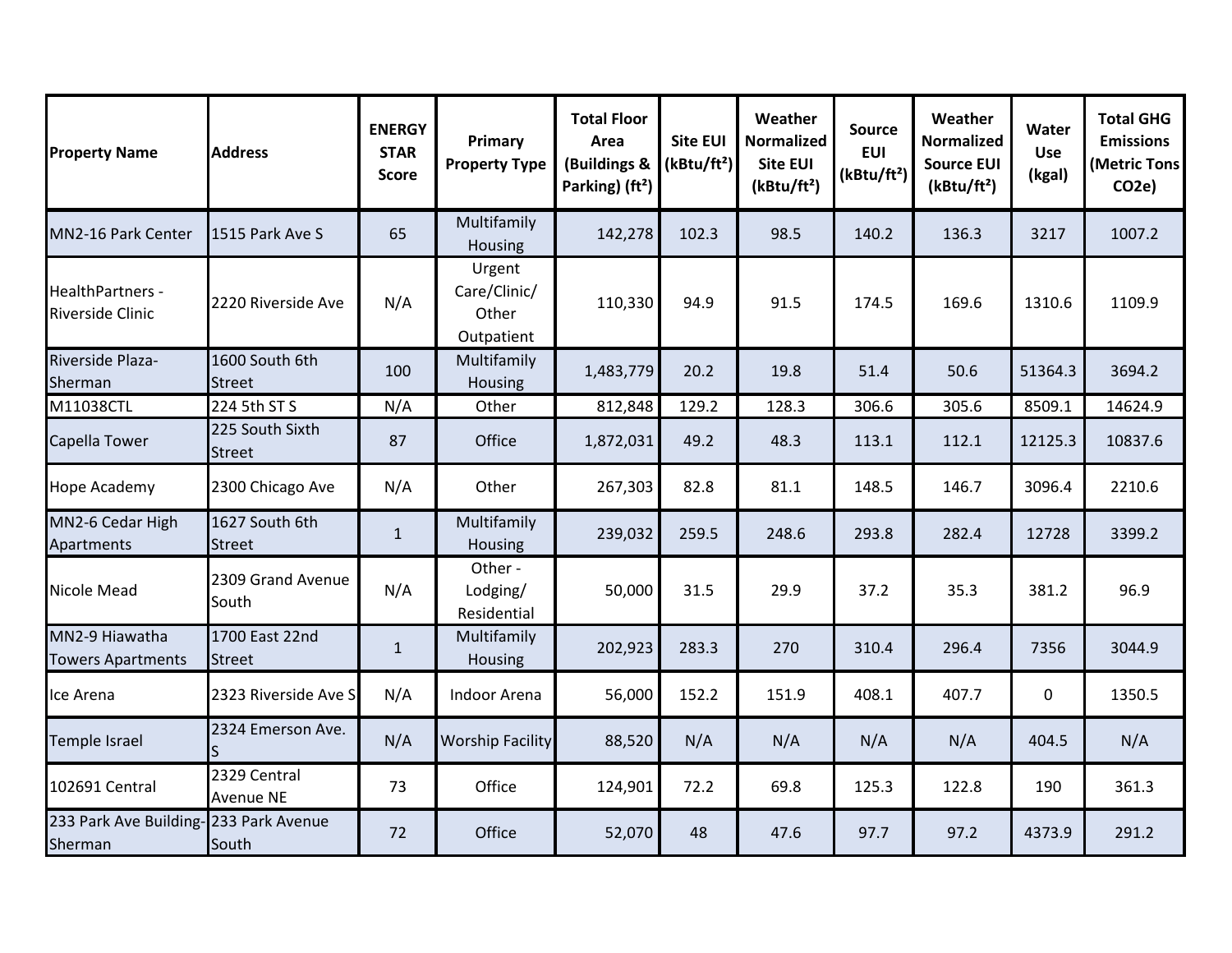| <b>Property Name</b>                                   | <b>Address</b>                      | <b>ENERGY</b><br><b>STAR</b><br><b>Score</b> | Primary<br><b>Property Type</b>                   | <b>Total Floor</b><br>Area<br>(Buildings &<br>Parking) (ft <sup>2</sup> ) | <b>Site EUI</b><br>(kBtu/ft <sup>2</sup> ) | Weather<br><b>Normalized</b><br><b>Site EUI</b><br>(kBtu/ft <sup>2</sup> ) | <b>Source</b><br><b>EUI</b><br>(kBtu/ft <sup>2</sup> ) | Weather<br><b>Normalized</b><br><b>Source EUI</b><br>(kBtu/ft <sup>2</sup> ) | Water<br><b>Use</b><br>(kgal) | <b>Total GHG</b><br><b>Emissions</b><br>(Metric Tons<br>CO <sub>2e</sub> ) |
|--------------------------------------------------------|-------------------------------------|----------------------------------------------|---------------------------------------------------|---------------------------------------------------------------------------|--------------------------------------------|----------------------------------------------------------------------------|--------------------------------------------------------|------------------------------------------------------------------------------|-------------------------------|----------------------------------------------------------------------------|
| MN2-24 Third Avenue<br><b>Towers</b>                   | 1707 3rd Avenue S                   | 86                                           | Multifamily<br>Housing                            | 161,879                                                                   | 79.9                                       | 77.2                                                                       | 116.6                                                  | 113.7                                                                        | 3584                          | 915.3                                                                      |
| MN2-32 Holland Hi<br><b>Rise</b>                       | 1717 Washington<br><b>Street NE</b> | 68                                           | Multifamily<br>Housing                            | 127,462                                                                   | 105.7                                      | 101.8                                                                      | 149.9                                                  | 145.7                                                                        | 3162                          | 889.8                                                                      |
| Center for Changing<br>Lives                           | 2400 Park Ave                       | N/A                                          | Office                                            | 80,894                                                                    | N/A                                        | N/A                                                                        | N/A                                                    | N/A                                                                          | N/A                           | N/A                                                                        |
| 7west                                                  | 1800 Washington<br>Ave S            | 99                                           | Multifamily<br>Housing                            | 232,938                                                                   | 50.9                                       | 49.6                                                                       | 88.6                                                   | 86.7                                                                         | 4039.3                        | 925.6                                                                      |
| Days Hotel                                             | 2407 University Av<br><b>SE</b>     | 5                                            | Hotel                                             | 52,866                                                                    | 86.6                                       | 84.6                                                                       | 199                                                    | 193.7                                                                        | 3159.8                        | 611.2                                                                      |
| Jerry Gamble Club                                      | 2410 Irving Ave N                   | 91                                           | K-12 School                                       | 57,000                                                                    | 65.2                                       | 63.6                                                                       | 116.6                                                  | 115                                                                          | 104.9                         | 308.4                                                                      |
| <b>West Building</b>                                   | 2414 7th St S                       | N/A                                          | Outpatient<br>Rehabilitation/P<br>hysical Therapy | 294,230                                                                   | 153.8                                      | 153                                                                        | 298                                                    | 297.1                                                                        | 11149.5                       | 5075.2                                                                     |
| 1800 Lake on Calhoun                                   | 1800 West Lake<br><b>Street</b>     | 100                                          | Multifamily<br>Housing                            | 123,342                                                                   | 40.2                                       | 38.3                                                                       | 64.7                                                   | 62.2                                                                         | 1234.2                        | 353                                                                        |
| <b>Bottineau Commons-</b><br><b>Sherman Associates</b> | 1808 University<br><b>Avenue NE</b> | 98                                           | Multifamily<br>Housing                            | 185,373                                                                   | 52.5                                       | 49.9                                                                       | 83.3                                                   | 80                                                                           | 7646.6                        | 645                                                                        |
| MN2-35 Parker<br>Skyview                               | 1815 Central<br><b>Avenue NE</b>    | 34                                           | Multifamily<br>Housing                            | 251,518                                                                   | 143.8                                      | 138.3                                                                      | 185.5                                                  | 179.3                                                                        | 6139                          | 2054.8                                                                     |
| South Building                                         | 2450 Riverside ave.                 | 1                                            | Other -<br>Specialty<br>Hospital                  | 238,780                                                                   | 526.1                                      | 524.9                                                                      | 1208.8                                                 | 1207.4                                                                       | 16023                         | 16902.8                                                                    |
| <b>Hennepin Ramp</b>                                   | 25 1st Street N                     | N/A                                          | Parking                                           | 479,718                                                                   | 1.9                                        | 1.8                                                                        | 5.2                                                    | 5.1                                                                          | N/A                           | 148.2                                                                      |
| Marquette Plaza                                        | 250 Marquette Ave                   | N/A                                          | Office                                            | 666,270                                                                   | N/A                                        | N/A                                                                        | N/A                                                    | N/A                                                                          | N/A                           | N/A                                                                        |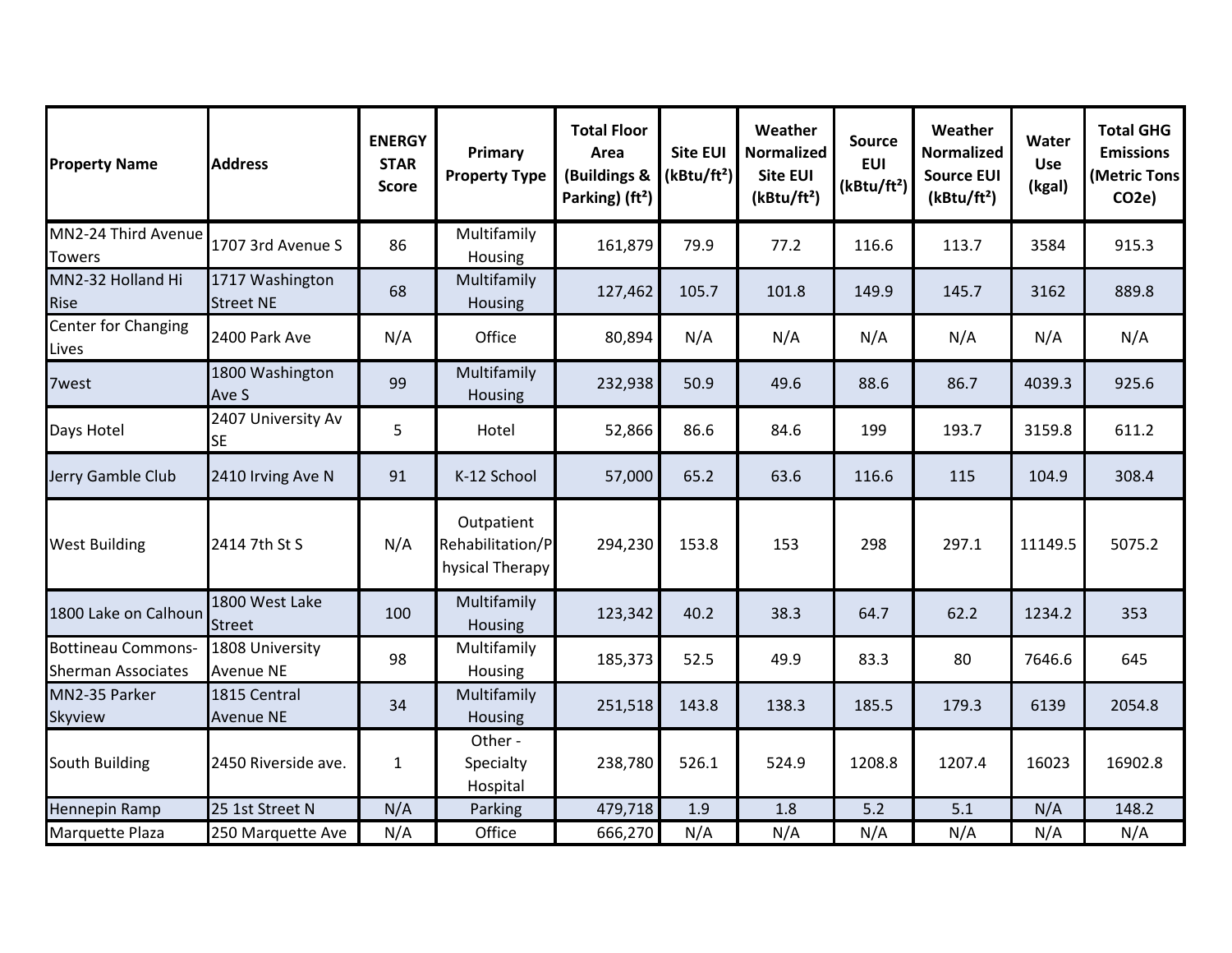| <b>Property Name</b>                             | <b>Address</b>                | <b>ENERGY</b><br><b>STAR</b><br><b>Score</b> | Primary<br><b>Property Type</b>                   | <b>Total Floor</b><br>Area<br>(Buildings &<br>Parking) (ft <sup>2</sup> ) | <b>Site EUI</b><br>(kBtu/ft <sup>2</sup> ) | Weather<br><b>Normalized</b><br><b>Site EUI</b><br>(kBtu/ft <sup>2</sup> ) | <b>Source</b><br><b>EUI</b><br>(kBtu/ft <sup>2</sup> ) | Weather<br><b>Normalized</b><br><b>Source EUI</b><br>(kBtu/ft <sup>2</sup> ) | Water<br><b>Use</b><br>(kgal) | <b>Total GHG</b><br><b>Emissions</b><br>(Metric Tons<br>CO <sub>2e</sub> ) |
|--------------------------------------------------|-------------------------------|----------------------------------------------|---------------------------------------------------|---------------------------------------------------------------------------|--------------------------------------------|----------------------------------------------------------------------------|--------------------------------------------------------|------------------------------------------------------------------------------|-------------------------------|----------------------------------------------------------------------------|
| 310 - GrandMarc<br><b>Seven Corners</b>          | 1849 Washington<br>Ave South  | 93                                           | Multifamily<br>Housing                            | 177,602                                                                   | 63.9                                       | 62.2                                                                       | 110.2                                                  | 107.4                                                                        | 10462                         | 1095.4                                                                     |
| St Catherines<br>University                      | 2500 6th St S                 | N/A                                          | College/<br>University                            | 150,639                                                                   | 168.4                                      | 168.4                                                                      | 240.9                                                  | 240.9                                                                        | 198.2                         | 2043.4                                                                     |
| LAKE STREET (0052)                               | 2500 E LAKE ST                | 61                                           | <b>Retail Store</b>                               | 418,600                                                                   | 89.3                                       | 87.2                                                                       | 195.4                                                  | 193.2                                                                        | 1151                          | 1435.9                                                                     |
| 2501 Stevens                                     | 2501 Stevens Ave              | N/A                                          | College/<br>University                            | 174,525                                                                   | 208.2                                      | 205.5                                                                      | 313.2                                                  | 310                                                                          | 1904.1                        | 2433.5                                                                     |
| Minnehaha 94                                     | 1901 Minnehaha<br>Ave         | 94                                           | Multifamily<br>Housing                            | 107,469                                                                   | 90.2                                       | 88.3                                                                       | 114.8                                                  | 112.8                                                                        | 73.9                          | 410.7                                                                      |
| <b>McKessen Building</b>                         | 251 1st Avenue<br>North       | 17                                           | Office                                            | 82,441                                                                    | 183.8                                      | 180.3                                                                      | 287.9                                                  | 284.5                                                                        | 1310                          | 1310                                                                       |
| Minnehaha Center<br><b>LLC</b>                   | 2510 Lake Street<br>East      | N/A                                          | <b>Strip Mall</b>                                 | 452,341                                                                   | 83.6                                       | 81.4                                                                       | 125                                                    | 122.7                                                                        | 7394.3                        | 737.9                                                                      |
| 2512 building                                    | 2512 7th St. S                | N/A                                          | Outpatient<br>Rehabilitation/P<br>hysical Therapy | 173,722                                                                   | 163.8                                      | 160.5                                                                      | 281.1                                                  | 276.6                                                                        | 6468.8                        | 2797.9                                                                     |
| <b>Riverview Tower</b>                           | 1920 1st St S                 | 31                                           | Multifamily<br>Housing                            | 193,781                                                                   | 108.9                                      | 106.9                                                                      | 178                                                    | 175.7                                                                        | 8836.2                        | 1915.3                                                                     |
| Rose - Building Data:<br>Rose - Building Data    | 1928 Portland<br>Avenue South | 63                                           | Multifamily<br>Housing                            | 111,999                                                                   | 58.8                                       | 58.2                                                                       | 120.3                                                  | 119.6                                                                        | 3158.6                        | 771.9                                                                      |
| <b>Falls and Pinnacle</b>                        | 20 2nd St NE                  | 93                                           | Multifamily<br>Housing                            | 264,697                                                                   | 74.5                                       | 69.6                                                                       | 98.8                                                   | 93.7                                                                         | 7406                          | 1398.3                                                                     |
| West Broadway: West 2000 West<br><b>Broadway</b> | <b>Broadway Avenue</b>        | 100                                          | Multifamily<br>Housing                            | 101,166                                                                   | 16.7                                       | 16.4                                                                       | 39.6                                                   | 38.8                                                                         | 7783                          | 233.6                                                                      |
| Saint Mary's<br>University                       | <b>2540 Park</b>              | N/A                                          | Convention<br>Center                              | 83,721                                                                    | 39.9                                       | 37.6                                                                       | 56.9                                                   | 54.5                                                                         | 201.2                         | 258.2                                                                      |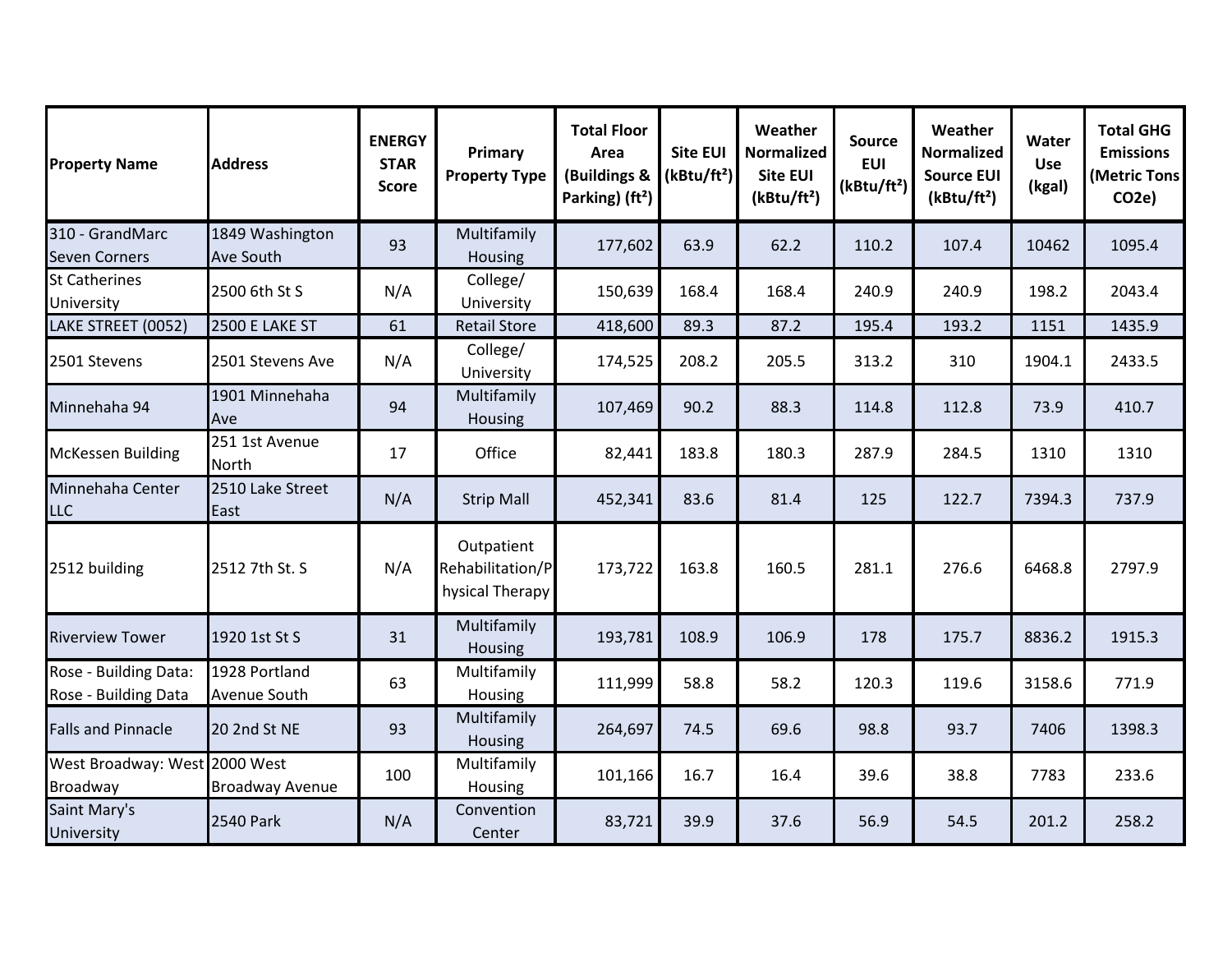| <b>Property Name</b>                                 | <b>Address</b>                    | <b>ENERGY</b><br><b>STAR</b><br><b>Score</b> | Primary<br><b>Property Type</b> | <b>Total Floor</b><br>Area<br>(Buildings &<br>Parking) (ft <sup>2</sup> ) | <b>Site EUI</b><br>(kBtu/ft <sup>2</sup> ) | Weather<br><b>Normalized</b><br>Site EUI<br>(kBtu/ft <sup>2</sup> ) | <b>Source</b><br><b>EUI</b><br>(kBtu/ft <sup>2</sup> ) | Weather<br><b>Normalized</b><br><b>Source EUI</b><br>(kBtu/ft <sup>2</sup> ) | Water<br><b>Use</b><br>(kgal) | <b>Total GHG</b><br><b>Emissions</b><br>(Metric Tons<br>CO <sub>2</sub> e) |
|------------------------------------------------------|-----------------------------------|----------------------------------------------|---------------------------------|---------------------------------------------------------------------------|--------------------------------------------|---------------------------------------------------------------------|--------------------------------------------------------|------------------------------------------------------------------------------|-------------------------------|----------------------------------------------------------------------------|
| 102692 Northern<br><b>Operations Center</b><br>(NOC) | 255 2nd Avenue<br>South           | 19                                           | Office                          | 528,599                                                                   | 122.8                                      | 122.8                                                               | 322.3                                                  | 322.3                                                                        | 5981.4                        | 10055.7                                                                    |
| <b>New Boston Square</b><br>Apartments               | 2015 Central Ave NE               | 100                                          | Multifamily<br>Housing          | 208,834                                                                   | 31.5                                       | 30.2                                                                | 54.2                                                   | 52.5                                                                         | 3324.1                        | 476.6                                                                      |
| <b>Abbott Northwestern</b><br><b>Parking Ramps</b>   | 2701 Elliot Ave                   | N/A                                          | Parking                         | 1,630,889                                                                 | 3.7                                        | 3.7                                                                 | 10.5                                                   | 10.4                                                                         | 2614.8                        | 1010.3                                                                     |
| Loring Way                                           | 210 Grant St W                    | 98                                           | Multifamily<br>Housing          | 181,283                                                                   | 48.7                                       | 47.1                                                                | 84.4                                                   | 82.4                                                                         | 5064                          | 877.4                                                                      |
| <b>Coliseum Building</b>                             | 2700 East Lake<br><b>Street</b>   | 83                                           | Office                          | 75,000                                                                    | 62.6                                       | 60.8                                                                | 133.8                                                  | 132                                                                          | 261.4                         | 579                                                                        |
| The Encore-Sherman<br>Associates                     | 212 10th Ave S                    | 61                                           | Multifamily<br>Housing          | 181,215                                                                   | 72.8                                       | 69.3                                                                | 119.7                                                  | 114.9                                                                        | 3156                          | 1038.6                                                                     |
| MN2-36 Heltzer<br>Manor                              | 2121 Minnehaha<br>Ave S           | 75                                           | Multifamily<br>Housing          | 108,243                                                                   | 78.1                                       | 75.1                                                                | 121.7                                                  | 117.7                                                                        | 1655                          | 642.5                                                                      |
| <b>North Star</b><br><b>Professional Center</b>      | 2701 University Ave.<br><b>SE</b> | 79                                           | Office                          | 68,968                                                                    | 92.8                                       | 89.6                                                                | 161.7                                                  | 158.3                                                                        | 1162.5                        | 534.6                                                                      |
| 150222 Minneapolis<br>Campus                         | 2701 Wells Fargo<br>Way           | N/A                                          | Office                          | 1,692,161                                                                 | 66.1                                       | 64.4                                                                | 133.4                                                  | 131.6                                                                        | 14016.2                       | 8416.9                                                                     |
| <b>Minneapolis Campus</b><br>South Ramp 150222       | 2800 4th Ave South                | N/A                                          | Parking                         | 775,781                                                                   | 2.8                                        | 2.7                                                                 | 7.8                                                    | 7.6                                                                          | 598.9                         | 325.7                                                                      |
| <b>Bridgewater Lofts</b>                             | 215 10th Ave South                | 43                                           | Multifamily<br>Housing          | 485,374                                                                   | 100.9                                      | 96.8                                                                | 148.1                                                  | 143.8                                                                        | 10719.2                       | 3919                                                                       |
| <b>Oak Grove Towers</b>                              | 215 Oak Grove St                  | 92                                           | Multifamily<br>Housing          | 210,360                                                                   | 72                                         | 69.9                                                                | 112.5                                                  | 109                                                                          | 13187.9                       | 1088.1                                                                     |
| <b>International Market</b><br>Square                | 275 Market Street                 | N/A                                          | Other                           | 1,075,511                                                                 | 43.7                                       | 42.1                                                                | 91.9                                                   | 90.2                                                                         | 7188.8                        | 2987.6                                                                     |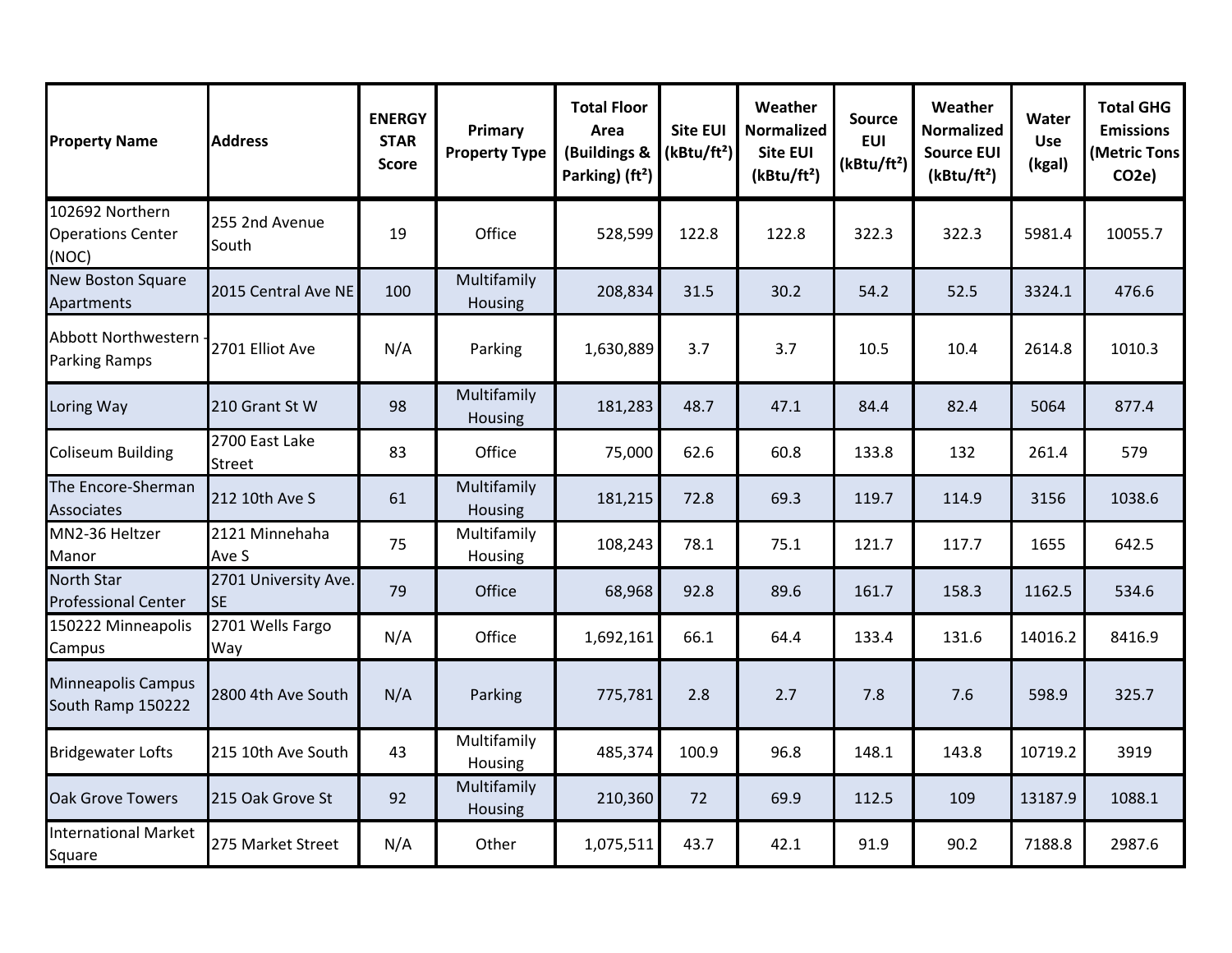| <b>Property Name</b>                              | <b>Address</b>                  | <b>ENERGY</b><br><b>STAR</b><br><b>Score</b> | Primary<br><b>Property Type</b>                | <b>Total Floor</b><br>Area<br>(Buildings &<br>Parking) (ft <sup>2</sup> ) | <b>Site EUI</b><br>(kBtu/ft <sup>2</sup> ) | Weather<br><b>Normalized</b><br><b>Site EUI</b><br>(kBtu/ft <sup>2</sup> ) | <b>Source</b><br><b>EUI</b><br>(kBtu/ft <sup>2</sup> ) | Weather<br><b>Normalized</b><br><b>Source EUI</b><br>(kBtu/ft <sup>2</sup> ) | Water<br><b>Use</b><br>(kgal) | <b>Total GHG</b><br><b>Emissions</b><br>(Metric Tons<br>CO <sub>2e</sub> |
|---------------------------------------------------|---------------------------------|----------------------------------------------|------------------------------------------------|---------------------------------------------------------------------------|--------------------------------------------|----------------------------------------------------------------------------|--------------------------------------------------------|------------------------------------------------------------------------------|-------------------------------|--------------------------------------------------------------------------|
| <b>Twin Cities</b><br><b>International School</b> | 277 12th Ave N                  | 55                                           | K-12 School                                    | 78,098                                                                    | 75.4                                       | 71.4                                                                       | 137.5                                                  | 133.2                                                                        | 0.9                           | 606                                                                      |
| 2800 Building -<br>Midtown Med                    | 2800 Chicago Ave                | 100                                          | Hospital<br>(General<br>Medical &<br>Surgical) | 53,603                                                                    | 85.4                                       | 82.1                                                                       | 144                                                    | 140.6                                                                        | 675.8                         | 430.6                                                                    |
| Phoenix on the River                              | 222 2nd St SE                   | 49                                           | Multifamily<br>Housing                         | 187,247                                                                   | 62.3                                       | 61.2                                                                       | 124.3                                                  | 123.2                                                                        | 3818.5                        | 1330                                                                     |
| Minneapolis Campus -<br>South Building<br>150222  | 2801 4th Ave South              | 88                                           | Office                                         | 241,753                                                                   | 50.5                                       | 50                                                                         | 119.5                                                  | 119                                                                          | 2731.3                        | 1683.8                                                                   |
| <b>Uptown YWCA</b>                                | 2808 Hennepin Ave.<br>So        | N/A                                          | Fitness<br>Center/Health<br>Club/Gym           | 55,000                                                                    | 163.6                                      | 162                                                                        | 305.5                                                  | 303.8                                                                        | 2336.4                        | 951.5                                                                    |
| Abubakar As Saddique<br><b>Islamic Center</b>     | 2824 13th Ave S                 | 35                                           | <b>Worship Facility</b>                        | 86,124                                                                    | 60.6                                       | 57.8                                                                       | 98.7                                                   | 95.1                                                                         | 828.6                         | 362.6                                                                    |
| 2828 Building -<br><b>Midtown Med</b>             | 2828 Chicago Ave                | 70                                           | Hospital<br>(General<br>Medical &<br>Surgical) | 56,239                                                                    | 172.2                                      | 172.2                                                                      | 477                                                    | 477                                                                          | 932.2                         | 1587.3                                                                   |
| 222 Hennepin<br>Apartments                        | 222 Hennepin Ave S              | 100                                          | Multifamily<br>Housing                         | 365,607                                                                   | 48.5                                       | 46                                                                         | 70.8                                                   | 68.2                                                                         | 9469.5                        | 1139.5                                                                   |
| <b>Cedars 94 Apartments</b>                       | 2220 E. Franklin<br>Avenue      | 90                                           | Multifamily<br>Housing                         | 194,044                                                                   | 70.8                                       | 69                                                                         | 93.6                                                   | 91.7                                                                         | 6704                          | 970.8                                                                    |
| <b>Franklin Housing</b><br>Cooperative            | 2300 E Franklin Ave             | 100                                          | Multifamily<br>Housing                         | 170,136                                                                   | 41.8                                       | 40.8                                                                       | 57.2                                                   | 56                                                                           | 8424.9                        | 523.7                                                                    |
| <b>Blue Line Flats</b>                            | 2340 East 32nd<br><b>Street</b> | 99                                           | Multifamily<br>Housing                         | 176,700                                                                   | 44.6                                       | 43                                                                         | 75.9                                                   | 73.6                                                                         | 6328.1                        | 597.7                                                                    |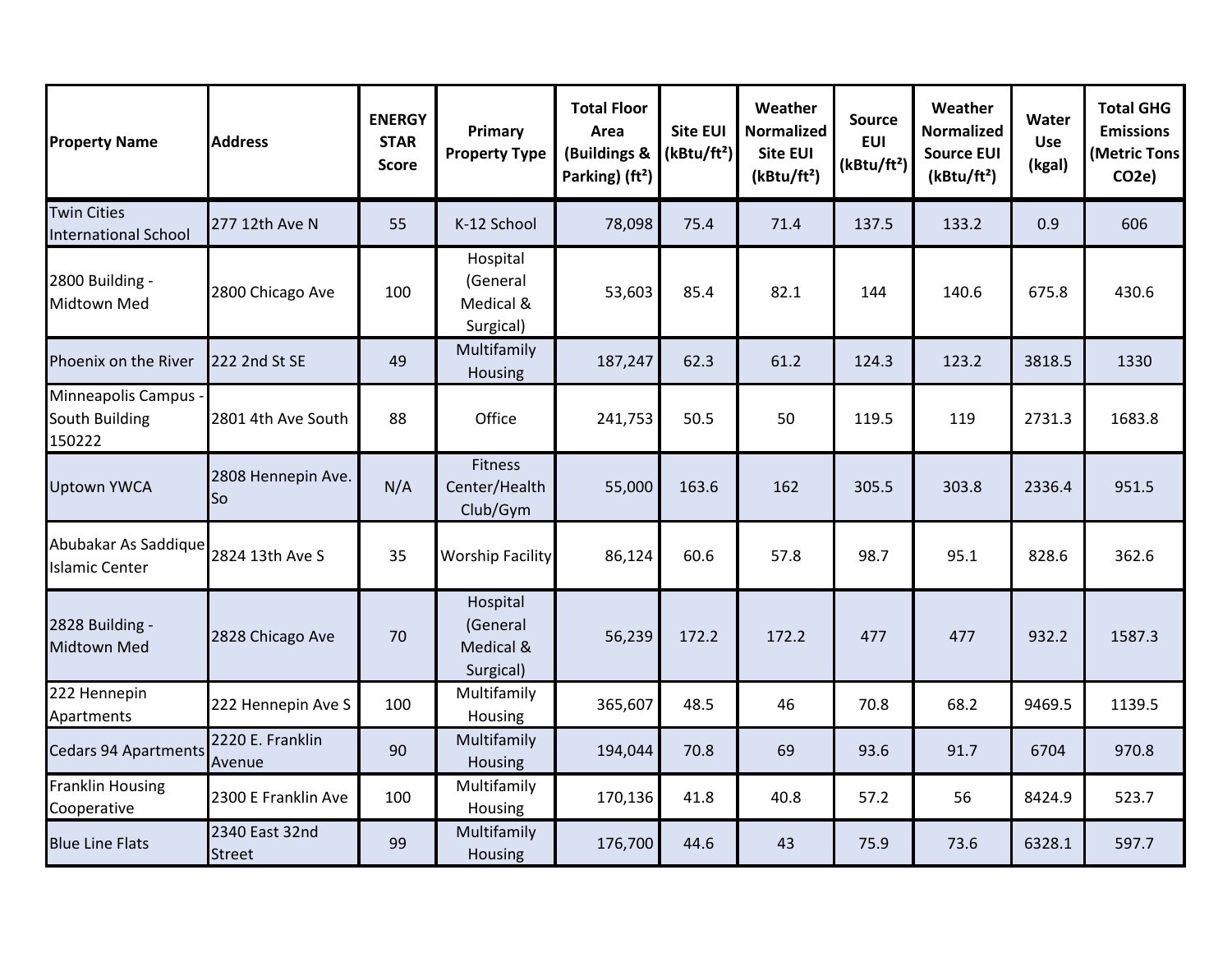| <b>Property Name</b>                                   | <b>Address</b>                   | <b>ENERGY</b><br><b>STAR</b><br><b>Score</b> | Primary<br><b>Property Type</b> | <b>Total Floor</b><br>Area<br>(Buildings &<br>Parking) (ft <sup>2</sup> ) | <b>Site EUI</b><br>(kBtu/ft <sup>2</sup> ) | Weather<br><b>Normalized</b><br><b>Site EUI</b><br>(kBtu/ft <sup>2</sup> ) | <b>Source</b><br><b>EUI</b><br>(kBtu/ft <sup>2</sup> ) | Weather<br><b>Normalized</b><br><b>Source EUI</b><br>(kBtu/ft <sup>2</sup> ) | Water<br><b>Use</b><br>(kgal) | <b>Total GHG</b><br><b>Emissions</b><br>(Metric Tons<br>CO <sub>2</sub> e) |
|--------------------------------------------------------|----------------------------------|----------------------------------------------|---------------------------------|---------------------------------------------------------------------------|--------------------------------------------|----------------------------------------------------------------------------|--------------------------------------------------------|------------------------------------------------------------------------------|-------------------------------|----------------------------------------------------------------------------|
| <b>East End Apartments-</b><br>Sherman                 | 240 Chicago Avenue               | 69                                           | Multifamily<br>Housing          | 373,793                                                                   | 58.3                                       | 57.5                                                                       | 134.7                                                  | 133.8                                                                        | 3892.1                        | 1590.7                                                                     |
| Cub Foods - Lake St                                    | 2850 26th Ave S.                 | 17                                           | Supermarket/G<br>rocery Store   | 65,130                                                                    | 255.7                                      | 250.9                                                                      | 579                                                    | 574                                                                          | 2392.5                        | 2187                                                                       |
| Minneapolis Grand<br>Apartments                        | 2401 Chicago Ave.                | N/A                                          | Multifamily<br>Housing          | 189,828                                                                   | 31.8                                       | 31.1                                                                       | 66.3                                                   | 64.7                                                                         | 3343.1                        | 508.8                                                                      |
| MN2-34 Fifth Avenue<br>Highrise                        | 2419 5th Avenue S                | 96                                           | Multifamily<br>Housing          | 197,674                                                                   | 76.7                                       | 73.8                                                                       | 98.4                                                   | 95.2                                                                         | 5966                          | 946.3                                                                      |
| <b>American Trio Lofts</b>                             | 250 Park Ave                     | 46                                           | Multifamily<br>Housing          | 103,684                                                                   | 93.7                                       | 89.4                                                                       | 141.6                                                  | 137.1                                                                        | 3161.8                        | 804.8                                                                      |
| <b>Karmel Plaza</b>                                    | 2910 Pillsbury Ave.              | 37                                           | <b>Mixed Use</b><br>Property    | 136,654                                                                   | 95.2                                       | 92.7                                                                       | 204.9                                                  | 202.2                                                                        | 7851.8                        | 1243.6                                                                     |
| <b>Broadway Flats</b>                                  | 2505 Penn Avenue<br>N            | 100                                          | Multifamily<br>Housing          | 300,000                                                                   | 19.2                                       | 18.8                                                                       | 35.7                                                   | 35.2                                                                         | 3791.2                        | 606.6                                                                      |
| Cristo Rey Jesuit High<br>School                       | 2924 4th Ave S.                  | 72                                           | K-12 School                     | 158,947                                                                   | 51.5                                       | 50.8                                                                       | 107                                                    | 106.3                                                                        | 1469.5                        | 976.4                                                                      |
| Midtown Exchange                                       | 2929 Chicago Ave                 | 96                                           | Office                          | 444,541                                                                   | 51.3                                       | 50.7                                                                       | 97.7                                                   | 97.1                                                                         | 22062.4                       | 2466.3                                                                     |
| <b>Seward Towers West:</b><br><b>Seward Tower West</b> | 2515 South 9th<br><b>Street</b>  | 80                                           | Multifamily<br>Housing          | 255,838                                                                   | 79.8                                       | 77.7                                                                       | 121.2                                                  | 118.3                                                                        | 13723.2                       | 1700.2                                                                     |
| Midtown Exchange<br>Parking Ramp                       | 2935 10th Ave S                  | N/A                                          | Parking                         | 534,850                                                                   | 1.3                                        | 1.3                                                                        | 3.7                                                    | 3.7                                                                          | N/A                           | 99.9                                                                       |
| <b>University Village</b><br>Apartments                | 2515 University Ave<br><b>Se</b> | N/A                                          | Multifamily<br>Housing          | 413,447                                                                   | 60.3                                       | 59.1                                                                       | 99.4                                                   | 98                                                                           | 15922.6                       | 1664.6                                                                     |
| 337h7-Minneapolis<br><b>Marriott City Center</b>       | 30 South 7th Street              | 65                                           | Hotel                           | 555,000                                                                   | 115.6                                      | 114.6                                                                      | 184.1                                                  | 182.9                                                                        | 24961                         | N/A                                                                        |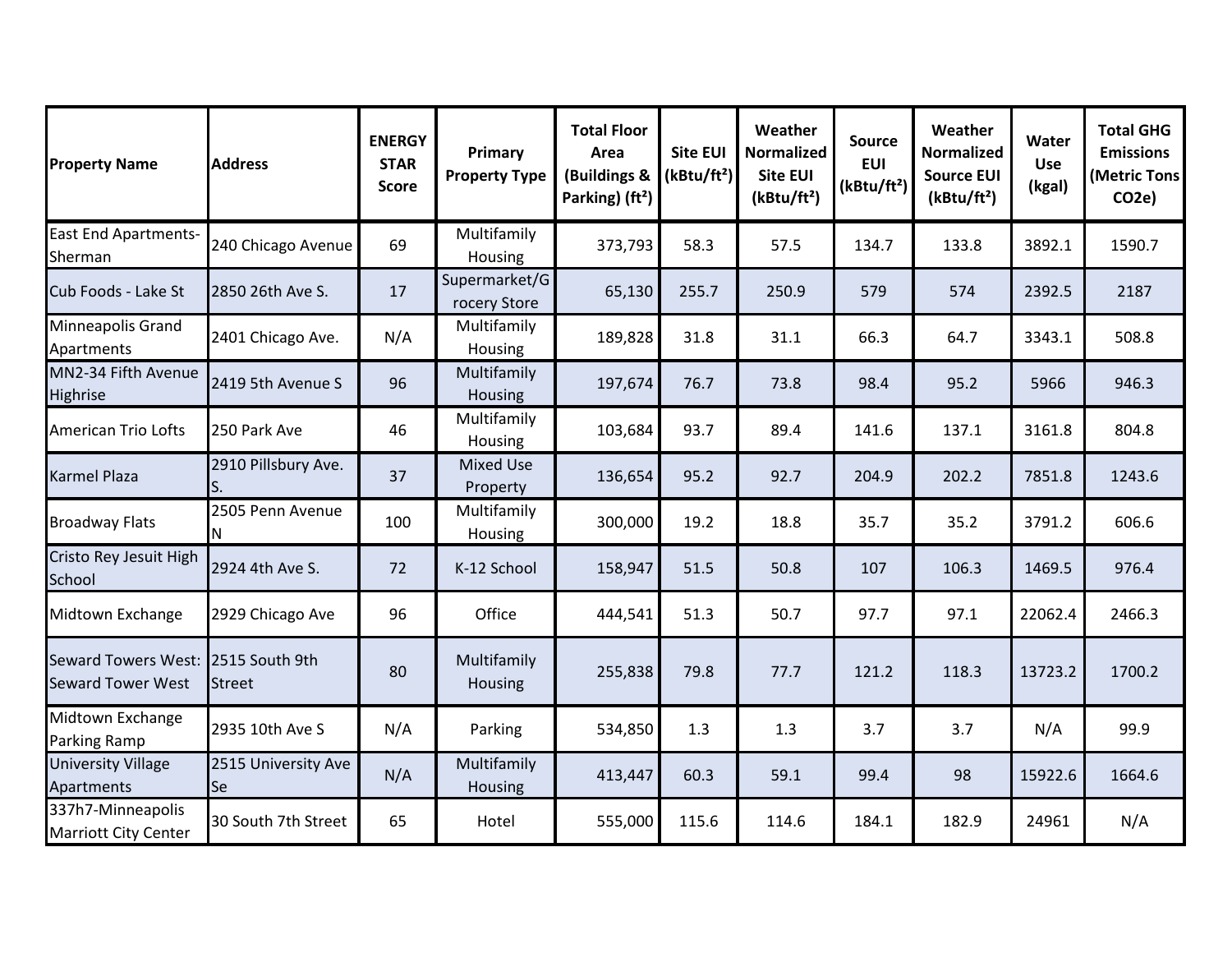| <b>Property Name</b>                     | <b>Address</b>                     | <b>ENERGY</b><br><b>STAR</b><br><b>Score</b> | Primary<br><b>Property Type</b>        | <b>Total Floor</b><br>Area<br>(Buildings &<br>Parking) (ft <sup>2</sup> ) | <b>Site EUI</b><br>(kBtu/ft <sup>2</sup> ) | Weather<br><b>Normalized</b><br><b>Site EUI</b><br>(kBtu/ft <sup>2</sup> ) | <b>Source</b><br><b>EUI</b><br>(kBtu/ft <sup>2</sup> ) | Weather<br><b>Normalized</b><br><b>Source EUI</b><br>(kBtu/ft <sup>2</sup> ) | Water<br><b>Use</b><br>(kgal) | <b>Total GHG</b><br><b>Emissions</b><br>(Metric Tons<br>CO <sub>2</sub> e) |
|------------------------------------------|------------------------------------|----------------------------------------------|----------------------------------------|---------------------------------------------------------------------------|--------------------------------------------|----------------------------------------------------------------------------|--------------------------------------------------------|------------------------------------------------------------------------------|-------------------------------|----------------------------------------------------------------------------|
| 300 1st Ave. N.                          | 300 1st Ave. N.                    | N/A                                          | Vocational<br>School                   | 95,809                                                                    | 48.4                                       | 47.7                                                                       | 116.1                                                  | 115.4                                                                        | 759.8                         | 648.9                                                                      |
| 300 Industrial                           | 300 Industrial Blvd<br><b>NE</b>   | N/A                                          | <b>Mixed Use</b><br>Property           | 157,250                                                                   | 187.8                                      | 187.8                                                                      | 226.9                                                  | 226.9                                                                        | 867.8                         | 777.6                                                                      |
| <b>Hewing Hotel</b>                      | 300 Washington Ave<br><b>North</b> | 20                                           | Hotel                                  | 116,123                                                                   | 177.1                                      | 174.7                                                                      | 336.6                                                  | 334.4                                                                        | 4083.9                        | 2219.2                                                                     |
| <b>Broadway Ridge</b>                    | 3001 Broadway<br>Street, NE        | 77                                           | Office                                 | 539,081                                                                   | 65.5                                       | 64.3                                                                       | 167.5                                                  | 165.6                                                                        | 3524.4                        | 1895.1                                                                     |
| <b>Ebenezer Tower</b><br>Apartments      | 2523 Portland<br>Avenue            | 63                                           | Multifamily<br>Housing                 | 162,860                                                                   | 108.3                                      | 105.4                                                                      | 141.3                                                  | 138.2                                                                        | 5914                          | 1075.1                                                                     |
| 2615 Park Avenue<br>Associates           | 2615 Park Ave                      | N/A                                          | Multifamily<br>Housing                 | 248,980                                                                   | N/A                                        | N/A                                                                        | N/A                                                    | N/A                                                                          | N/A                           | N/A                                                                        |
| The Lakes Residence                      | 2622 W Lake Street                 | $\mathbf{1}$                                 | Multifamily<br>Housing                 | 120,000                                                                   | 107.9                                      | 105.1                                                                      | 226.2                                                  | 222.2                                                                        | 2759.9                        | 1560.6                                                                     |
| 44 North                                 | 2701 4th St SE                     | 100                                          | Multifamily<br>Housing                 | 260,541                                                                   | 30.3                                       | 29.9                                                                       | 62.6                                                   | 62.2                                                                         | 7469.7                        | 935.4                                                                      |
| Lake Calhoun Center                      | 3033 Excelsior Blvd                | 30                                           | Office                                 | 150,152                                                                   | 164.5                                      | 164.5                                                                      | 264.8                                                  | 264.8                                                                        | 3278.6                        | 2202.8                                                                     |
| Sabathani Community<br>Center            | 310 38th St E                      | N/A                                          | Social/ Meeting<br>Hall                | 246,300                                                                   | 66                                         | 64                                                                         | 100.8                                                  | 98.7                                                                         | 1746.2                        | 1197.6                                                                     |
| <b>Flour Exchange</b><br><b>Building</b> | 310 4th Ave.So.                    | 96                                           | Office                                 | 129,636                                                                   | 61.3                                       | 58.8                                                                       | 65                                                     | 62.4                                                                         | 378.8                         | 427.5                                                                      |
| Minnehaha Academy<br>North               | 3100 West River<br>PArkway         | 78                                           | K-12 School                            | 222,000                                                                   | 104.4                                      | 102.1                                                                      | 160.8                                                  | 158.3                                                                        | 1858.2                        | 1343.4                                                                     |
| MN2-17 Riverside                         | 2728 East Franklin<br>Ave          | 19                                           | Multifamily<br>Housing                 | 113,718                                                                   | 161.2                                      | 154.6                                                                      | 205                                                    | 198                                                                          | 2590                          | 1060.5                                                                     |
| <b>Nicollet Garage</b>                   | 3106 Nicollet<br>Avenue            | N/A                                          | Transportation<br>Terminal/<br>Station | 210,000                                                                   | 79                                         | 75.3                                                                       | 110.9                                                  | 107                                                                          | 4430.3                        | 1258.7                                                                     |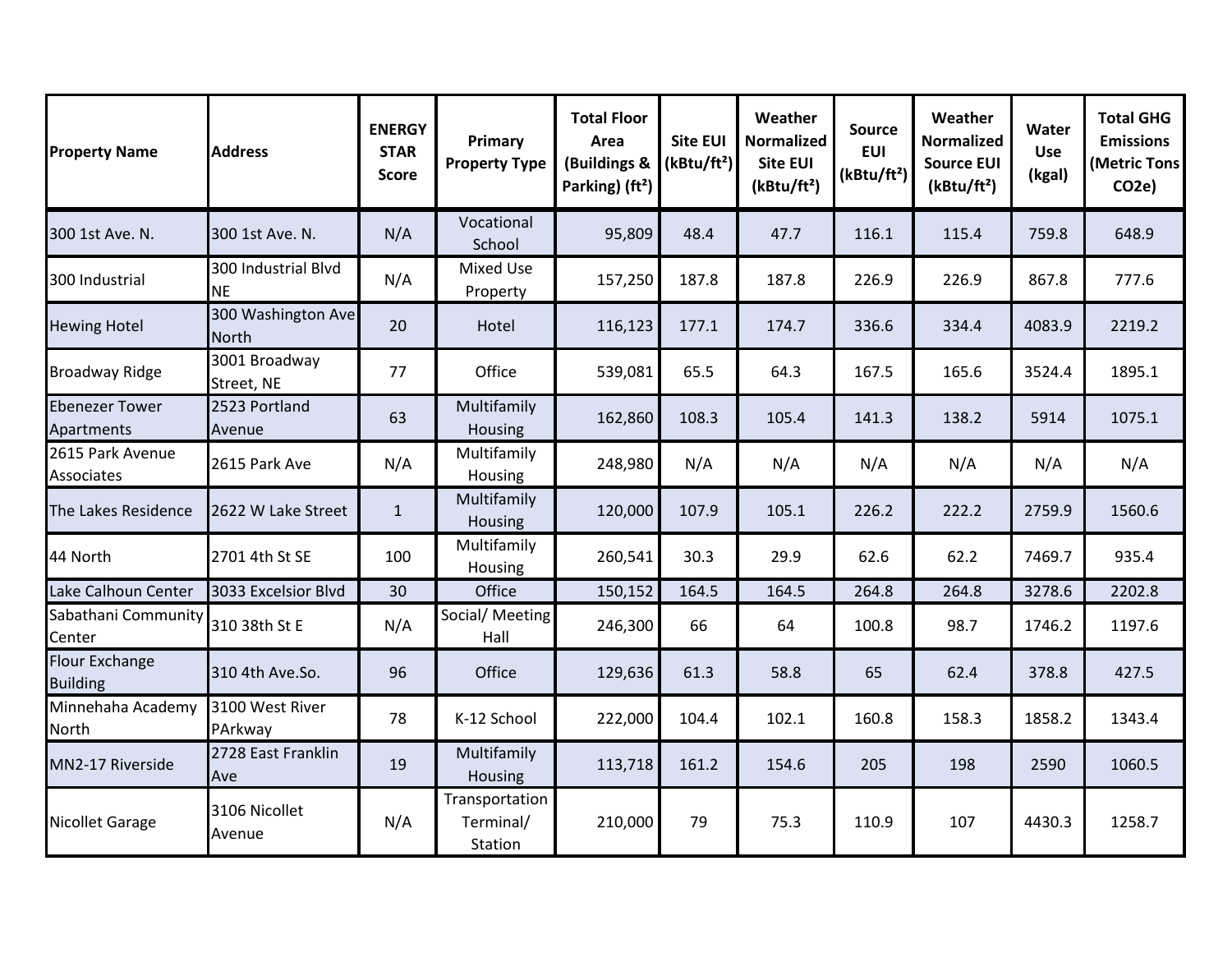| <b>Property Name</b>                                   | <b>Address</b>                       | <b>ENERGY</b><br><b>STAR</b><br><b>Score</b> | Primary<br><b>Property Type</b> | <b>Total Floor</b><br>Area<br>(Buildings &<br>Parking) (ft <sup>2</sup> ) | <b>Site EUI</b><br>(kBtu/ft <sup>2</sup> ) | Weather<br>Normalized<br><b>Site EUI</b><br>(kBtu/ft <sup>2</sup> ) | <b>Source</b><br><b>EUI</b><br>(kBtu/ft <sup>2</sup> ) | Weather<br><b>Normalized</b><br><b>Source EUI</b><br>(kBtu/ft <sup>2</sup> ) | Water<br><b>Use</b><br>(kgal) | <b>Total GHG</b><br><b>Emissions</b><br>(Metric Tons<br>CO <sub>2e</sub> ) |
|--------------------------------------------------------|--------------------------------------|----------------------------------------------|---------------------------------|---------------------------------------------------------------------------|--------------------------------------------|---------------------------------------------------------------------|--------------------------------------------------------|------------------------------------------------------------------------------|-------------------------------|----------------------------------------------------------------------------|
| Greenleaf                                              | 2743 Lyndale<br><b>Avenue South</b>  | N/A                                          | Multifamily<br>Housing          | 102,356                                                                   | 51.8                                       | 50.5                                                                | 71                                                     | 69.6                                                                         | 5738.3                        | 253.6                                                                      |
| <b>United Labor Center</b>                             | 312 Central Ave S.E                  | 67                                           | Office                          | 122,044                                                                   | 86.8                                       | 84.8                                                                | 155.9                                                  | 153.8                                                                        | 951.4                         | 720.4                                                                      |
| <b>Ryan Third and Third</b>                            | 312 South Third<br><b>Street</b>     | 80                                           | Office                          | 71,010                                                                    | 43.3                                       | 41.6                                                                | 84.4                                                   | 82.6                                                                         | 601.3                         | 341.3                                                                      |
| <b>Trinity Apartments</b>                              | 2800 East 31st<br><b>Street</b>      | N/A                                          | Multifamily<br>Housing          | 115,282                                                                   | 75.6                                       | 72.6                                                                | 96.3                                                   | 92.8                                                                         | 3767.6                        | 539.6                                                                      |
| The Murals of<br>LynLake                               | 2833 Lyndale Ave S.                  | 99                                           | Multifamily<br>Housing          | 209,505                                                                   | 38.1                                       | 36.2                                                                | 68                                                     | 65.2                                                                         | 4019.4                        | 630.5                                                                      |
| The Miles                                              | 2837 Dupont Ave S                    | 94                                           | Multifamily<br>Housing          | 182,385                                                                   | 56.4                                       | 55.2                                                                | 102.9                                                  | 101.6                                                                        | 7313.5                        | 1059                                                                       |
| Elan Uptown<br>Apartments                              | 2837 Emerson Ave S                   | N/A                                          | Multifamily<br>Housing          | 650,582                                                                   | 36.9                                       | 35.7                                                                | 58.8                                                   | 57                                                                           | 15608.3                       | 1479.3                                                                     |
| <b>Flux Apartments</b>                                 | 2838 Freemont<br>Avenue South        | 52                                           | Multifamily<br>Housing          | 290,154                                                                   | 104.5                                      | 101.6                                                               | 158.1                                                  | 155.1                                                                        | 5268                          | 1713.7                                                                     |
| <b>Karmel Village</b>                                  | 2848 Pleasant<br><b>Avenue South</b> | 77                                           | Multifamily<br>Housing          | 135,281                                                                   | 45.8                                       | 44.6                                                                | 128.3                                                  | 124.8                                                                        | 9279.9                        | 814.9                                                                      |
| <b>IMS Lofts</b>                                       | 290 Market St                        | 72                                           | Multifamily<br>Housing          | 129,190                                                                   | 79.1                                       | 75.9                                                                | 114.4                                                  | 111                                                                          | 6348.8                        | 803.5                                                                      |
| <b>Calhoun Beach Club</b>                              | 2900 Thomas Ave S                    | N/A                                          | Multifamily<br>Housing          | 1,193,581                                                                 | 57.7                                       | 55.7                                                                | 97.1                                                   | 95.1                                                                         | 12673.1                       | 4569.9                                                                     |
| <b>Seward Towers East:</b><br><b>Seward Tower East</b> | 2910 East Franklin<br>Avenue         | 87                                           | Multifamily<br><b>Housing</b>   | 255,838                                                                   | 69.7                                       | 67.9                                                                | 111.8                                                  | 109.3                                                                        | 13142.6                       | 1583                                                                       |
| The Link Minnesota                                     | 2929 University Ave<br><b>SE</b>     | 100                                          | Multifamily<br>Housing          | 530,839                                                                   | 29.6                                       | 29.2                                                                | 58.3                                                   | 57.8                                                                         | 12589.7                       | 1764.1                                                                     |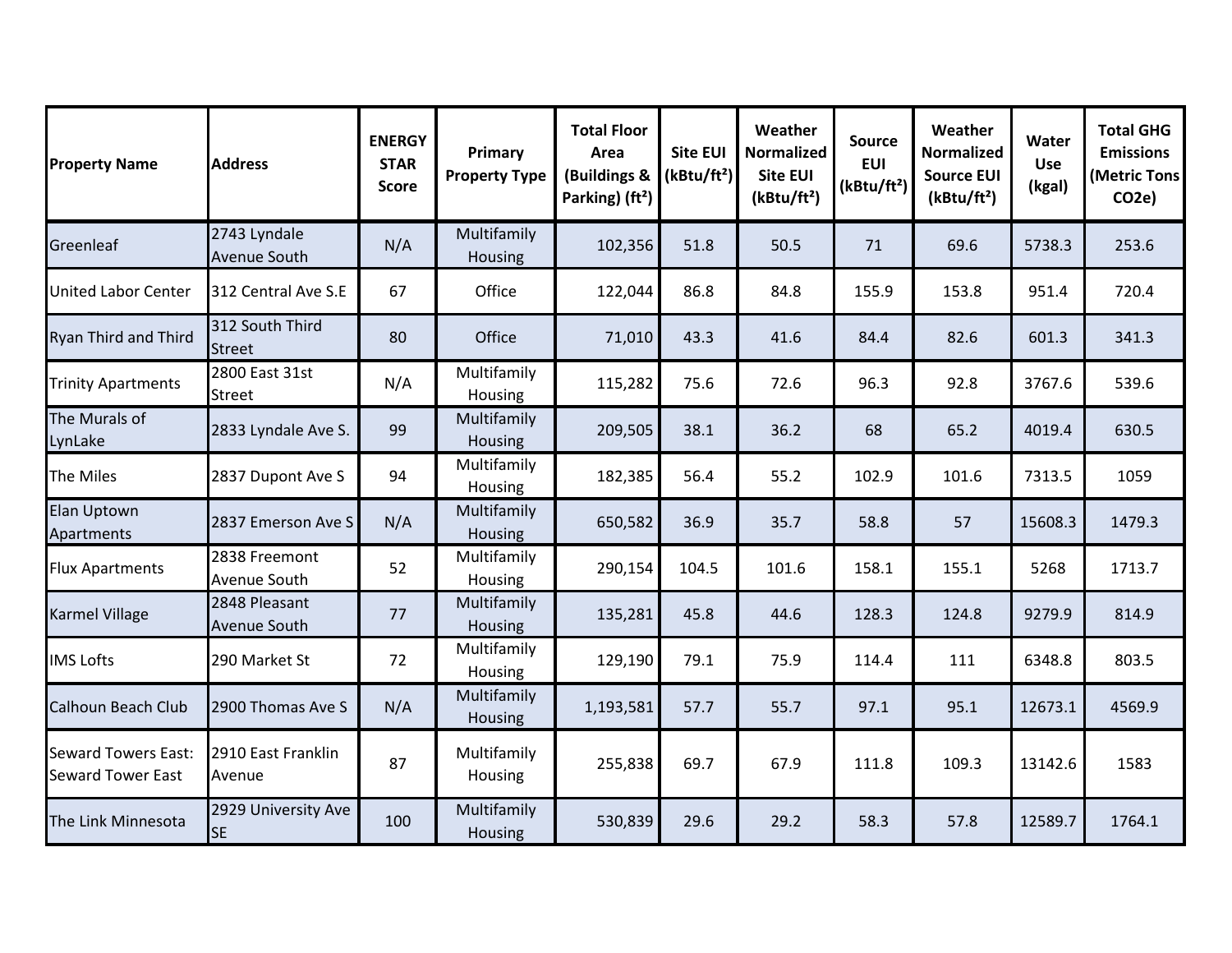| <b>Property Name</b>                       | <b>Address</b>                        | <b>ENERGY</b><br><b>STAR</b><br><b>Score</b> | Primary<br><b>Property Type</b>             | <b>Total Floor</b><br>Area<br>(Buildings &<br>Parking) (ft <sup>2</sup> ) | <b>Site EUI</b><br>(kBtu/ft <sup>2</sup> ) | Weather<br><b>Normalized</b><br><b>Site EUI</b><br>(kBtu/ft <sup>2</sup> ) | <b>Source</b><br><b>EUI</b><br>(kBtu/ft <sup>2</sup> ) | Weather<br><b>Normalized</b><br><b>Source EUI</b><br>(kBtu/ft <sup>2</sup> ) | Water<br><b>Use</b><br>(kgal) | <b>Total GHG</b><br><b>Emissions</b><br>(Metric Tons<br>CO <sub>2e</sub> |
|--------------------------------------------|---------------------------------------|----------------------------------------------|---------------------------------------------|---------------------------------------------------------------------------|--------------------------------------------|----------------------------------------------------------------------------|--------------------------------------------------------|------------------------------------------------------------------------------|-------------------------------|--------------------------------------------------------------------------|
| Lake Point Condos                          | 2950 Dean Pkwy                        | 21                                           | Multifamily<br>Housing                      | 165,861                                                                   | 112.4                                      | 108.6                                                                      | 169.5                                                  | 164.6                                                                        | 3216.7                        | 1539.8                                                                   |
| Lakewood isles                             | 3031 Ewing Ave<br>South               | 100                                          | Multifamily<br>Housing                      | 233,000                                                                   | 44.2                                       | 42.9                                                                       | 54.9                                                   | 53.4                                                                         | 10957.8                       | 578.5                                                                    |
| Calhoun Village                            | 3200 West Lake<br>Street              | N/A                                          | <b>Strip Mall</b>                           | 133,494                                                                   | 190.6                                      | 185.1                                                                      | 358.9                                                  | 351.4                                                                        | 4624.1                        | 1812.2                                                                   |
| Loop Calhoun                               | 3104 Lake St W                        | 95                                           | Multifamily<br>Housing                      | 151,045                                                                   | 51.6                                       | 49.4                                                                       | 88.6                                                   | 86.3                                                                         | 3611.7                        | 748.6                                                                    |
| <b>Fairview Minneapolis</b><br>323 Stinson | 323 Stinson Blvd                      | 9                                            | Office                                      | 75,670                                                                    | 234.1                                      | 232.1                                                                      | 617.1                                                  | 615                                                                          | 1062.4                        | 2750.4                                                                   |
| T3                                         | 323 Washington<br><b>Avenue North</b> | N/A                                          | Office                                      | 264,518                                                                   | 23.1                                       | 22.8                                                                       | 59.6                                                   | 59.3                                                                         | 1075.3                        | 833.2                                                                    |
| 33 South Sixth Street                      | 33 South 6th Street                   | 94                                           | Office                                      | 1,375,717                                                                 | 63                                         | 61.9                                                                       | 120.6                                                  | 119.2                                                                        | 7968.1                        | 9668.1                                                                   |
| 330 2nd Avenue<br>South                    | 330 2nd Avenue<br>South               | 79                                           | Office                                      | 255,864                                                                   | 69.2                                       | 67.4                                                                       | 140.4                                                  | 138.3                                                                        | 1953.1                        | 1847.6                                                                   |
| <b>SPS Tower</b>                           | 333 S. 7th St. Suite<br>250           | 87                                           | Office                                      | 962,240                                                                   | 72.4                                       | 70.4                                                                       | 130.5                                                  | 127.6                                                                        | 5761.4                        | 1806.1                                                                   |
| 333 South 12th St                          | 333 South 12th St                     | 12                                           | <b>Worship Facility</b>                     | 87,051                                                                    | 88.1                                       | 84.1                                                                       | 128.8                                                  | 124.5                                                                        | 482.2                         | 610.6                                                                    |
| <b>Union Plaza</b>                         | 333 Washington Ave<br>Ν               | 73                                           | Office                                      | 68,043                                                                    | 70.1                                       | 67.4                                                                       | 146.3                                                  | 142.7                                                                        | 782.8                         | 572                                                                      |
| YMCA- Blaisdell Ave                        | 3335 Blaisdell Ave                    | N/A                                          | <b>Fitness</b><br>Center/Health<br>Club/Gym | 93,000                                                                    | 171.1                                      | 168.6                                                                      | 281.3                                                  | 278.7                                                                        | 4870.6                        | 953.6                                                                    |
| Foundry Lake Street                        | 3118 West Lake<br><b>Street</b>       | 100                                          | Multifamily<br>Housing                      | 347,453                                                                   | 31.2                                       | 30                                                                         | 55.3                                                   | 54.1                                                                         | 4799.5                        | 812.8                                                                    |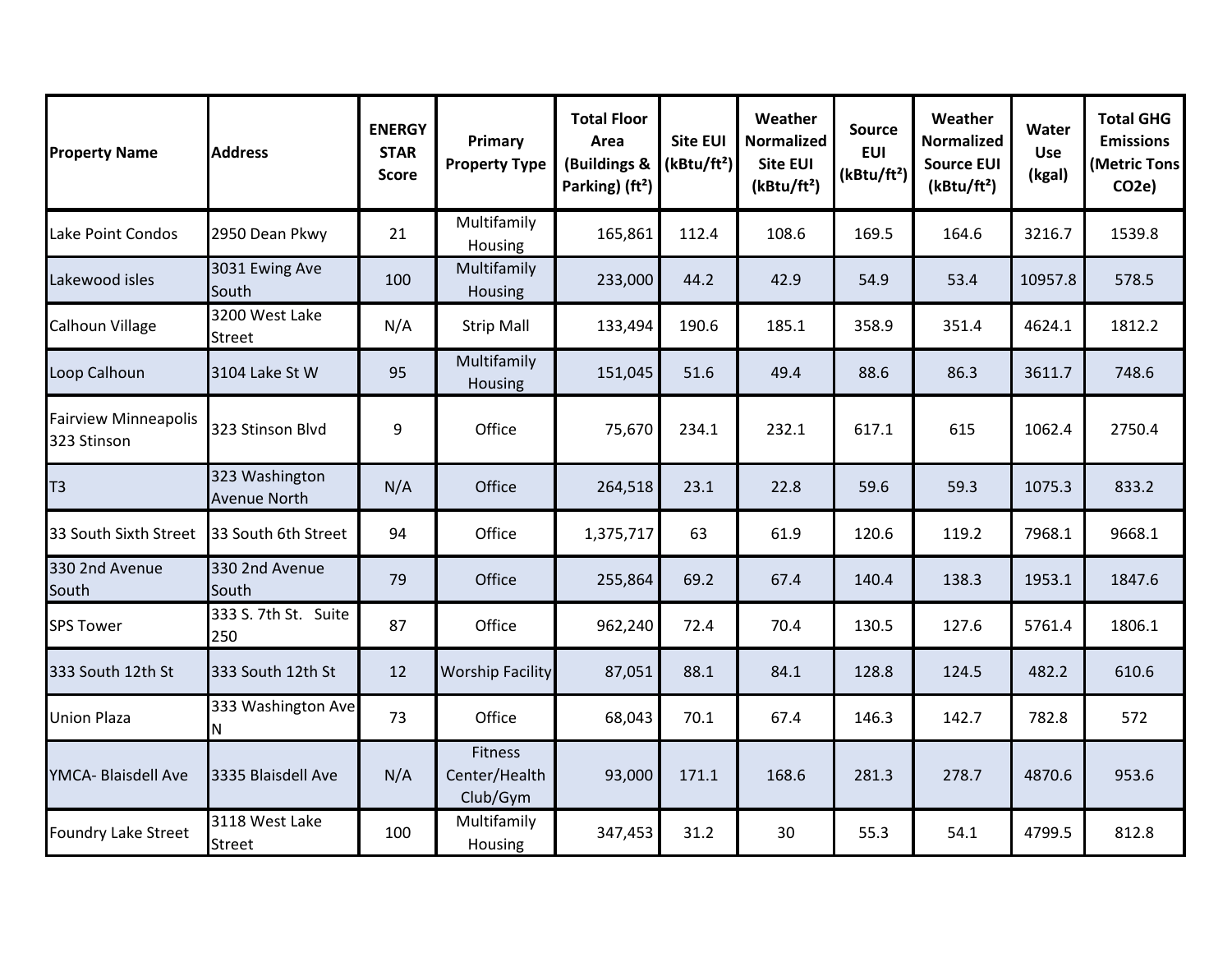| <b>Property Name</b>                      | <b>Address</b>                     | <b>ENERGY</b><br><b>STAR</b><br><b>Score</b> | Primary<br><b>Property Type</b> | <b>Total Floor</b><br>Area<br>(Buildings &<br>Parking) (ft <sup>2</sup> ) | <b>Site EUI</b><br>(kBtu/ft <sup>2</sup> ) | Weather<br><b>Normalized</b><br><b>Site EUI</b><br>(kBtu/ft <sup>2</sup> ) | <b>Source</b><br><b>EUI</b><br>(kBtu/ft <sup>2</sup> ) | Weather<br><b>Normalized</b><br><b>Source EUI</b><br>(kBtu/ft <sup>2</sup> ) | Water<br><b>Use</b><br>(kgal) | <b>Total GHG</b><br><b>Emissions</b><br>(Metric Tons<br>CO <sub>2</sub> e) |
|-------------------------------------------|------------------------------------|----------------------------------------------|---------------------------------|---------------------------------------------------------------------------|--------------------------------------------|----------------------------------------------------------------------------|--------------------------------------------------------|------------------------------------------------------------------------------|-------------------------------|----------------------------------------------------------------------------|
| MN2-31 Charles Horn<br>Terrace            | 3121 Pillsbury<br><b>Avenue S</b>  | 98                                           | Multifamily<br>Housing          | 317,280                                                                   | 75.6                                       | 72.7                                                                       | 91.6                                                   | 88.5                                                                         | 9521                          | 1502.6                                                                     |
| <b>Broadway Place East</b>                | 3433 Broadway<br>Street, NE        | 96                                           | Office                          | 288,266                                                                   | 41.4                                       | 39.7                                                                       | 86.7                                                   | 84.6                                                                         | 1167.6                        | 628.2                                                                      |
| The Hub -<br>Minneapolis (410)            | 313 Harvard Street                 | N/A                                          | Multifamily<br>Housing          | 640,338                                                                   | N/A                                        | N/A                                                                        | N/A                                                    | N/A                                                                          | 11675.8                       | N/A                                                                        |
| Hiawatha Collegiate<br><b>High School</b> | 3500 East 28th<br><b>Street</b>    | 47                                           | K-12 School                     | 102,000                                                                   | 60.9                                       | 59.7                                                                       | 146                                                    | 143.9                                                                        | 1739.8                        | 868.8                                                                      |
| The Waters on 50th                        | 3500 W 50th St                     | 95                                           | <b>Senior Care</b><br>Community | 152,994                                                                   | 54.7                                       | 53.3                                                                       | 122.3                                                  | 119.4                                                                        | 1996.4                        | 849.4                                                                      |
| Latitude 45                               | 313 Washington<br>Avenue South     | N/A                                          | Multifamily<br>Housing          | 251,417                                                                   | 59.3                                       | 57.4                                                                       | 118.7                                                  | 115.7                                                                        | 7869.6                        | 1705                                                                       |
| Calhoun Place Condos 3131 Excelsior Blvd  |                                    | 65                                           | Multifamily<br><b>Housing</b>   | 108,795                                                                   | 94.2                                       | 92                                                                         | 142.2                                                  | 139.9                                                                        | 2701.3                        | 847.9                                                                      |
| MN2-42 Archie<br><b>Givens Atrium</b>     | 314 Hennepin Ave                   | 84                                           | Multifamily<br>Housing          | 244,032                                                                   | 75.8                                       | 72.8                                                                       | 117.6                                                  | 114.2                                                                        | 6599                          | 1451.7                                                                     |
| Calhoun Greenway<br>Apartments            | 3140 Chowen Ave S                  | 100                                          | Multifamily<br><b>Housing</b>   | 455,000                                                                   | 29.2                                       | 28.6                                                                       | 42.3                                                   | 41.7                                                                         | 15756.1                       | 977.9                                                                      |
| Nordhaus - LMC                            | 315 1st. Ave NE                    | 75                                           | Multifamily<br>Housing          | 271,600                                                                   | 58.8                                       | 56.5                                                                       | 97.3                                                   | 94.8                                                                         | 6908.1                        | 1253.9                                                                     |
| MN2-23 Lowry<br><b>Towers</b>             | 315 Lowry Avenue N                 | 65                                           | Multifamily<br>Housing          | 150,018                                                                   | 99.1                                       | 95                                                                         | 149.2                                                  | 144.3                                                                        | 4095                          | 1016.4                                                                     |
| Variant                                   | 315 N 7th Avenue                   | 63                                           | Multifamily<br>Housing          | 111,955                                                                   | 90.6                                       | 87.1                                                                       | 150.1                                                  | 144.8                                                                        | 2609.3                        | 934.9                                                                      |
| <b>OATI Minneapolis</b><br>Data Center    | 3660 Technology<br><b>Drive NE</b> | 73                                           | Office                          | 469,300                                                                   | 174.4                                      | 172.2                                                                      | 415.8                                                  | 413.8                                                                        | 61.1                          | 4105.5                                                                     |
| Jones Harrison<br>Residence               | 3700 Cedar Lake<br>Avenue          | 50                                           | Senior Care<br>Community        | 220,000                                                                   | 147.2                                      | 144.4                                                                      | 254.9                                                  | 252                                                                          | 8038.9                        | 2570.7                                                                     |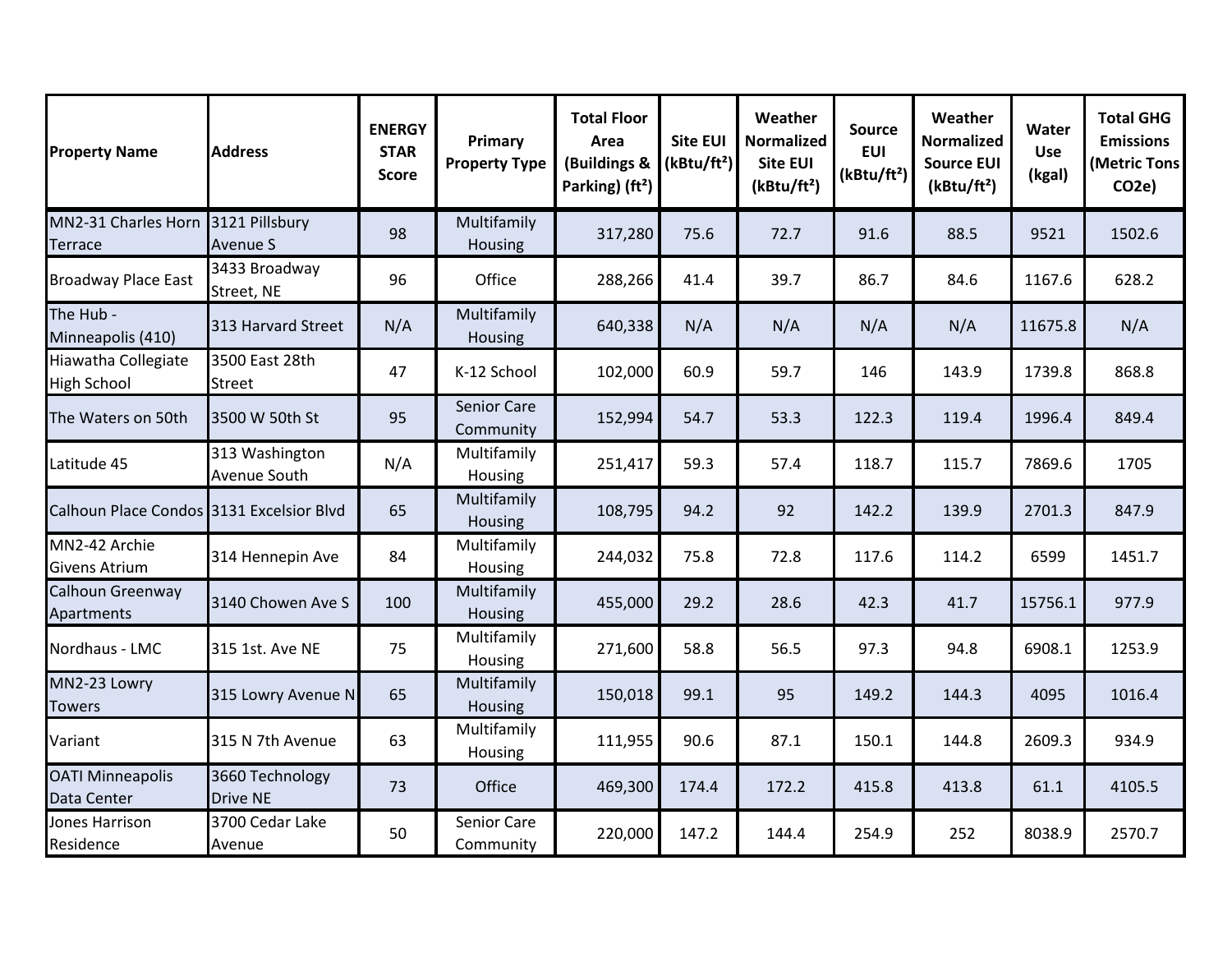| <b>Property Name</b>                            | <b>Address</b>                   | <b>ENERGY</b><br><b>STAR</b><br><b>Score</b> | Primary<br><b>Property Type</b> | <b>Total Floor</b><br>Area<br>(Buildings &<br>Parking) (ft <sup>2</sup> ) | <b>Site EUI</b><br>(kBtu/ft <sup>2</sup> ) | Weather<br><b>Normalized</b><br><b>Site EUI</b><br>(kBtu/ft <sup>2</sup> ) | <b>Source</b><br><b>EUI</b><br>(kBtu/ft <sup>2</sup> ) | Weather<br><b>Normalized</b><br><b>Source EUI</b><br>(kBtu/ft <sup>2</sup> ) | Water<br><b>Use</b><br>(kgal) | <b>Total GHG</b><br><b>Emissions</b><br>(Metric Tons<br>CO <sub>2</sub> e) |
|-------------------------------------------------|----------------------------------|----------------------------------------------|---------------------------------|---------------------------------------------------------------------------|--------------------------------------------|----------------------------------------------------------------------------|--------------------------------------------------------|------------------------------------------------------------------------------|-------------------------------|----------------------------------------------------------------------------|
| <b>Walker Place</b>                             | 3701 Bryant Ave S                | 34                                           | Senior Care<br>Community        | 124,250                                                                   | 123.9                                      | 121.9                                                                      | 204.9                                                  | 202.7                                                                        | 4484.8                        | 1139.9                                                                     |
| Wayzata Venture, LLC                            | 3701 Watzata<br><b>Boulevard</b> | 99                                           | Office                          | 713,681                                                                   | 25.6                                       | 25.6                                                                       | 71.7                                                   | 71.7                                                                         | N/A                           | 1309.9                                                                     |
| <b>Providence Place</b>                         | 3720 23rd ave south              | 64                                           | <b>Senior Care</b><br>Community | 120,000                                                                   | 134.2                                      | 131.5                                                                      | 216.2                                                  | 213.4                                                                        | 7405.8                        | 1438.7                                                                     |
| Groveland, The                                  | 317 Groveland Ave                | 45                                           | Multifamily<br>Housing          | 168,284                                                                   | 86.1                                       | 84.6                                                                       | 141.5                                                  | 140                                                                          | 4318.4                        | 1323.6                                                                     |
| <b>Walker Methodist</b><br><b>Health Center</b> | 3737 Bryant Ave S                | 33                                           | Senior Care<br>Community        | 373,000                                                                   | 160                                        | 157.5                                                                      | 233.2                                                  | 230.5                                                                        | 11995.8                       | 4227.2                                                                     |
| Hiawatha College<br>Prep - Kingfield            | 3800 Pleasant<br>Avenue          | N/A                                          | K-12 School                     | 70,030                                                                    | 63.4                                       | 59.7                                                                       | 88.8                                                   | 84.9                                                                         | 484.3                         | 336                                                                        |
| Mill City Quarter                               | 322 South 2nd St                 | 90                                           | Multifamily<br>Housing          | 239,460                                                                   | 76.1                                       | 72.2                                                                       | 117.7                                                  | 113.1                                                                        | 4082.7                        | 1032.5                                                                     |
| 400 Wyman Building                              | 400 1st Avenue<br>North          | 67                                           | Office                          | 224,808                                                                   | 101.5                                      | 95.8                                                                       | 161.5                                                  | 154.7                                                                        | 1440.9                        | 2079.7                                                                     |
| Old Republic Title<br><b>Building</b>           | 400 2nd Ave South                | 66                                           | Office                          | 135,009                                                                   | 57.4                                       | 57.5                                                                       | 154                                                    | 154.3                                                                        | 894.8                         | 1226.4                                                                     |
| <b>Dock Street Flats</b>                        | 337 Washington Ave<br>ΙN         | 100                                          | Multifamily<br>Housing          | 317,284                                                                   | 34.2                                       | 33.2                                                                       | 67.5                                                   | 66.5                                                                         | 3464.4                        | 957.3                                                                      |
| <b>Horst Education</b>                          | 400 Central Ave. S.E.            | N/A                                          | Vocational<br>School            | 99,244                                                                    | 101.7                                      | 100.2                                                                      | 191.6                                                  | 190                                                                          | 2136.7                        | 761.5                                                                      |
| Minneapolis Grain<br>Exchange                   | 400 South 4th Street             | 58                                           | Office                          | 394,146                                                                   | 107.8                                      | 104.5                                                                      | 158.5                                                  | 155                                                                          | 5374.6                        | 3406.3                                                                     |
| <b>AX Stinson LP</b>                            | 400 Stinson                      | 72                                           | Office                          | 405,131                                                                   | 95.8                                       | 94.2                                                                       | 187.1                                                  | 185.6                                                                        | 3908.2                        | 2690.7                                                                     |
| <b>Calhoun Towers</b>                           | 3430 List Place                  | 92                                           | Multifamily<br>Housing          | 227,757                                                                   | 92.4                                       | 89                                                                         | 109.8                                                  | 106.1                                                                        | 4058.5                        | 829.6                                                                      |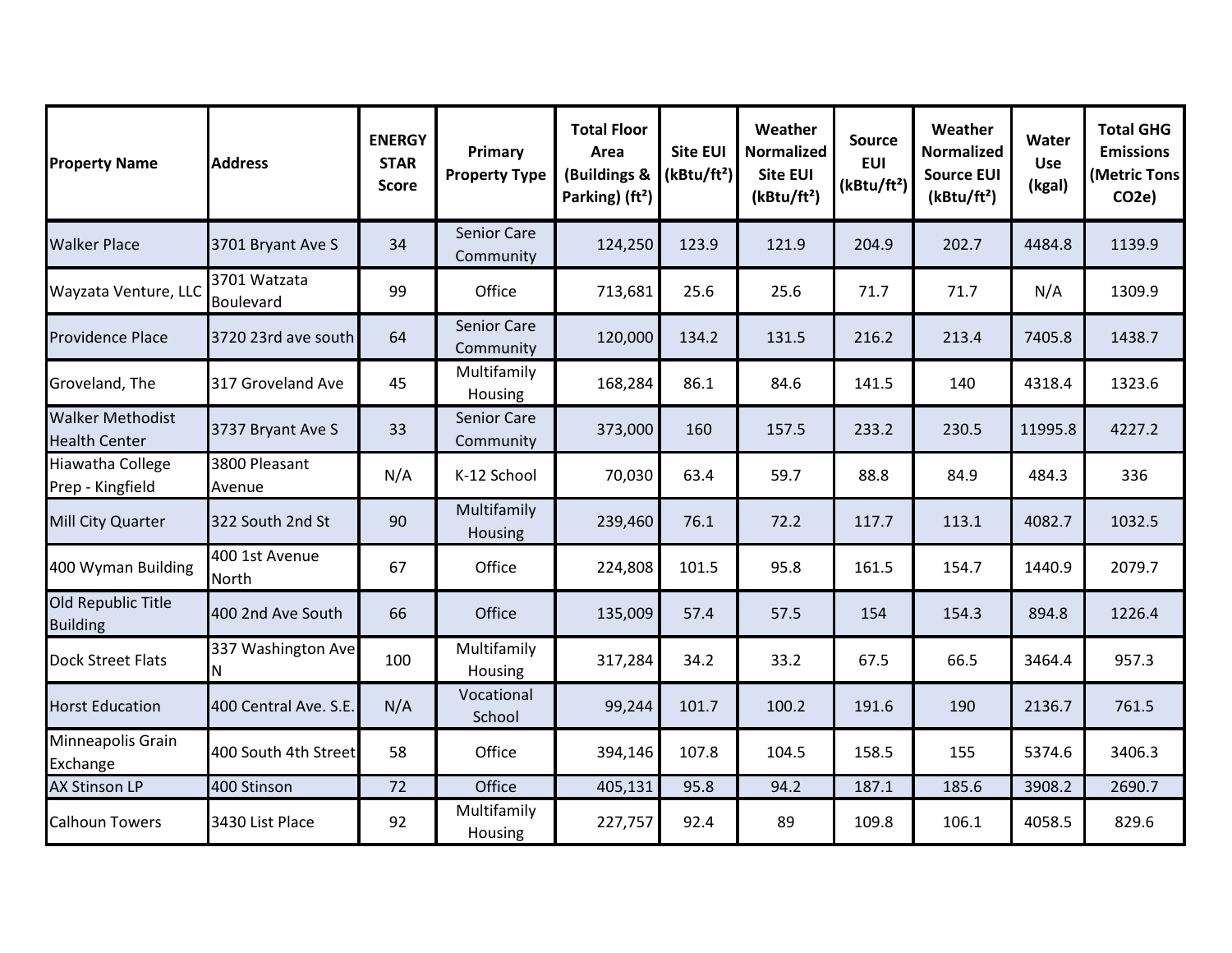| <b>Property Name</b>                                            | <b>Address</b>                        | <b>ENERGY</b><br><b>STAR</b><br><b>Score</b> | Primary<br><b>Property Type</b> | <b>Total Floor</b><br>Area<br>(Buildings &<br>Parking) (ft <sup>2</sup> ) | <b>Site EUI</b><br>(kBtu/ft <sup>2</sup> ) | Weather<br><b>Normalized</b><br>Site EUI<br>(kBtu/ft <sup>2</sup> ) | <b>Source</b><br><b>EUI</b><br>(kBtu/ft <sup>2</sup> ) | Weather<br><b>Normalized</b><br><b>Source EUI</b><br>(kBtu/ft <sup>2</sup> ) | Water<br><b>Use</b><br>(kgal) | <b>Total GHG</b><br><b>Emissions</b><br>(Metric Tons<br>CO <sub>2e</sub> ) |
|-----------------------------------------------------------------|---------------------------------------|----------------------------------------------|---------------------------------|---------------------------------------------------------------------------|--------------------------------------------|---------------------------------------------------------------------|--------------------------------------------------------|------------------------------------------------------------------------------|-------------------------------|----------------------------------------------------------------------------|
| <b>Nates Building</b>                                           | 401 1st Avenue N                      | 55                                           | Office                          | 56,928                                                                    | 99.7                                       | 94.5                                                                | 155.3                                                  | 149                                                                          | 341.7                         | 506                                                                        |
| MN2-50 Heritage<br>Commons                                      | 350 Van White<br><b>Memorial Blvd</b> | 53                                           | Multifamily<br>Housing          | 101,861                                                                   | 66.6                                       | 65.1                                                                | 121.3                                                  | 119.9                                                                        | 2348                          | 635.8                                                                      |
| <b>Textile Building</b>                                         | 401 2nd Avenue<br><b>North</b>        | 65                                           | Office                          | 104,843                                                                   | 92.6                                       | 89.5                                                                | 163.4                                                  | 160.3                                                                        | 1424.3                        | 962.2                                                                      |
| <b>Oaks Station Place</b>                                       | 3550 E 46th Street                    | 90                                           | Multifamily<br>Housing          | 153,764                                                                   | 49                                         | 47.2                                                                | 99.5                                                   | 96.8                                                                         | 3132.5                        | 640.1                                                                      |
| <b>DESIGNERS GUILD</b><br><b>BUILDING</b>                       | 401 N 3RD ST                          | N/A                                          | Office                          | 178,423                                                                   | 68                                         | 65.1                                                                | 128.1                                                  | 124.3                                                                        | 1072.8                        | 783.2                                                                      |
| 401 Nicollet mall                                               | 401 Nicollet Mall                     | 75                                           | Office                          | 247,985                                                                   | 60.6                                       | 58.6                                                                | 169.6                                                  | 164.1                                                                        | 1761.7                        | 2380.5                                                                     |
| Noble Academy                                                   | 4021 Thomas Ave N                     | N/A                                          | Other -<br>Education            | 56,963                                                                    | 126.9                                      | N/A                                                                 | 151.4                                                  | N/A                                                                          | 848.1                         | 450.8                                                                      |
| Downtown Auto Park,<br>641                                      | 409 Marquette<br>Avenue               | N/A                                          | Parking                         | 146,080                                                                   | 5.3                                        | 5.1                                                                 | 13.8                                                   | 13.2                                                                         | 105                           | 118.1                                                                      |
| <b>Historic Crane</b><br><b>Building</b>                        | 404 3rd Ave N                         | 94                                           | Office                          | 55,500                                                                    | 37.1                                       | 35.2                                                                | 79.5                                                   | 76.3                                                                         | 867                           | 254.3                                                                      |
| <b>United Way</b>                                               | 404 8th St. South                     | 47                                           | Office                          | 83,222                                                                    | 112.2                                      | 108.1                                                               | 181.3                                                  | 176.5                                                                        | 270.5                         | 761                                                                        |
| Paxon_CO                                                        | 360 First Street<br><b>North</b>      | 100                                          | Multifamily<br>Housing          | 189,985                                                                   | 27.4                                       | 27.4                                                                | 59.6                                                   | 59.7                                                                         | 2871.8                        | 653.8                                                                      |
| <b>Best Western Plus</b><br>The Normandy Inn &<br><b>Suites</b> | 405 South 8th Street                  | 41                                           | Hotel                           | 181,699                                                                   | 144.8                                      | 141.8                                                               | 226.6                                                  | 222.2                                                                        | 6299.1                        | 1707.6                                                                     |
| <b>Hiawatha Flats</b>                                           | 3625 E 43rd St                        | 100                                          | Multifamily<br>Housing          | 279,173                                                                   | 50.9                                       | 47.8                                                                | 78.5                                                   | 74.7                                                                         | 4756.6                        | 805.2                                                                      |
| Gateway                                                         | 412 South 3rd Street                  | N/A                                          | Parking                         | 545,975                                                                   | 4.8                                        | 4.6                                                                 | 13.3                                                   | 13                                                                           | 149.9                         | 430.9                                                                      |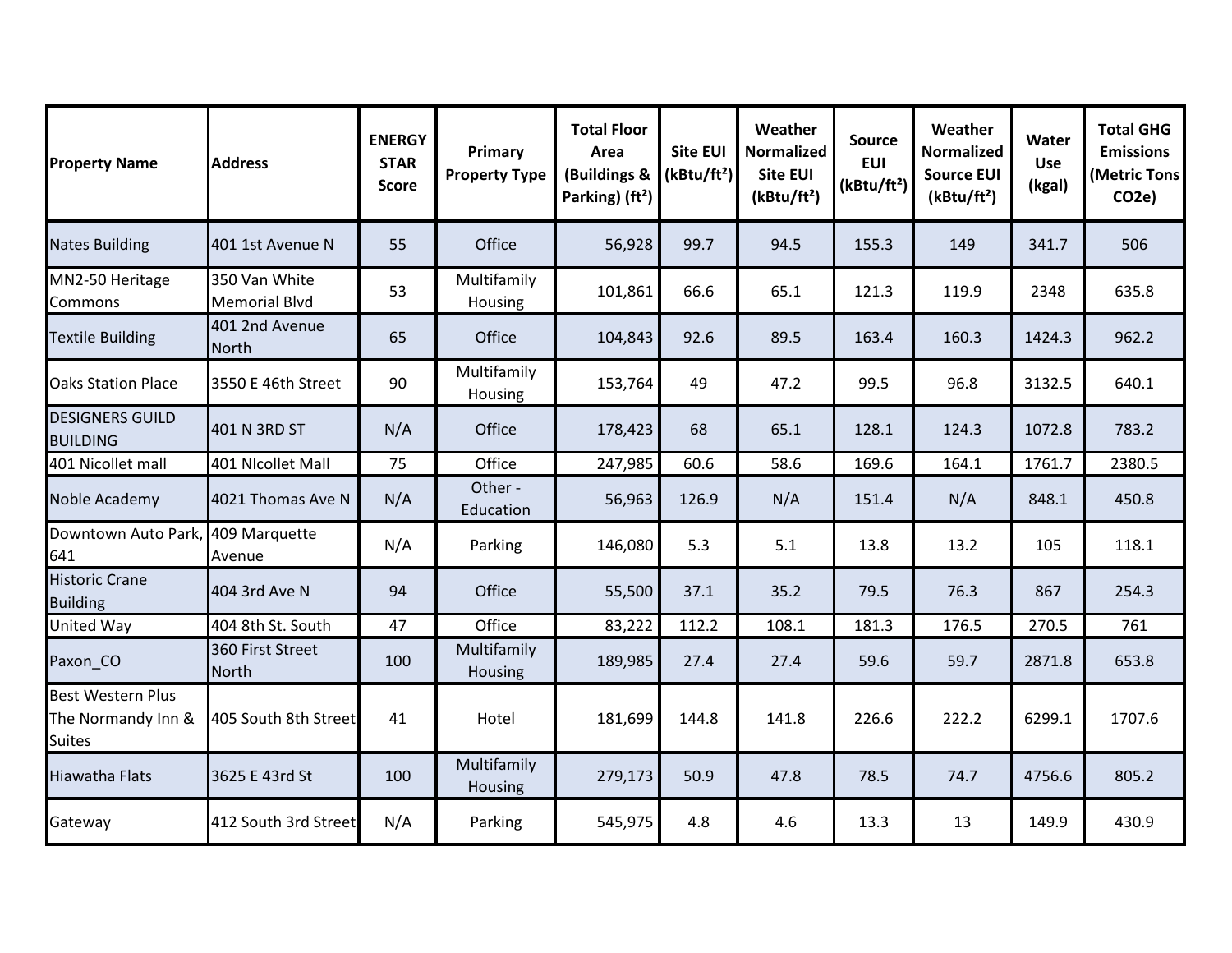| <b>Property Name</b>                          | <b>Address</b>             | <b>ENERGY</b><br><b>STAR</b><br><b>Score</b> | Primary<br><b>Property Type</b> | <b>Total Floor</b><br>Area<br>(Buildings &<br>Parking) (ft <sup>2</sup> ) | <b>Site EUI</b><br>(kBtu/ft <sup>2</sup> ) | Weather<br>Normalized<br><b>Site EUI</b><br>(kBtu/ft <sup>2</sup> ) | <b>Source</b><br><b>EUI</b><br>(kBtu/ft <sup>2</sup> ) | Weather<br><b>Normalized</b><br><b>Source EUI</b><br>(kBtu/ft <sup>2</sup> ) | Water<br><b>Use</b><br>(kgal) | <b>Total GHG</b><br><b>Emissions</b><br>(Metric Tons<br>CO <sub>2</sub> e) |
|-----------------------------------------------|----------------------------|----------------------------------------------|---------------------------------|---------------------------------------------------------------------------|--------------------------------------------|---------------------------------------------------------------------|--------------------------------------------------------|------------------------------------------------------------------------------|-------------------------------|----------------------------------------------------------------------------|
| <b>Government Center</b><br>Ramp              | 415 south 3rd Street       | N/A                                          | Parking                         | 350,000                                                                   | 6.3                                        | 6                                                                   | 12.3                                                   | 12                                                                           | 100.8                         | 245.3                                                                      |
| 414 Nicollet Mall                             | 414 Nicollet Mall          | 69                                           | Office                          | 373,735                                                                   | 133.4                                      | 131.7                                                               | 373.5                                                  | 368.8                                                                        | 6263.4                        | 8267                                                                       |
| Hiawatha Flats II                             | 3635 E 43rd St             | 100                                          | Multifamily<br>Housing          | 105,855                                                                   | 41.4                                       | 39.3                                                                | 72.6                                                   | 70.3                                                                         | 2380.3                        | 323.9                                                                      |
| 365 Nicollet                                  | 365 Nicollet Mall          | N/A                                          | Multifamily<br>Housing          | 649,508                                                                   | 76.1                                       | 71.6                                                                | 124.1                                                  | 119.4                                                                        | 4391.5                        | 3420.8                                                                     |
| Lumber Exchange<br><b>Building</b>            | 417 Hennepin Ave           | 72                                           | Office                          | 242,681                                                                   | 75.3                                       | N/A                                                                 | 147.7                                                  | N/A                                                                          | 6911                          | 2077.3                                                                     |
| <b>Ford Center</b>                            | 420 N. 5th Street          | 91                                           | Office                          | 339,295                                                                   | 54.3                                       | 51.9                                                                | 113.5                                                  | 111.2                                                                        | 1155.8                        | 1983.1                                                                     |
| Minnehaha Academy<br>South                    | 4200 West River<br>Parkway | 92                                           | K-12 School                     | 202,770                                                                   | 55.5                                       | 53.8                                                                | 106.3                                                  | 104.3                                                                        | 799.3                         | 1043.2                                                                     |
| Mcknight Center                               | 4225 3rd Avenue S          | N/A                                          | Pre-school/<br>Daycare          | 108,000                                                                   | 57.3                                       | 54.1                                                                | 79.9                                                   | 76.5                                                                         | 14.9                          | 465.7                                                                      |
| Longfellow Station-<br>Sherman                | 3845 Hiawatha Ave          | 74                                           | Multifamily<br>Housing          | 207,773                                                                   | 74.3                                       | 73                                                                  | 121.6                                                  | 120.2                                                                        | 5561                          | 1042.4                                                                     |
| <b>Hyatt Place</b><br>Downtown<br>Minneapolis | 425 South 7th Street       | 66                                           | Hotel                           | 183,559                                                                   | 119                                        | 117.3                                                               | 179.8                                                  | 177.5                                                                        | 8288.8                        | N/A                                                                        |
| A-Mill (600)                                  | 400 2nd St SE              | 97                                           | Multifamily<br>Housing          | 400,000                                                                   | 61.6                                       | N/A                                                                 | 79.8                                                   | N/A                                                                          | 6729.1                        | 1153.2                                                                     |
| Riverplace - Expo Hall 43 Main Street SE      |                            | 34                                           | Office                          | 145,654                                                                   | 80.6                                       | 80.6                                                                | 225.6                                                  | 225.6                                                                        | 532.3                         | 1945.8                                                                     |
| Kickernick                                    | 430 1st Ave North          | 80                                           | Office                          | 152,110                                                                   | 48.3                                       | 47.4                                                                | 116.2                                                  | 115.3                                                                        | 3425.5                        | 1031.8                                                                     |
| <b>Summit House</b>                           | 400/410 Groveland<br>Ave   | 77                                           | Multifamily<br>Housing          | 377,500                                                                   | 82.5                                       | 79.3                                                                | 115                                                    | 111.2                                                                        | 8102.8                        | 2344.5                                                                     |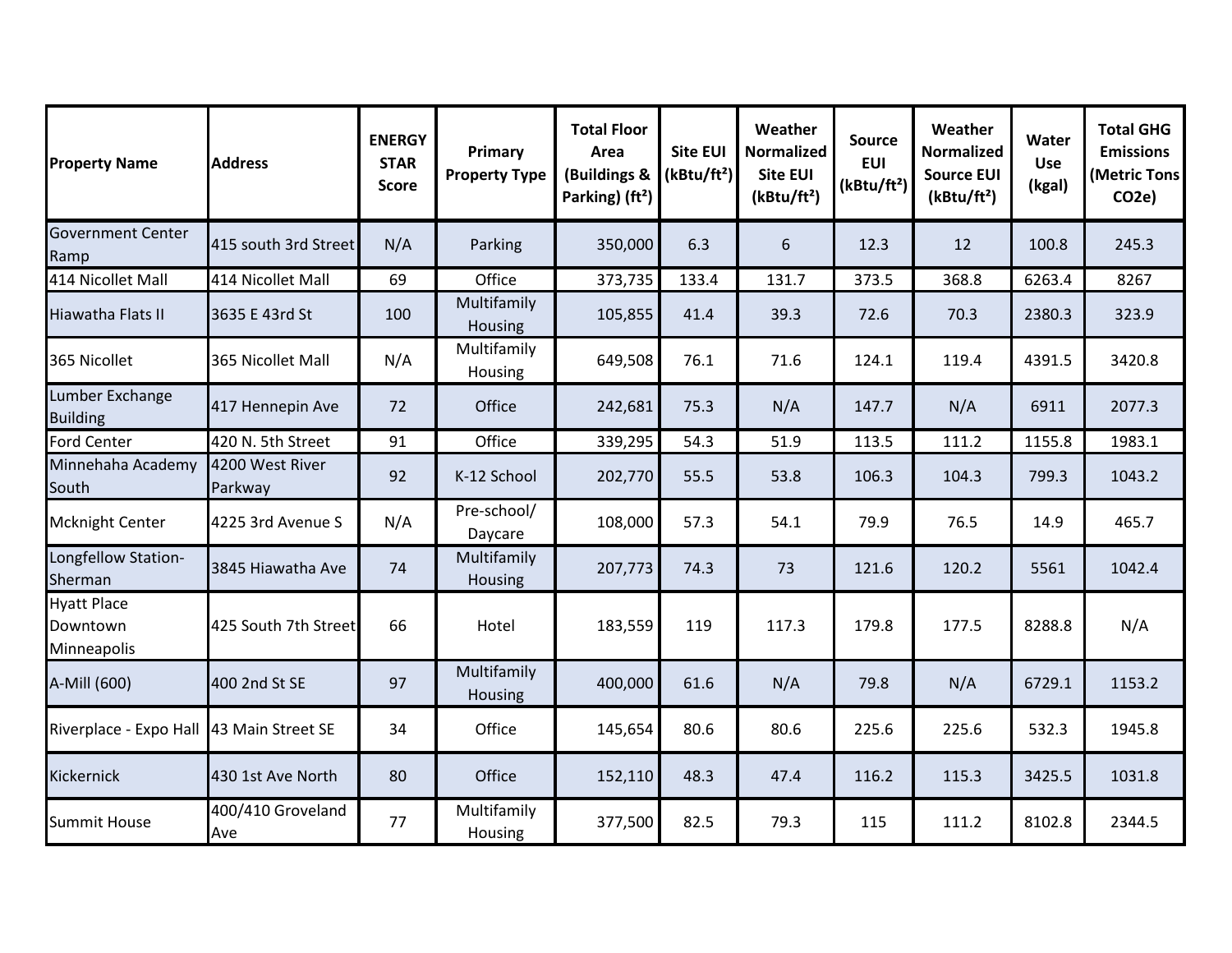| <b>Property Name</b>                                                    | <b>Address</b>                    | <b>ENERGY</b><br><b>STAR</b><br><b>Score</b> | Primary<br><b>Property Type</b> | <b>Total Floor</b><br>Area<br>(Buildings &<br>Parking) (ft <sup>2</sup> ) | <b>Site EUI</b><br>(kBtu/ft <sup>2</sup> ) | Weather<br><b>Normalized</b><br><b>Site EUI</b><br>(kBtu/ft <sup>2</sup> ) | Source<br><b>EUI</b><br>(kBtu/ft <sup>2</sup> ) | Weather<br><b>Normalized</b><br><b>Source EUI</b><br>(kBtu/ft <sup>2</sup> ) | Water<br><b>Use</b><br>(kgal) | <b>Total GHG</b><br><b>Emissions</b><br>(Metric Tons<br>CO <sub>2</sub> e) |
|-------------------------------------------------------------------------|-----------------------------------|----------------------------------------------|---------------------------------|---------------------------------------------------------------------------|--------------------------------------------|----------------------------------------------------------------------------|-------------------------------------------------|------------------------------------------------------------------------------|-------------------------------|----------------------------------------------------------------------------|
| <b>RiverWest</b>                                                        | 401 1st St S                      | 92                                           | Multifamily<br>Housing          | 402,336                                                                   | 54.9                                       | 53.4                                                                       | 96.5                                            | 94.5                                                                         | 11027.6                       | 2180.9                                                                     |
| Mill & Main West                                                        | 401 Main Street SE                | 100                                          | Multifamily<br>Housing          | 446,200                                                                   | 28.4                                       | 27.5                                                                       | 55.3                                            | 54.1                                                                         | 4223.9                        | 1009.9                                                                     |
| Millworks Lofts (630)                                                   | 4041 Hiawatha<br>Avenue South     | 95                                           | Multifamily<br>Housing          | 105,599                                                                   | 39.3                                       | 38.1                                                                       | 84.2                                            | 81.9                                                                         | 2239.5                        | 512.8                                                                      |
| Residence Inn City<br>Center                                            | 45 South 8th Street               | 93                                           | Hotel                           | 153,040                                                                   | 59.9                                       | N/A                                                                        | 131                                             | N/A                                                                          | 3341.1                        | 882.7                                                                      |
| <b>FSP PLAZA SEVEN LLC</b>                                              | 45 South Seventh<br><b>Street</b> | 77                                           | <b>Mixed Use</b><br>Property    | 870,775                                                                   | 89.6                                       | 87.4                                                                       | 165.4                                           | 162.2                                                                        | 12213.1                       | 7043.4                                                                     |
| Lindsay Lofts                                                           | 408 1st St N                      | 66                                           | Multifamily<br>Housing          | 107,623                                                                   | 90.5                                       | 87.2                                                                       | 132.6                                           | 129.3                                                                        | 1498.6                        | 777.9                                                                      |
| <b>Heritage Landing</b>                                                 | 415 North First<br><b>Street</b>  | 100                                          | Multifamily<br>Housing          | 443,346                                                                   | 27.5                                       | 25.7                                                                       | 34.8                                            | 32.9                                                                         | 7206.9                        | 817.9                                                                      |
| <b>VUE</b>                                                              | 415 Oak Grove St.                 | 95                                           | Multifamily<br>Housing          | 119,083                                                                   | 59                                         | 56.4                                                                       | 106.8                                           | 102.8                                                                        | 2578.6                        | 584.3                                                                      |
| <b>SCH</b>                                                              | 46 S 11th Street                  | N/A                                          | College/<br>University          | 75,019                                                                    | 123.2                                      | 118.2                                                                      | 213.2                                           | 207.3                                                                        | 247                           | 917.2                                                                      |
| <b>Chateau Student</b><br><b>Housing Cooperative</b>                    | 425 13th Ave SE                   | 61                                           | Multifamily<br>Housing          | 174,900                                                                   | 103.6                                      | 101.4                                                                      | 156.8                                           | 154.6                                                                        | 6777.6                        | 1100.9                                                                     |
| <b>SSC Dinkytown</b><br><b>Apartments LLC DBA</b><br>Venue at Dinkytown | 428 13 Ave SE                     | 100                                          | Multifamily<br>Housing          | 167,303                                                                   | 60.8                                       | 57.5                                                                       | 88.2                                            | 84.3                                                                         | 4032.7                        | 552.5                                                                      |
| 430 Oak Grove                                                           | 430 Oak Grove St                  | N/A                                          | Multifamily<br>Housing          | 106,000                                                                   | N/A                                        | N/A                                                                        | N/A                                             | N/A                                                                          | N/A                           | N/A                                                                        |
| Acorn Mini Storage                                                      | 4652 Lyndale Ave. N               | N/A                                          | Other - Services                | 53,970                                                                    | 6.5                                        | 6.5                                                                        | 15.1                                            | 15.1                                                                         | 78                            | 47.4                                                                       |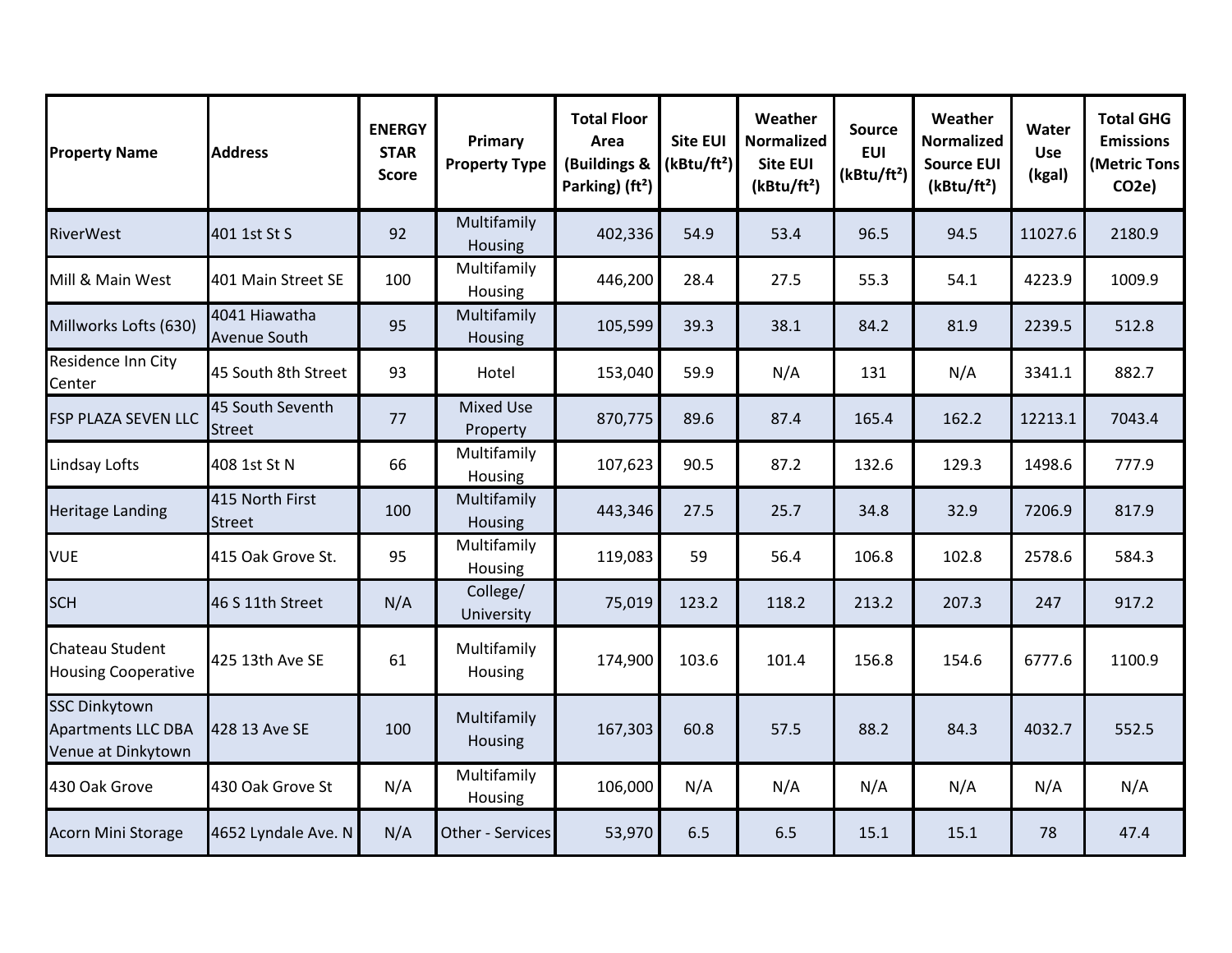| <b>Property Name</b>                       | <b>Address</b>                   | <b>ENERGY</b><br><b>STAR</b><br><b>Score</b> | Primary<br><b>Property Type</b>                     | <b>Total Floor</b><br>Area<br>(Buildings &<br>Parking) (ft <sup>2</sup> ) | <b>Site EUI</b><br>(kBtu/ft <sup>2</sup> ) | Weather<br><b>Normalized</b><br><b>Site EUI</b><br>(kBtu/ft <sup>2</sup> ) | <b>Source</b><br><b>EUI</b><br>(kBtu/ft <sup>2</sup> ) | Weather<br><b>Normalized</b><br><b>Source EUI</b><br>(kBtu/ft <sup>2</sup> ) | Water<br>Use<br>(kgal) | <b>Total GHG</b><br><b>Emissions</b><br>(Metric Tons<br>CO <sub>2e</sub> ) |
|--------------------------------------------|----------------------------------|----------------------------------------------|-----------------------------------------------------|---------------------------------------------------------------------------|--------------------------------------------|----------------------------------------------------------------------------|--------------------------------------------------------|------------------------------------------------------------------------------|------------------------|----------------------------------------------------------------------------|
| M19013CTL                                  | 4701 BEARD AVE S                 | N/A                                          | Other                                               | 59,172                                                                    | 178.8                                      | 176.2                                                                      | 410.5                                                  | 407.8                                                                        | 63.2                   | 1410.8                                                                     |
| Becketwood<br>Independent Senior<br>Living | 4300 West River<br>Parkway South | 100                                          | Multifamily<br>Housing                              | 612,000                                                                   | 34                                         | 33                                                                         | 51.4                                                   | 50.2                                                                         | 5604.6                 | 1380.6                                                                     |
| Creamette                                  | 432 North 1st Street             | N/A                                          | Multifamily<br>Housing                              | 143,895                                                                   | 17.6                                       | 17.3                                                                       | 39.6                                                   | 39.4                                                                         | 4072.7                 | 194.7                                                                      |
| 50 S Tenth Street                          | 50 S Tenth Street                | 82                                           | Office                                              | 525,913                                                                   | 72.3                                       | 71.1                                                                       | 138.1                                                  | 136.7                                                                        | 6286.9                 | 4250.6                                                                     |
| Fifty South Sixth                          | 50 South 6th St.,<br>Suite 950   | 66                                           | Office                                              | 1,085,348                                                                 | 65.8                                       | 64.5                                                                       | 178                                                    | 175                                                                          | 1021733                | 8527.9                                                                     |
| <b>Red Ramp</b>                            | 507 23rd Ave S                   | N/A                                          | Parking                                             | 50,000                                                                    | 20                                         | 20                                                                         | 55.9                                                   | 55.9                                                                         | $\mathbf 0$            | 165.5                                                                      |
| Bloomington<br>Investments                 | 500 3rd Street N                 | 65                                           | Office                                              | 52,534                                                                    | 68.9                                       | 67.1                                                                       | 135.9                                                  | 134                                                                          | 152.6                  | 407.2                                                                      |
| Armory                                     | 500 6th St. S                    | N/A                                          | Other -<br>Entertainment/<br><b>Public Assembly</b> | 175,000                                                                   | 77.1                                       | 74                                                                         | 142.8                                                  | 139.2                                                                        | 2095.5                 | 1413.4                                                                     |
| <b>Centre Village</b>                      | 433 7th St S                     | 59                                           | Multifamily<br>Housing                              | 253,859                                                                   | 77.4                                       | 75.2                                                                       | 137.5                                                  | 135.1                                                                        | 15764.4                | 1988.2                                                                     |
| <b>Coordinating Center</b>                 | 500 N 5th St                     | 86                                           | Office                                              | 246,249                                                                   | 71.9                                       | 69.2                                                                       | 134.9                                                  | 132.1                                                                        | 2075.9                 | 1883.2                                                                     |
| Depot Office Center                        | 500 Washington Ave<br>S          | 68                                           | Office                                              | 143,197                                                                   | 95.6                                       | 93.1                                                                       | 187.8                                                  | 185.2                                                                        | 9.5                    | 1533                                                                       |
| Cobalt Condominium                         | 45 University AVe SE             | 15                                           | Multifamily<br>Housing                              | 142,224                                                                   | 113.8                                      | 108.3                                                                      | 174.1                                                  | 168.2                                                                        | 4366.1                 | 1359.5                                                                     |
| <b>MacPhail Center for</b><br><b>Music</b> | 501 S 2nd St                     | N/A                                          | Other -<br>Education                                | 55,562                                                                    | 155.1                                      | 150.9                                                                      | 235.6                                                  | 231.4                                                                        | 718.3                  | 718.2                                                                      |
| <b>West River Commons</b>                  | 4610 E Lake St.                  | 100                                          | Multifamily<br>Housing                              | 113,597                                                                   | 18.2                                       | 17.8                                                                       | 43                                                     | 42.1                                                                         | 2899.4                 | 261.4                                                                      |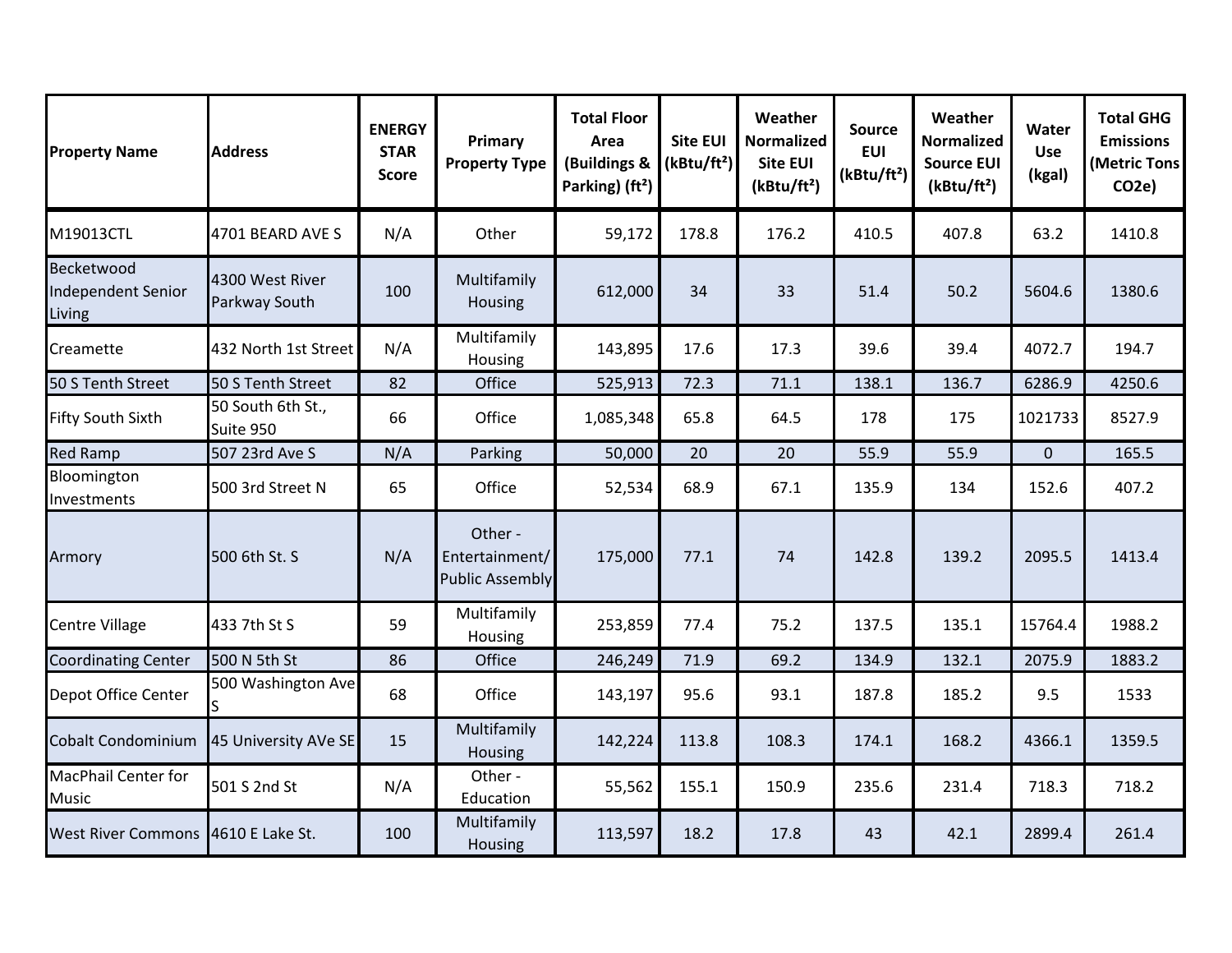| <b>Property Name</b>                                  | <b>Address</b>                   | <b>ENERGY</b><br><b>STAR</b><br><b>Score</b> | Primary<br><b>Property Type</b> | <b>Total Floor</b><br>Area<br>(Buildings &<br>Parking) (ft <sup>2</sup> ) | <b>Site EUI</b><br>(kBtu/ft <sup>2</sup> ) | Weather<br><b>Normalized</b><br>Site EUI<br>(kBtu/ft <sup>2</sup> ) | <b>Source</b><br><b>EUI</b><br>(kBtu/ft <sup>2</sup> ) | Weather<br><b>Normalized</b><br><b>Source EUI</b><br>(kBtu/ft <sup>2</sup> ) | Water<br>Use<br>(kgal) | <b>Total GHG</b><br><b>Emissions</b><br>(Metric Tons<br>CO <sub>2e</sub> |
|-------------------------------------------------------|----------------------------------|----------------------------------------------|---------------------------------|---------------------------------------------------------------------------|--------------------------------------------|---------------------------------------------------------------------|--------------------------------------------------------|------------------------------------------------------------------------------|------------------------|--------------------------------------------------------------------------|
| Mt Olivet Church                                      | 5025 Knox Ave S                  | 34                                           | <b>Worship Facility</b>         | 296,000                                                                   | 92                                         | 89.4                                                                | 143.1                                                  | 140.5                                                                        | 732.9                  | 914.3                                                                    |
| <b>Yellow Ramp</b>                                    | 507 23rd ave. S                  | N/A                                          | Parking                         | 70,000                                                                    | 14.9                                       | 14.9                                                                | 41.8                                                   | 41.8                                                                         | $\pmb{0}$              | 173.5                                                                    |
| <b>Butler North Building</b>                          | 510 1st Avenue<br>North          | N/A                                          | Office                          | 138,474                                                                   | 87.2                                       | 83.8                                                                | 155.3                                                  | 151.8                                                                        | 4203.6                 | 1209.9                                                                   |
| Nic on Fifth                                          | 465 Nicollet Mall                | 53                                           | Multifamily<br>Housing          | 463,815                                                                   | 93.9                                       | 88.2                                                                | 156.2                                                  | 149.3                                                                        | 6825.7                 | 2824.5                                                                   |
| 510 Marquette Ave. S                                  | 510 Marquette Ave.<br>S.         | 82                                           | Office                          | 312,452                                                                   | 83                                         | 80.6                                                                | 127                                                    | 124.5                                                                        | 1303.2                 | 2273.4                                                                   |
| Hennepin Avenue<br>United Methodist<br>Church         | 511 Groveland Ave                | 47                                           | <b>Worship Facility</b>         | 164,999                                                                   | 71.9                                       | 68                                                                  | 113.5                                                  | 109.4                                                                        | 2205.8                 | 666.7                                                                    |
| <b>Huron Doubletree</b><br>University of<br>Minnesota | 511 Huron<br><b>Boulevard SE</b> | 83                                           | Hotel                           | 147,340                                                                   | 86.5                                       | N/A                                                                 | 154.8                                                  | N/A                                                                          | 2277.4                 | 1049.1                                                                   |
| <b>Blake Northrop</b><br>Collegiate School            | 511 Kenwood<br>Parkway           | 69                                           | K-12 School                     | 151,904                                                                   | 124.5                                      | 122.3                                                               | 190.9                                                  | 188.6                                                                        | 1579.5                 | 1593.2                                                                   |
| 517 Parking Ramp                                      | 517 Marquette<br>Avenue          | N/A                                          | Parking                         | 252,783                                                                   | 33.7                                       | 32.6                                                                | 70.1                                                   | 68.9                                                                         | 15.7                   | 255.9                                                                    |
| <b>Groveland Terrace</b>                              | 48, 50, 52 Groveland<br>Terrace  | 65                                           | Multifamily<br>Housing          | 118,796                                                                   | 83.4                                       | 78.9                                                                | 118.2                                                  | 112.8                                                                        | 2545.9                 | 760.4                                                                    |
| <b>Freight Yard</b><br><b>Townhomes and Flats</b>     | 50 4th Ave N                     | 43                                           | Multifamily<br>Housing          | 105,416                                                                   | 102.3                                      | 98                                                                  | 160.2                                                  | 155.7                                                                        | 2633.2                 | 585.5                                                                    |
| <b>Grant Park</b>                                     | 500 East Grant St                | 89                                           | Multifamily<br>Housing          | 439,683                                                                   | 89                                         | 83.4                                                                | 106.8                                                  | 101                                                                          | 10333                  | 2456                                                                     |
| Mill & Main East                                      | 501 Main Street SE               | 100                                          | Multifamily<br>Housing          | 323,543                                                                   | 33.5                                       | 32                                                                  | 64.6                                                   | 62.4                                                                         | 4458.8                 | 949.7                                                                    |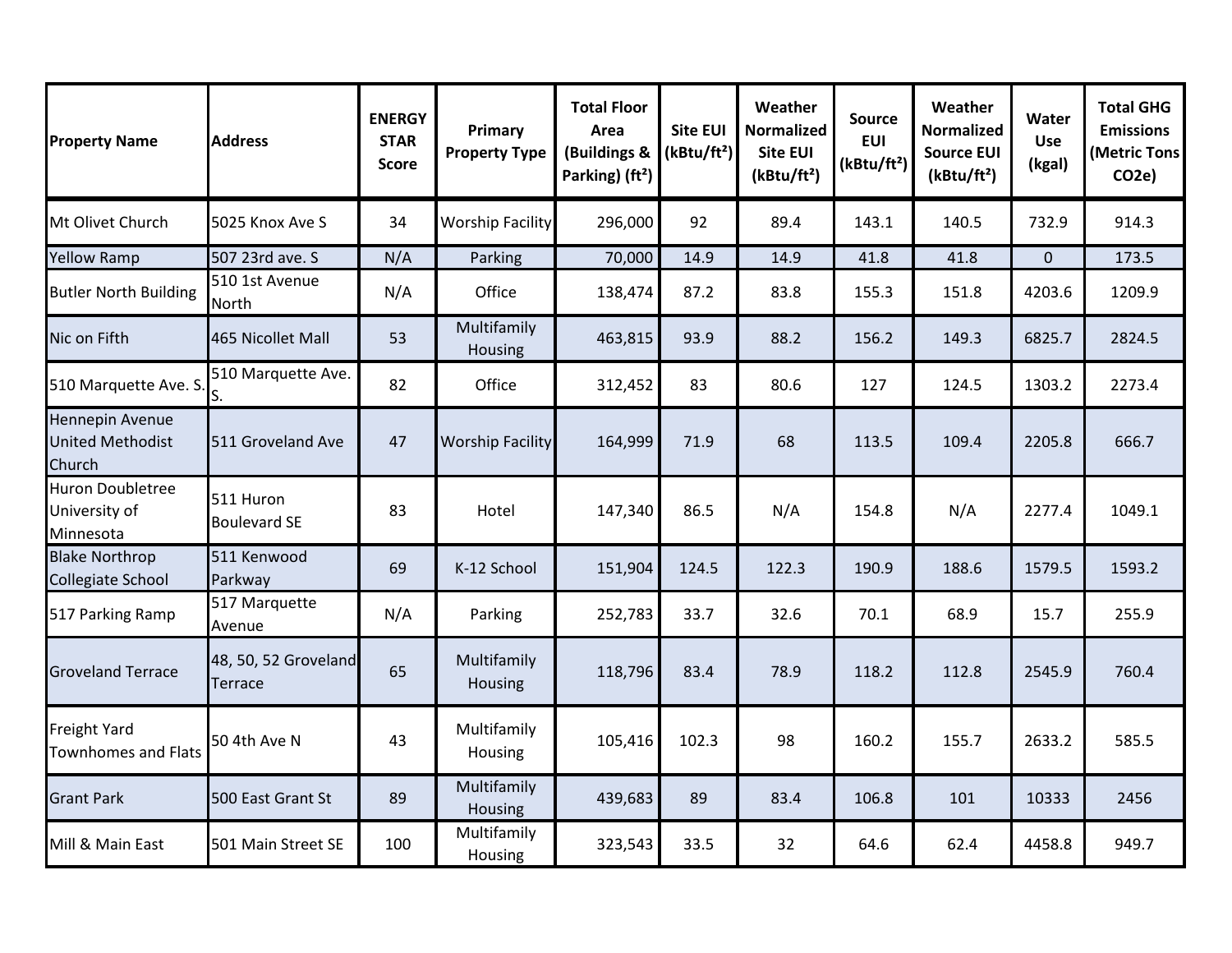| <b>Property Name</b>                      | <b>Address</b>                  | <b>ENERGY</b><br><b>STAR</b><br><b>Score</b> | Primary<br><b>Property Type</b>                | <b>Total Floor</b><br>Area<br>(Buildings &<br>Parking) (ft <sup>2</sup> ) | <b>Site EUI</b><br>(kBtu/ft <sup>2</sup> ) | Weather<br><b>Normalized</b><br><b>Site EUI</b><br>(kBtu/ft <sup>2</sup> ) | <b>Source</b><br><b>EUI</b><br>(kBtu/ft <sup>2</sup> ) | Weather<br><b>Normalized</b><br><b>Source EUI</b><br>(kBtu/ft <sup>2</sup> ) | Water<br><b>Use</b><br>(kgal) | <b>Total GHG</b><br><b>Emissions</b><br>(Metric Tons<br>CO <sub>2e</sub> ) |
|-------------------------------------------|---------------------------------|----------------------------------------------|------------------------------------------------|---------------------------------------------------------------------------|--------------------------------------------|----------------------------------------------------------------------------|--------------------------------------------------------|------------------------------------------------------------------------------|-------------------------------|----------------------------------------------------------------------------|
| Fred T. Heywood<br>Garage                 | 570 6th Avenue N                | N/A                                          | Other - Public<br>Services                     | 302,730                                                                   | 71                                         | 68.1                                                                       | 104.9                                                  | 101.8                                                                        | 6227.9                        | 1732.7                                                                     |
| Nokomis Square<br>Cooperative             | 5015 35th Ave S                 | 98                                           | Multifamily<br>Housing                         | 340,790                                                                   | 50.8                                       | 49.8                                                                       | 84.6                                                   | 83.6                                                                         | 4644.4                        | 1214.4                                                                     |
| <b>North Building</b>                     | 524 23rd Ave. S                 | N/A                                          | Hospital<br>(General<br>Medical &<br>Surgical) | 82,807                                                                    | 292                                        | 289                                                                        | 397.9                                                  | 393.8                                                                        | 10551.3                       | 1845.9                                                                     |
| <b>Annunciation School</b>                | 525 West 54th St                | 8                                            | K-12 School                                    | 145,345                                                                   | 135.8                                      | 131.1                                                                      | 175.1                                                  | 170.2                                                                        | 1500.1                        | 794.5                                                                      |
| <b>Cowles Center</b>                      | 528 Hennepin Ave                | N/A                                          | Performing Arts                                | 119,970                                                                   | 77.8                                       | 75.4                                                                       | 150.3                                                  | 147.8                                                                        | 2150.7                        | 1026.1                                                                     |
| 107935 - 550 S. 4th<br>St.                | 550 South 4th St                | 90                                           | Office                                         | 534,292                                                                   | 60.9                                       | 59.3                                                                       | 129.9                                                  | 128.3                                                                        | 4695.5                        | 3999.4                                                                     |
| <b>Mount Olivet Homes</b>                 | 5517 Lyndale Ave S              | 41                                           | <b>Senior Care</b><br>Community                | 170,275                                                                   | 173                                        | 170.5                                                                      | 282.4                                                  | 279.7                                                                        | 7435.7                        | 2189.5                                                                     |
| Fred T. Heywood<br><b>Office Building</b> | 560 6th Ave N                   | 39                                           | Office                                         | 56,000                                                                    | 84.8                                       | 85                                                                         | 237.5                                                  | 238                                                                          | 516.6                         | 787.8                                                                      |
| 06681-5937 Nicollet<br>Ave                | 5937 Nicollet Ave               | 54                                           | Supermarket/G<br>rocery Store                  | 66,903                                                                    | 275.8                                      | 273                                                                        | 598.5                                                  | 595.5                                                                        | 3538.5                        | 2311.1                                                                     |
| <b>RBC Plaza</b>                          | 60 South Sixth<br><b>Street</b> | 83                                           | Office                                         | 683,103                                                                   | 88                                         | 86.4                                                                       | 147.8                                                  | 145.9                                                                        | 4593.5                        | 5852                                                                       |
| <b>EDITION Residences</b>                 | 511 South 4th Street            | 92                                           | Multifamily<br>Housing                         | 356,746                                                                   | 103.7                                      | 98.4                                                                       | 121.2                                                  | 115.7                                                                        | 2744.4                        | 1524.2                                                                     |
| <b>Target Center</b>                      | 600 First Avenue<br>North       | N/A                                          | Indoor Arena                                   | 622,188                                                                   | 138.1                                      | 135.7                                                                      | 237.2                                                  | 234.3                                                                        | 112.1                         | 8988                                                                       |
| Mayo Clinic Square                        | 600 Hennepin<br>Avenue          | N/A                                          | <b>Mixed Use</b><br>Property                   | 462,301                                                                   | 199.3                                      | 194.9                                                                      | 394.2                                                  | 384.7                                                                        | 12093.7                       | N/A                                                                        |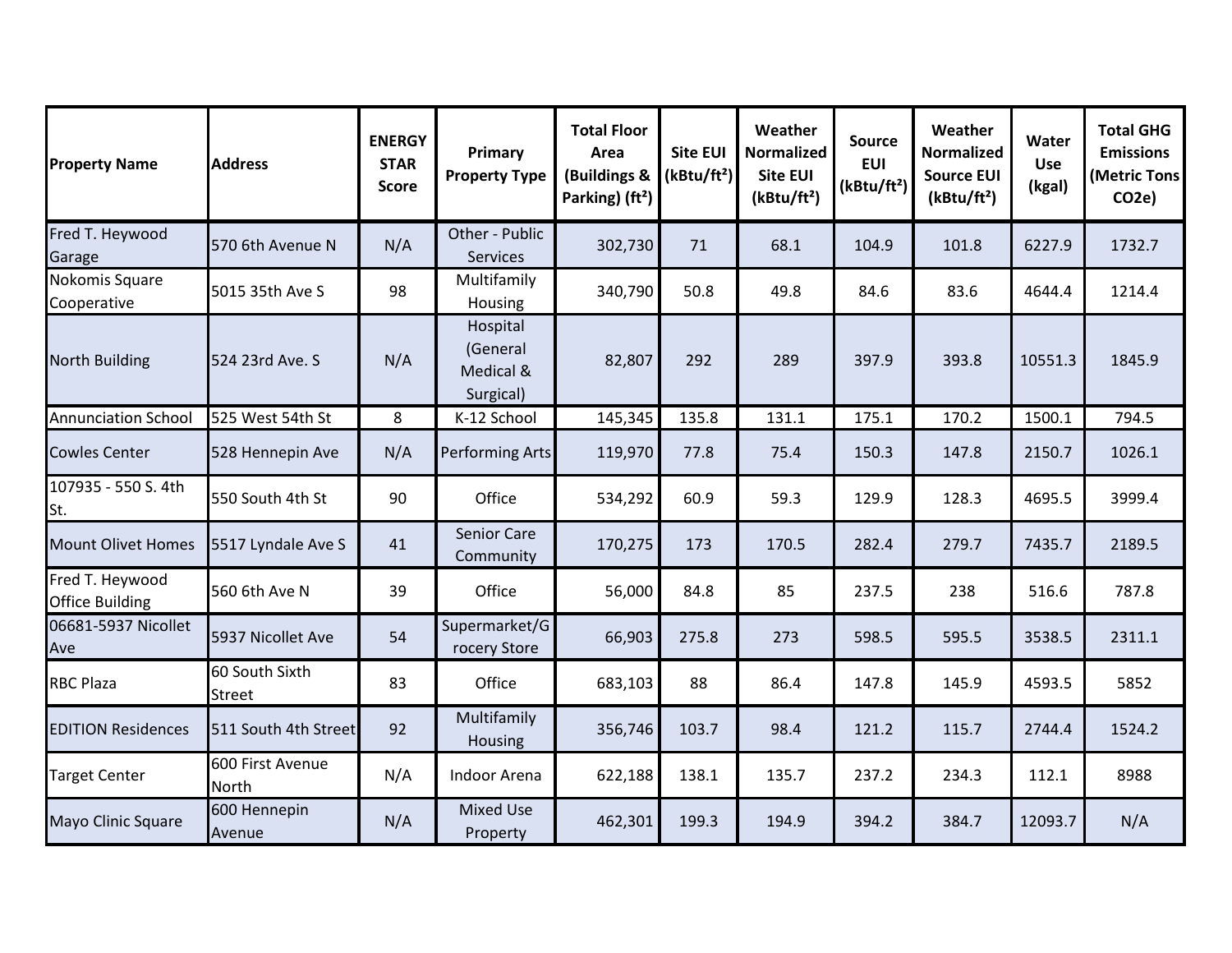| <b>Property Name</b>                   | <b>Address</b>                                              | <b>ENERGY</b><br><b>STAR</b><br><b>Score</b> | Primary<br><b>Property Type</b>                | <b>Total Floor</b><br>Area<br>(Buildings &<br>Parking) (ft <sup>2</sup> ) | <b>Site EUI</b><br>(kBtu/ft <sup>2</sup> ) | Weather<br><b>Normalized</b><br><b>Site EUI</b><br>(kBtu/ft <sup>2</sup> ) | <b>Source</b><br><b>EUI</b><br>(kBtu/ft <sup>2</sup> ) | Weather<br><b>Normalized</b><br><b>Source EUI</b><br>(kBtu/ft <sup>2</sup> ) | Water<br><b>Use</b><br>(kgal) | <b>Total GHG</b><br><b>Emissions</b><br>(Metric Tons<br>CO <sub>2</sub> e) |
|----------------------------------------|-------------------------------------------------------------|----------------------------------------------|------------------------------------------------|---------------------------------------------------------------------------|--------------------------------------------|----------------------------------------------------------------------------|--------------------------------------------------------|------------------------------------------------------------------------------|-------------------------------|----------------------------------------------------------------------------|
| Minneapolis City<br><b>Center Mall</b> | 600 Nicollet Mall                                           | N/A                                          | <b>Enclosed Mall</b>                           | 381,519                                                                   | 25.6                                       | 25.6                                                                       | 49.3                                                   | 49.3                                                                         | 36.3                          | 1106.6                                                                     |
| The Marshall (419)                     | 515 14th Ave SE                                             | N/A                                          | Multifamily<br><b>Housing</b>                  | 663,955                                                                   | 28.1                                       | 27.8                                                                       | 59.1                                                   | 58.5                                                                         | 12466.6                       | 1917.9                                                                     |
| 109667 - 600 S. 4th<br>St.             | 600 South 4th St                                            | 85                                           | Office                                         | 534,292                                                                   | 64.1                                       | 62.7                                                                       | 138.9                                                  | 137.3                                                                        | 4221.3                        | 4281.5                                                                     |
| Loews Minneapolis<br>Hotel             | 601 1st Avenue<br><b>North</b>                              | 77                                           | Hotel                                          | 225,416                                                                   | 91.7                                       | 90.4                                                                       | 175                                                    | 172.2                                                                        | 8388.2                        | 2264                                                                       |
| <b>Stinson Ramp</b>                    | 601 Stinson                                                 | N/A                                          | Parking                                        | 67,000                                                                    | 10.4                                       | 10                                                                         | 29.1                                                   | 27.9                                                                         | 221.4                         | 92.5                                                                       |
| Bachmans Inc.                          | 6010 Lyndale Ave. S.                                        | N/A                                          | <b>Retail Store</b>                            | 316,563                                                                   | 144.1                                      | 139.5                                                                      | 203.7                                                  | 198.9                                                                        | 24.7                          | 2348.8                                                                     |
| Flve15 On The Park                     | 515 15th Ave S                                              | 97                                           | Multifamily<br>Housing                         | 355,615                                                                   | 72.5                                       | 67.9                                                                       | 107.8                                                  | 102.3                                                                        | N/A                           | 1591.4                                                                     |
| <b>East Building</b>                   | 606 24th ave s -<br><b>Fairview St Marys</b><br><b>Bldg</b> | 100                                          | Hospital<br>(General<br>Medical &<br>Surgical) | 596,511                                                                   | 125.5                                      | 124.2                                                                      | 168.6                                                  | 167.1                                                                        | 19434.8                       | 5626.5                                                                     |
| Sexton Condominium                     | 521 7th St S                                                | 82                                           | Multifamily<br>Housing                         | 149,981                                                                   | 66.6                                       | 63.7                                                                       | 107.1                                                  | 103.5                                                                        | 3574.2                        | 903.2                                                                      |
| MN2-25 Lyndale<br>Manor                | 600 18th Avenue N                                           | 52                                           | Multifamily<br><b>Housing</b>                  | 217,235                                                                   | 91.2                                       | 87.8                                                                       | 134.9                                                  | 131                                                                          | 4954                          | 1374.4                                                                     |
| Oren Gateway Center 610 22nd Ave S     |                                                             | N/A                                          | <b>Mixed Use</b><br>Property                   | 132,500                                                                   | 26.8                                       | 26.4                                                                       | 75.1                                                   | 74                                                                           | 3679.9                        | 498.4                                                                      |
| <b>Banks Building</b>                  | 615 1st Ave NE                                              | 51                                           | Office                                         | 197,421                                                                   | 85.7                                       | 83.6                                                                       | 191.5                                                  | 189.8                                                                        | 950.3                         | 1520.5                                                                     |
| Minneapolis MN<br><b>TGRH</b>          | 615 Second Avenue<br>South                                  | 82                                           | Hotel                                          | 200,500                                                                   | 75.8                                       | 75                                                                         | 143.8                                                  | 142.9                                                                        | 11551.7                       | 1636                                                                       |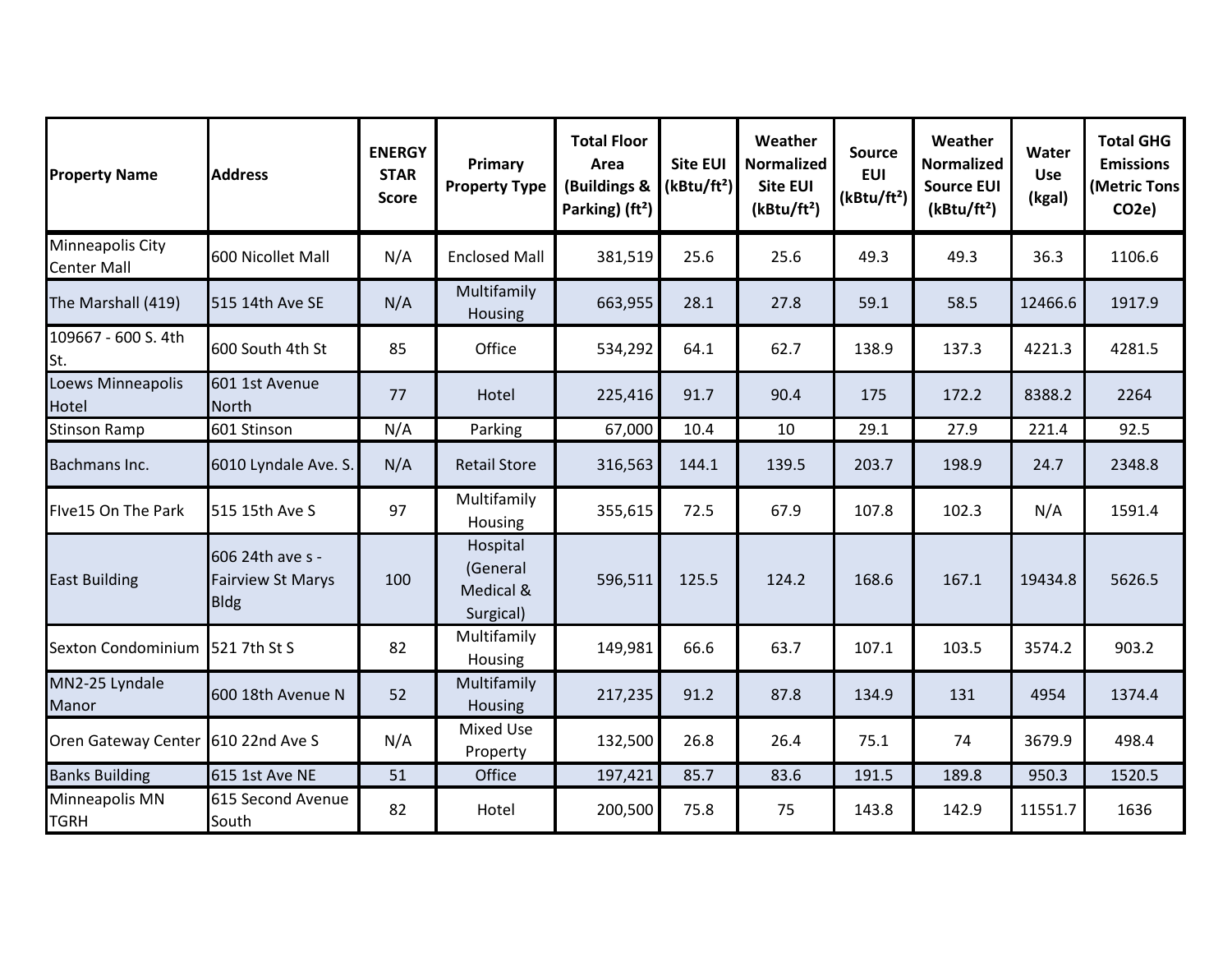| <b>Property Name</b>                                       | <b>Address</b>                      | <b>ENERGY</b><br><b>STAR</b><br><b>Score</b> | Primary<br><b>Property Type</b> | <b>Total Floor</b><br>Area<br>(Buildings &<br>Parking) (ft <sup>2</sup> ) | <b>Site EUI</b><br>(kBtu/ft <sup>2</sup> ) | Weather<br><b>Normalized</b><br><b>Site EUI</b><br>(kBtu/ft <sup>2</sup> ) | <b>Source</b><br><b>EUI</b><br>(kBtu/ft <sup>2</sup> ) | Weather<br><b>Normalized</b><br><b>Source EUI</b><br>(kBtu/ft <sup>2</sup> ) | Water<br><b>Use</b><br>(kgal) | <b>Total GHG</b><br><b>Emissions</b><br>(Metric Tons<br>CO <sub>2</sub> e) |
|------------------------------------------------------------|-------------------------------------|----------------------------------------------|---------------------------------|---------------------------------------------------------------------------|--------------------------------------------|----------------------------------------------------------------------------|--------------------------------------------------------|------------------------------------------------------------------------------|-------------------------------|----------------------------------------------------------------------------|
| AJ1006 - Graduate<br><b>Hotel Minneapolis</b><br><b>MN</b> | 615 Washington<br>Avenue, SE        | 50                                           | Hotel                           | 240,000                                                                   | 128.5                                      | 126.6                                                                      | 208.3                                                  | 206.3                                                                        | 10325.4                       | 2772.2                                                                     |
| <b>RPB</b>                                                 | 616 24th ave south                  | 100                                          | <b>Medical Office</b>           | 79,000                                                                    | 17.5                                       | 17.2                                                                       | 46.4                                                   | 45.6                                                                         | 4884.4                        | 216                                                                        |
| District 600                                               | 600 North 5th St.,<br><b>Street</b> | 100                                          | Multifamily<br>Housing          | 137,140                                                                   | 25.5                                       | 24.4                                                                       | 40.2                                                   | 39                                                                           | 2911.7                        | 236.3                                                                      |
| Woodhaven                                                  | 6045 Lyndale Ave S                  | 98                                           | Multifamily<br>Housing          | 225,101                                                                   | 59.9                                       | 58.6                                                                       | 89.2                                                   | 87.9                                                                         | 5277.1                        | 794.6                                                                      |
| The Copham                                                 | 607 Washington Ave<br>N             | 91                                           | Multifamily<br><b>Housing</b>   | 152,113                                                                   | 52.7                                       | 50.8                                                                       | 95.7                                                   | 92.7                                                                         | 5210.8                        | 820.9                                                                      |
| North Loop Campus                                          | 620 Olson Memorial<br>Hwy           | 90                                           | K-12 School                     | 80,000                                                                    | 51.9                                       | 48.4                                                                       | 71.3                                                   | 67.6                                                                         | 1002.3                        | 307                                                                        |
| <b>Foss Center</b>                                         | 625 22nd Ave S                      | N/A                                          | <b>Mixed Use</b><br>Property    | 65,000                                                                    | 105.2                                      | 102.9                                                                      | 167.6                                                  | 164.9                                                                        | 2374.5                        | 620.3                                                                      |
| <b>Thrivent Financial</b><br><b>Mpls</b>                   | 625 Fourth Avenue<br>South          | N/A                                          | Office                          | 558,075                                                                   | 70.7                                       | 68.8                                                                       | 139.5                                                  | 136.6                                                                        | 4621.6                        | 4179.4                                                                     |
| 308 - University<br><b>Commons</b>                         | 609 Huron<br><b>Boulevard SE</b>    | 99                                           | Multifamily<br>Housing          | 189,776                                                                   | 45.9                                       | 44.9                                                                       | 79.2                                                   | 77.8                                                                         | 10208                         | 841.5                                                                      |
| Redeemer Health and<br>Rehab                               | 625 W. 31st St.                     | N/A                                          | Senior Care<br>Community        | 110,186                                                                   | 121.7                                      | 119.2                                                                      | 189.7                                                  | 187.2                                                                        | 4800.3                        | 899                                                                        |
| <b>Lindell Library</b>                                     | 630 22nd Ave S                      | N/A                                          | Library                         | 70,000                                                                    | 131.9                                      | 128.9                                                                      | 235                                                    | 230.7                                                                        | 846.6                         | 945.7                                                                      |
| The Station on<br>Washington<br>Apartments                 | 616 Washington<br><b>Avenue SE</b>  | 82                                           | Multifamily<br>Housing          | 126,510                                                                   | 58.3                                       | 56.9                                                                       | 127                                                    | 124.7                                                                        | 2789.8                        | 769.8                                                                      |
| 640 Stinson                                                | 640 Stinson Parkway                 | N/A                                          | Office                          | 392,602                                                                   | 90.1                                       | 88.7                                                                       | 166.4                                                  | 165.1                                                                        | 2269                          | 2356.5                                                                     |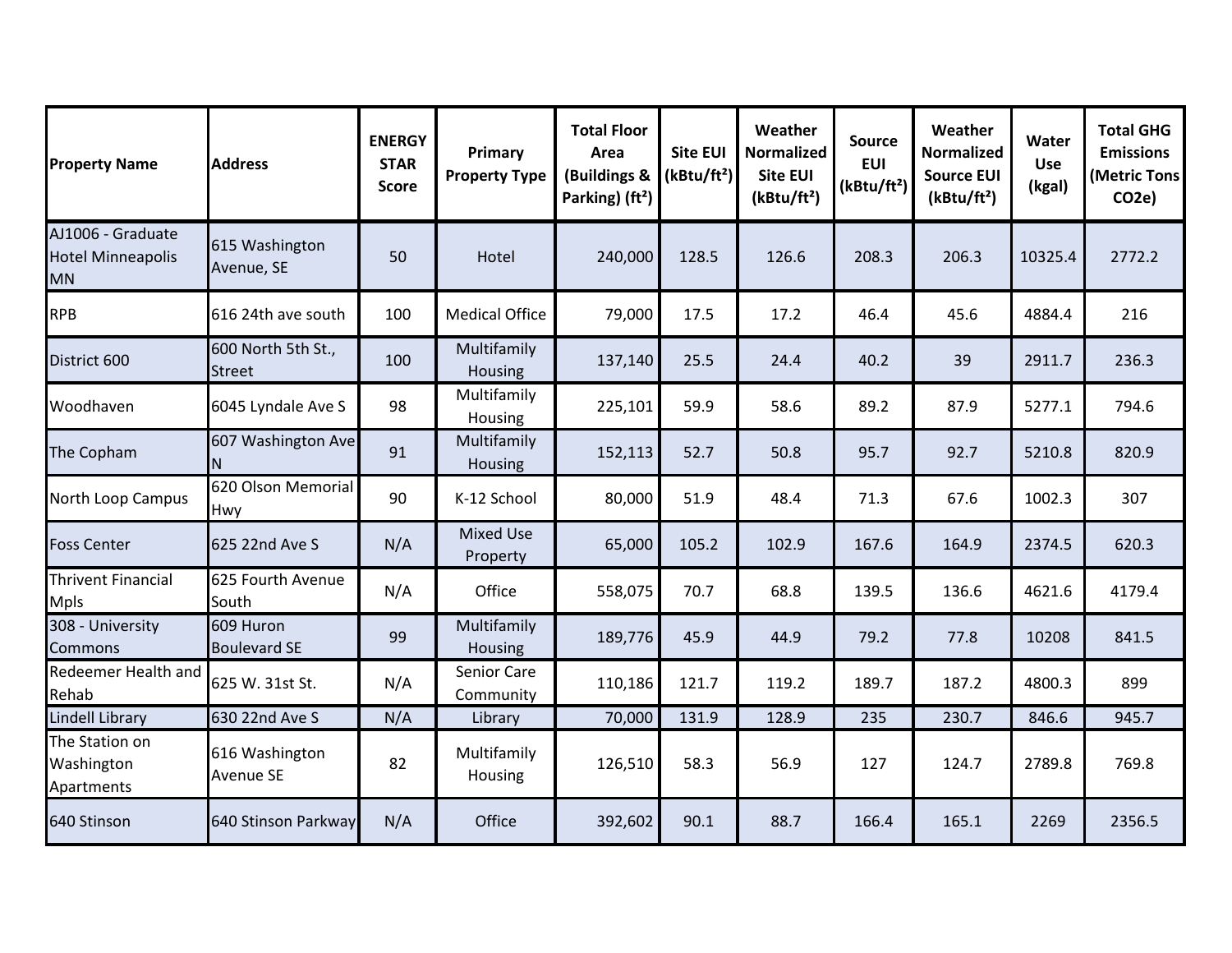| <b>Property Name</b>        | <b>Address</b>                  | <b>ENERGY</b><br><b>STAR</b><br><b>Score</b> | Primary<br><b>Property Type</b> | <b>Total Floor</b><br>Area<br>(Buildings &<br>Parking) (ft <sup>2</sup> ) | <b>Site EUI</b><br>(kBtu/ft <sup>2</sup> ) | Weather<br><b>Normalized</b><br><b>Site EUI</b><br>(kBtu/ft <sup>2</sup> ) | <b>Source</b><br><b>EUI</b><br>(kBtu/ft <sup>2</sup> ) | Weather<br><b>Normalized</b><br><b>Source EUI</b><br>(kBtu/ft <sup>2</sup> ) | Water<br><b>Use</b><br>(kgal) | <b>Total GHG</b><br><b>Emissions</b><br>(Metric Tons<br>CO <sub>2e</sub> ) |
|-----------------------------|---------------------------------|----------------------------------------------|---------------------------------|---------------------------------------------------------------------------|--------------------------------------------|----------------------------------------------------------------------------|--------------------------------------------------------|------------------------------------------------------------------------------|-------------------------------|----------------------------------------------------------------------------|
| <b>Mill City Apartments</b> | 625 N 2nd St                    | 100                                          | Multifamily<br>Housing          | 124,479                                                                   | 29.1                                       | 28.7                                                                       | 58.7                                                   | 57.6                                                                         | 1140                          | 172                                                                        |
| Excelen                     | 700 10th Ave. South             | 58                                           | Office                          | 60,528                                                                    | 118.8                                      | 117.2                                                                      | 179.1                                                  | 177.1                                                                        | 402                           | 620.9                                                                      |
| <b>Hagfors</b>              | 700 21st Ave South              | N/A                                          | College/<br>University          | 136,000                                                                   | N/A                                        | N/A                                                                        | N/A                                                    | N/A                                                                          | 3622.2                        | $\mathbf 0$                                                                |
| <b>Centre Village</b>       | 700 5th Ave S                   | N/A                                          | Parking                         | 359,382                                                                   | 366.8                                      | 343.7                                                                      | 491.4                                                  | 463.6                                                                        | 88.3                          | 438.1                                                                      |
| MN2-30 Cedar<br>Apartments  | 630 Cedar Avenue S              | 56                                           | Multifamily<br>Housing          | 174,472                                                                   | 103.8                                      | 100.3                                                                      | 149.6                                                  | 145.9                                                                        | 3817                          | 1141.9                                                                     |
| <b>Junction Flats</b>       | 643 North 5th Street            | 99                                           | Multifamily<br>Housing          | 265,017                                                                   | 61.3                                       | 59.7                                                                       | 98.2                                                   | 96.5                                                                         | 4131.8                        | 961.6                                                                      |
| <b>Fraser Center</b>        | 700 Humboldt Ave N              | N/A                                          | Pre-school/<br>Daycare          | 58,000                                                                    | 84.7                                       | 81.8                                                                       | 134.4                                                  | 131.3                                                                        | 618.6                         | 430.7                                                                      |
| 700 Central                 | 700 Central Avenue<br><b>NE</b> | 64                                           | Multifamily<br>Housing          | 153,389                                                                   | 69.8                                       | 67                                                                         | 124.5                                                  | 120.9                                                                        | 2099.3                        | 683.2                                                                      |
| Arrow Kenwood<br>Gables     | 700 Douglas Ave                 | 92                                           | Multifamily<br>Housing          | 142,210                                                                   | 68.3                                       | 66.7                                                                       | 97.7                                                   | 96                                                                           | 3064.9                        | 568.4                                                                      |
| <b>Tower Lofts</b>          | 700 Washington Ave              | 17                                           | Multifamily<br>Housing          | 149,608                                                                   | 110.2                                      | 106.6                                                                      | 174.3                                                  | 170.7                                                                        | 3254.3                        | 1440                                                                       |
| Riverside Park Plaza        | 701 25th Avenue<br>South        | 87                                           | <b>Medical Office</b>           | 60,225                                                                    | 66                                         | 64.7                                                                       | 125.2                                                  | 123.6                                                                        | 667.5                         | 439.9                                                                      |
| 701 Building                | 701 4th Avenue<br>South         | 81                                           | Office                          | 286,596                                                                   | 78.3                                       | 76.7                                                                       | 133.2                                                  | 131                                                                          | 1659.5                        | 2200.3                                                                     |
| 06682-W Broadway            | 701 W Broadway<br>Ave           | 63                                           | Supermarket/G<br>rocery Store   | 80,135                                                                    | 234                                        | 231.4                                                                      | 511.8                                                  | 509.4                                                                        | 2906.5                        | 2369.3                                                                     |
| <b>Loose Wiles</b>          | 701 Washington Ave              | 35                                           | Office                          | 136,584                                                                   | 118.6                                      | 115.5                                                                      | 194.6                                                  | 191.5                                                                        | 3.8                           | 1476.7                                                                     |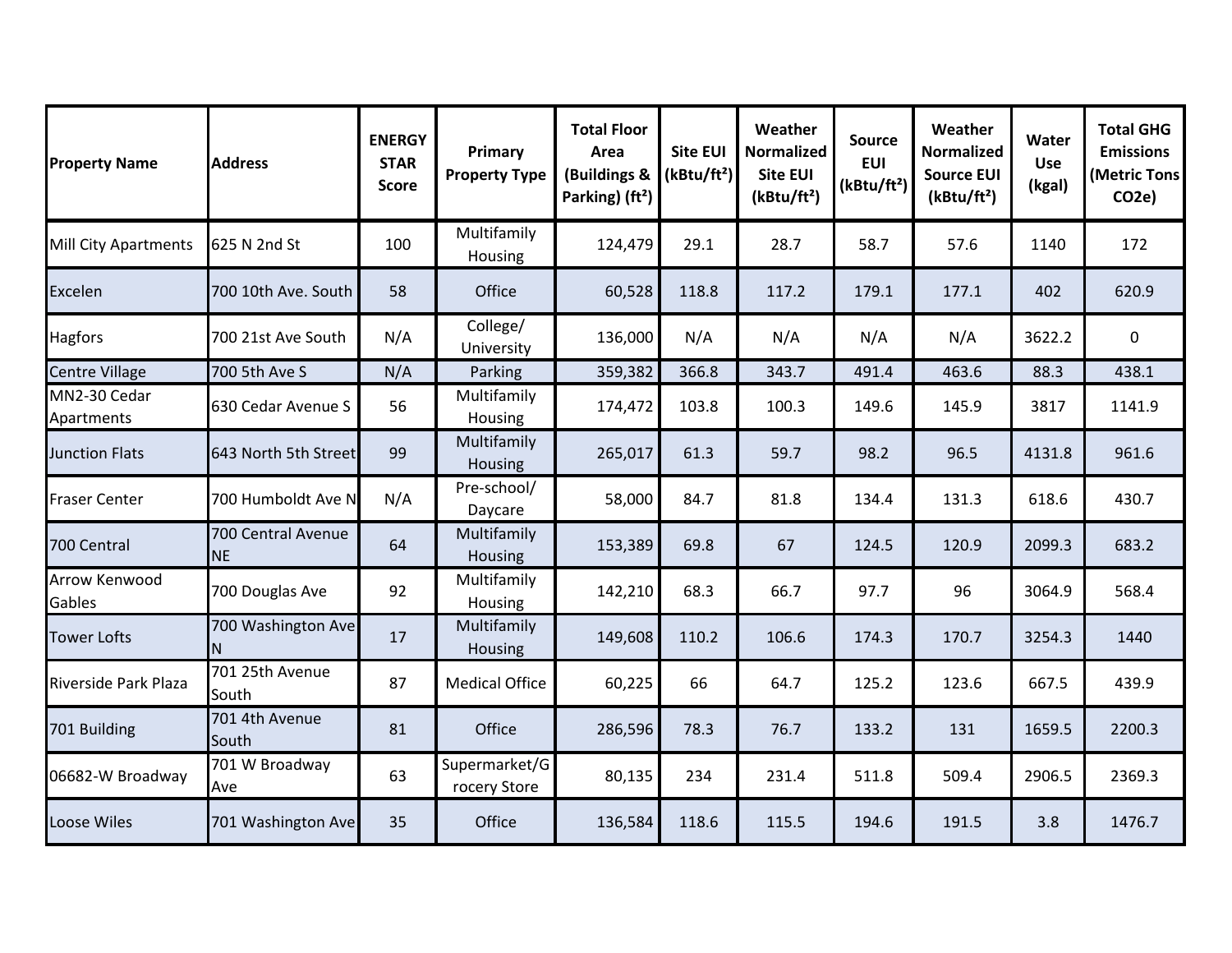| <b>Property Name</b>                  | <b>Address</b>                  | <b>ENERGY</b><br><b>STAR</b><br>Score | Primary<br><b>Property Type</b>      | <b>Total Floor</b><br>Area<br>(Buildings &<br>Parking) (ft <sup>2</sup> ) | <b>Site EUI</b><br>(kBtu/ft <sup>2</sup> ) | Weather<br><b>Normalized</b><br><b>Site EUI</b><br>(kBtu/ft <sup>2</sup> ) | Source<br><b>EUI</b><br>(kBtu/ft <sup>2</sup> ) | Weather<br><b>Normalized</b><br><b>Source EUI</b><br>(kBtu/ft <sup>2</sup> ) | Water<br><b>Use</b><br>(kgal) | <b>Total GHG</b><br><b>Emissions</b><br>(Metric Tons<br>CO <sub>2</sub> e) |
|---------------------------------------|---------------------------------|---------------------------------------|--------------------------------------|---------------------------------------------------------------------------|--------------------------------------------|----------------------------------------------------------------------------|-------------------------------------------------|------------------------------------------------------------------------------|-------------------------------|----------------------------------------------------------------------------|
| <b>Baker Building</b>                 | 706 Second Avenue<br>South      | $\overline{7}$                        | Office                               | 112,356                                                                   | 150.4                                      | 150.4                                                                      | 327.5                                           | 327.5                                                                        | 558.4                         | 2168.1                                                                     |
| <b>Ameriprise Financial</b><br>Center | 707 Second Avenue<br>South      | 81                                    | <b>Financial Office</b>              | 1,156,997                                                                 | 79.4                                       | 77                                                                         | 159.6                                           | 157.1                                                                        | 12228.4                       | 8918.5                                                                     |
| Purple Ramp                           | 717 25th ave.                   | N/A                                   | Parking                              | 40,000                                                                    | 0.1                                        | 0.1                                                                        | 0.3                                             | 0.3                                                                          | 0                             | 0.7                                                                        |
| <b>Itasca Building</b>                | 708 North 1st St                | 86                                    | Office                               | 128,002                                                                   | 46                                         | 45.2                                                                       | 102.3                                           | 101.4                                                                        | 3976.9                        | 102.7                                                                      |
| Canopy By Hilton                      | 708 Third St south              | N/A                                   | Hotel                                | 147,000                                                                   | N/A                                        | N/A                                                                        | N/A                                             | N/A                                                                          | N/A                           | N/A                                                                        |
| Mill City Owners<br>Association       | 710 2nd St S                    | 47                                    | Office                               | 119,155                                                                   | 137.1                                      | 133.9                                                                      | 226.1                                           | 222.8                                                                        | 1504.8                        | 1498.3                                                                     |
| Elysian                               | 711 4th street se               | N/A                                   | Other -<br>Lodging/<br>Residential   |                                                                           | 97,700 292551.3                            | 282111.5                                                                   | 512473.9                                        | 501531.3                                                                     | N/A                           | 287.6                                                                      |
| 711 Hennepin                          | 711 Hennepin Ave                | N/A                                   | <b>Mixed Use</b><br>Property         | 101,000                                                                   | N/A                                        | N/A                                                                        | N/A                                             | N/A                                                                          | 1554.5                        | N/A                                                                        |
| 700 on Washington 1                   | 700 Washington Ave<br><b>SE</b> | 99                                    | Multifamily<br>Housing               | 160,891                                                                   | 39.4                                       | 39.2                                                                       | 85.4                                            | 84.9                                                                         | 3889.3                        | 713.2                                                                      |
| <b>Luther Hall</b>                    | 715 20th Ave S                  | 84                                    | Residence<br>Hall/Dormitory          | 87,780                                                                    | 68                                         | 65.4                                                                       | 120.7                                           | 118                                                                          | 2984.5                        | 448                                                                        |
| <b>Melby Hall</b>                     | 715 23rd Ave S                  | N/A                                   | Fitness<br>Center/Health<br>Club/Gym | 61,800                                                                    | N/A                                        | N/A                                                                        | N/A                                             | N/A                                                                          | 2712.2                        | N/A                                                                        |
| <b>Bethlehem Baptist</b><br>Church    | 720 13th Ave S                  | N/A                                   | <b>Worship Facility</b>              | 73,986                                                                    | 59.2                                       | 57.7                                                                       | 102.6                                           | 101.1                                                                        | 527.4                         | 425.2                                                                      |
| <b>Christensen Center</b>             | 720 22nd Ave S                  | N/A                                   | Social/ Meeting<br>Hall              | 62,500                                                                    | N/A                                        | N/A                                                                        | N/A                                             | N/A                                                                          | 2627.3                        | N/A                                                                        |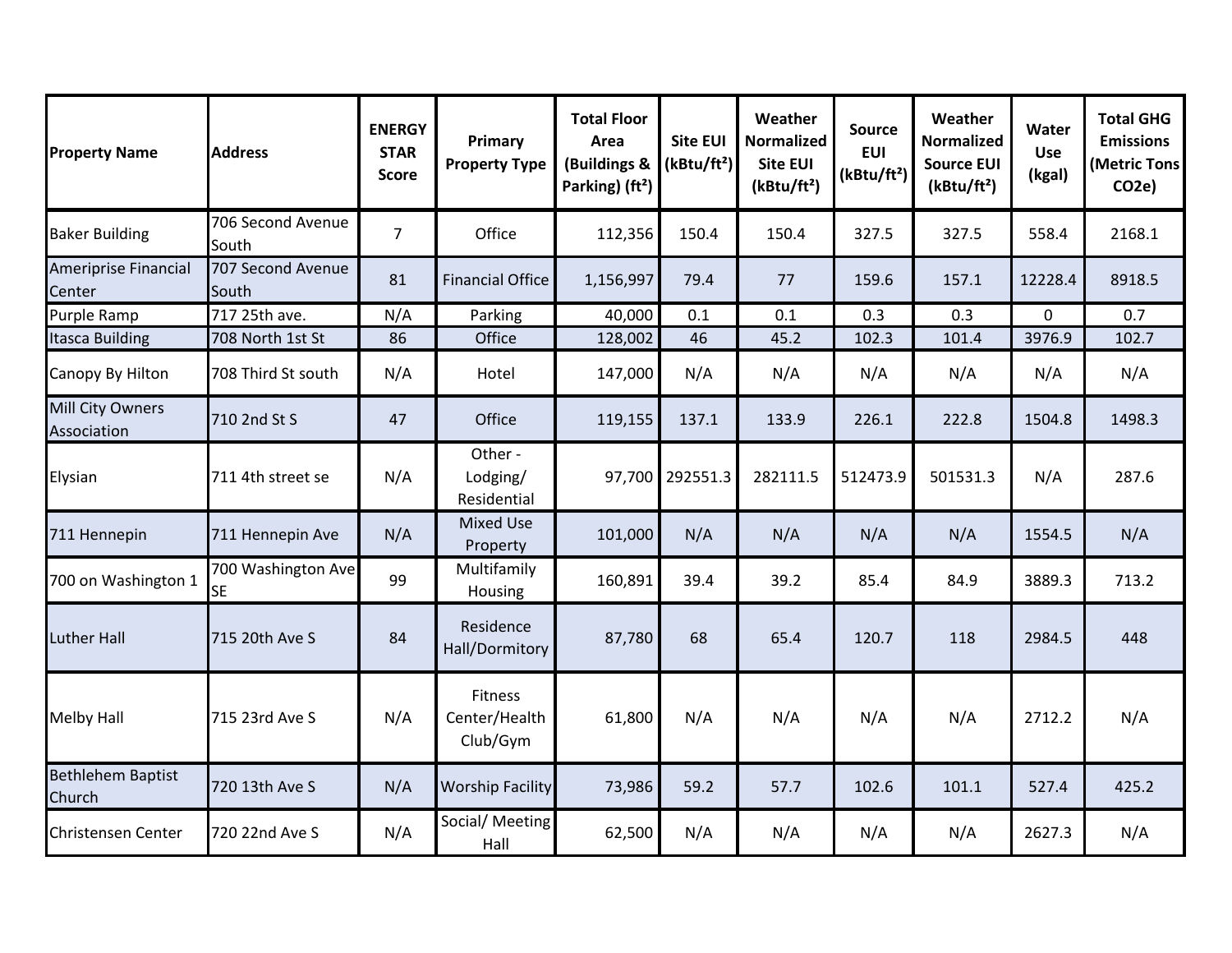| <b>Property Name</b>             | <b>Address</b>                 | <b>ENERGY</b><br><b>STAR</b><br>Score | Primary<br><b>Property Type</b> | <b>Total Floor</b><br>Area<br>(Buildings &<br>Parking) (ft <sup>2</sup> ) | <b>Site EUI</b><br>(kBtu/ft <sup>2</sup> ) | Weather<br><b>Normalized</b><br><b>Site EUI</b><br>(kBtu/ft <sup>2</sup> ) | <b>Source</b><br><b>EUI</b><br>(kBtu/ft <sup>2</sup> ) | Weather<br><b>Normalized</b><br><b>Source EUI</b><br>(kBtu/ft <sup>2</sup> ) | Water<br><b>Use</b><br>(kgal) | <b>Total GHG</b><br><b>Emissions</b><br><b>Metric Tons</b><br>CO <sub>2</sub> e) |
|----------------------------------|--------------------------------|---------------------------------------|---------------------------------|---------------------------------------------------------------------------|--------------------------------------------|----------------------------------------------------------------------------|--------------------------------------------------------|------------------------------------------------------------------------------|-------------------------------|----------------------------------------------------------------------------------|
| Radius at 15th                   | 701 15th Ave SE                | 100                                   | Multifamily<br>Housing          | 382,389                                                                   | 32.1                                       | 31.1                                                                       | 52.4                                                   | 51.3                                                                         | 7630.5                        | 942                                                                              |
| <b>Uptown Lake</b><br>Apartments | 714 & 1220 West<br>Lake Street | 100                                   | Multifamily<br>Housing          | 193,192                                                                   | 47.4                                       | 45                                                                         | 74                                                     | 71.1                                                                         | 4577.6                        | 787.9                                                                            |
| <b>Walker Art Center</b>         | 721 Vineland Place             | N/A                                   | Museum                          | 286,000                                                                   | 149.9                                      | 146.9                                                                      | 267.3                                                  | 264.2                                                                        | 8000.7                        | 3550.1                                                                           |
| 724 Office Associates            | 724 1st Street N               | 86                                    | Office                          | 57,680                                                                    | 50                                         | 48.6                                                                       | 95.1                                                   | 93.6                                                                         | 829.3                         | 311.6                                                                            |
| <b>Mpls Club</b>                 | 729 Second Ave.                | N/A                                   | <b>Mixed Use</b><br>Property    | 208,232                                                                   | 202.3                                      | 198.5                                                                      | 324                                                    | 318.5                                                                        | 7384.3                        | N/A                                                                              |
| 730 Building                     | 730 Second Avenue<br>South     | 93                                    | Office                          | 409,505                                                                   | 60.6                                       | 60.6                                                                       | 83.2                                                   | 83.2                                                                         | 2860.8                        | 1598.4                                                                           |
| St. Anthony Mills                | 720 Washington<br>Avenue South | N/A                                   | Multifamily<br>Housing          | 104,000                                                                   | 37.2                                       | 36.3                                                                       | 58.1                                                   | 57.3                                                                         | 4237                          | 333.2                                                                            |
| <b>Borealis</b>                  | 721 N. 1st St                  | 100                                   | Multifamily<br>Housing          | 195,566                                                                   | 38.8                                       | 37                                                                         | 71.9                                                   | 69.4                                                                         | 2778.8                        | 595.5                                                                            |
| <b>Investors Building</b>        | 733 Marquette<br>Avenue South  | N/A                                   | Office                          | 424,583                                                                   | 33.7                                       | 33.7                                                                       | 49.1                                                   | 49.1                                                                         | 3540.7                        | 1215                                                                             |
| <b>CW Lofts</b>                  | 730 Stinson Blvd               | 32                                    | Multifamily<br>Housing          | 175,551                                                                   | 103.9                                      | 100.4                                                                      | 156.2                                                  | 152.7                                                                        | 5220.5                        | 1245                                                                             |
| ElseWareHouse                    | 730 Washington Ave<br>N        | 83                                    | Multifamily<br>Housing          | 170,098                                                                   | 53.8                                       | 51.6                                                                       | 102.7                                                  | 100.4                                                                        | 5314.4                        | 992.4                                                                            |
| LaSalle Court Parkiing<br>Ramp   | 801 LaSalle Avenue             | N/A                                   | Parking                         | 250,000                                                                   | 8                                          | 7.9                                                                        | 22.3                                                   | 22.2                                                                         | N/A                           | 330.1                                                                            |
| Richfield Lutheran<br>Church     | 8 60th St W                    | 50                                    | <b>Worship Facility</b>         | 122,640                                                                   | 59.6                                       | 57.7                                                                       | 81                                                     | 79                                                                           | 545.5                         | 263.8                                                                            |
| <b>Portland Tower</b>            | 740 Portland Ave               | 76                                    | Multifamily<br>Housing          | 200,075                                                                   | 77.5                                       | 74.5                                                                       | 124.6                                                  | 121.5                                                                        | 3396.1                        | 1381                                                                             |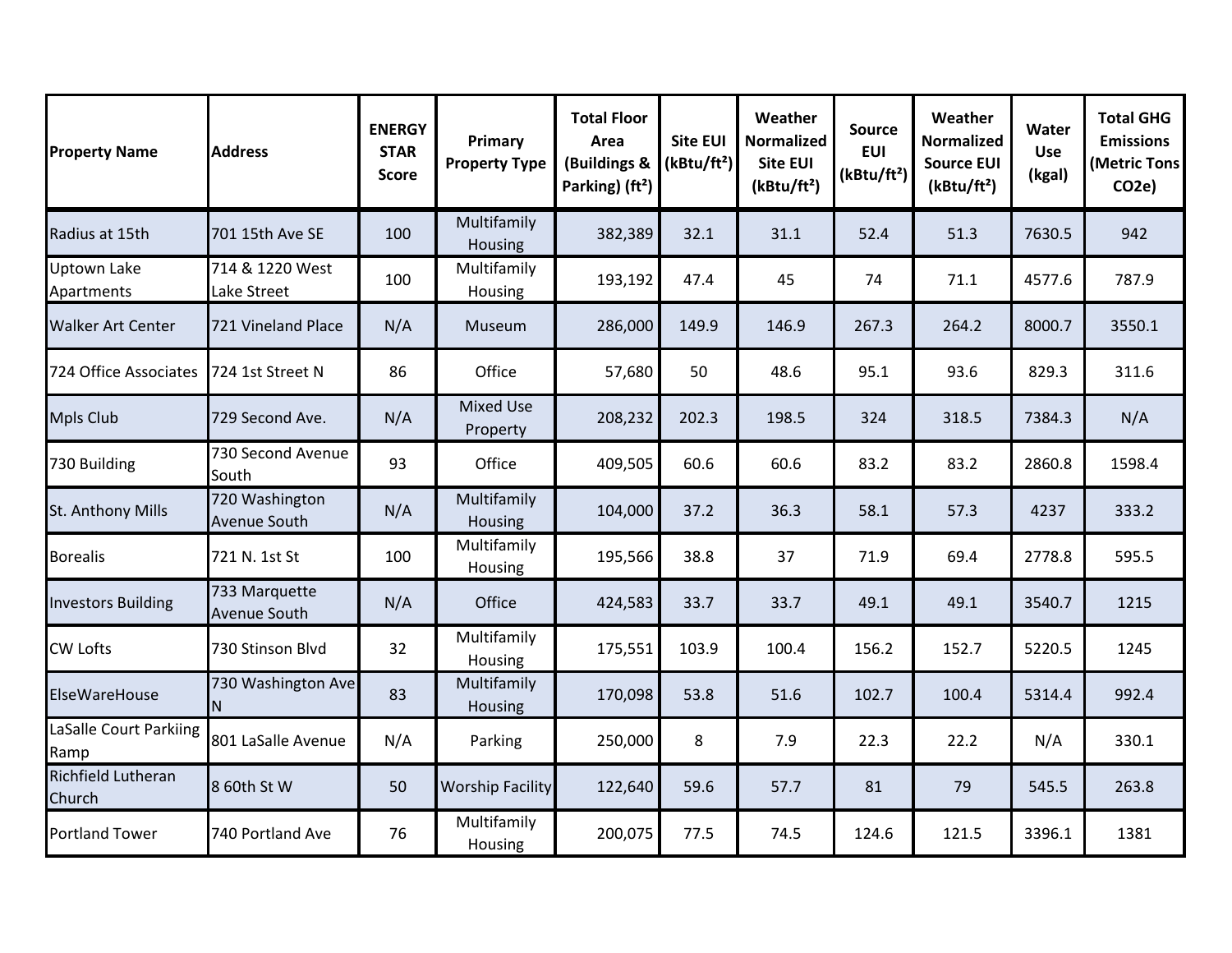| <b>Property Name</b>                   | <b>Address</b>                    | <b>ENERGY</b><br><b>STAR</b><br><b>Score</b> | Primary<br><b>Property Type</b>                | <b>Total Floor</b><br>Area<br>(Buildings &<br>Parking) (ft <sup>2</sup> ) | <b>Site EUI</b><br>(kBtu/ft <sup>2</sup> ) | Weather<br><b>Normalized</b><br><b>Site EUI</b><br>(kBtu/ft <sup>2</sup> ) | <b>Source</b><br><b>EUI</b><br>(kBtu/ft <sup>2</sup> ) | Weather<br><b>Normalized</b><br><b>Source EUI</b><br>(kBtu/ft <sup>2</sup> ) | Water<br><b>Use</b><br>(kgal) | <b>Total GHG</b><br><b>Emissions</b><br>(Metric Tons<br>CO <sub>2</sub> e) |
|----------------------------------------|-----------------------------------|----------------------------------------------|------------------------------------------------|---------------------------------------------------------------------------|--------------------------------------------|----------------------------------------------------------------------------|--------------------------------------------------------|------------------------------------------------------------------------------|-------------------------------|----------------------------------------------------------------------------|
| <b>IDS Center</b>                      | 80 South Eighth<br><b>Street</b>  | N/A                                          | <b>Mixed Use</b><br>Property                   | 2,463,406                                                                 | 102.1                                      | 100.6                                                                      | 173                                                    | 171.3                                                                        | 25517.2                       | 22577.1                                                                    |
| <b>Humboldt Lofts</b>                  | 750 2nd St S                      | 8                                            | Multifamily<br>Housing                         | 102,771                                                                   | 100.7                                      | 95.8                                                                       | 167.5                                                  | 162.5                                                                        | 1639.9                        | 958.4                                                                      |
| <b>Abbott Northwestern</b><br>Hospital | 800 E 28th St.                    | 42                                           | Hospital<br>(General<br>Medical &<br>Surgical) | 1,560,501                                                                 | 263.4                                      | 261.1                                                                      | 416.7                                                  | 414.2                                                                        | 60985.1                       | 35637.8                                                                    |
| LaSalle Plaza                          | 800 LaSalle Ave.                  | 77                                           | Office                                         | 934,285                                                                   | 93.5                                       | 91.4                                                                       | 172.3                                                  | 169.7                                                                        | 7515.1                        | 7812.2                                                                     |
| <b>US Bancorp Center</b>               | 800 Nicollet Mall                 | 79                                           | Office                                         | 1,201,720                                                                 | 70.8                                       | 68.9                                                                       | 156.4                                                  | 153.6                                                                        | 11131                         | 9730.1                                                                     |
| The Julia Apartments                   | 80 Broadway St NE                 | 100                                          | Multifamily<br>Housing                         | 113,009                                                                   | 42.1                                       | 40.2                                                                       | 80.6                                                   | 77.6                                                                         | 1790.7                        | 447.1                                                                      |
| <b>TractorWorks Building</b>           | 800 Washington<br><b>Avenue N</b> | 91                                           | Office                                         | 382,374                                                                   | 33                                         | 32.7                                                                       | 90.1                                                   | 89.6                                                                         | 63.5                          | 2035                                                                       |
| Corporate                              | 801 12th Ave N                    | 82                                           | Office                                         | 98,712                                                                    | 58.3                                       | 56.4                                                                       | 111.3                                                  | 109                                                                          | 1203.5                        | 402.9                                                                      |
| Mortensen Hall                         | 801 21st Ave S                    | 80                                           | Residence<br>Hall/Dormitory                    | 100,764                                                                   | 87.4                                       | 85.5                                                                       | 131.9                                                  | 129.7                                                                        | 3019.3                        | 750.4                                                                      |
| <b>Urness Hall</b>                     | 801 21st Ave S                    | 85                                           | Residence<br>Hall/Dormitory                    | 78,800                                                                    | 86.1                                       | 83.6                                                                       | 131.5                                                  | 128.4                                                                        | 2311                          | 585.8                                                                      |
| <b>Third North</b>                     | 800 North 3rd St                  | 68                                           | Multifamily<br>Housing                         | 139,430                                                                   | 64.7                                       | 62.9                                                                       | 139.8                                                  | 136                                                                          | 3462.2                        | 1124.5                                                                     |
| 801 Washington                         | 801 Washington Ave                | 77                                           | Multifamily<br>Housing                         | 129,914                                                                   | 53.3                                       | 50.3                                                                       | 83.1                                                   | 79.5                                                                         | 1739.7                        | 595.1                                                                      |
| 811 LaSalle                            | 811 LaSalle Ave                   | $\mathbf{1}$                                 | Office                                         | 76,000                                                                    | 141085.9                                   | 135331.6                                                                   | 169810.9                                               | 162887.9                                                                     | N/A                           | 578321.6                                                                   |
| <b>Hospital Parking</b><br>Ramp        | 814 Ninth Street<br>South         | N/A                                          | Parking                                        | 353,080                                                                   | 54.1                                       | 53.8                                                                       | 127.3                                                  | 126.6                                                                        | 151.9                         | 183.4                                                                      |
| <b>Thornton Place</b><br>Apartments    | 810 Thornton Street<br><b>SE</b>  | 77                                           | Multifamily<br>Housing                         | 120,028                                                                   | 82.3                                       | 78.6                                                                       | 123.3                                                  | 118.3                                                                        | 2916                          | 648                                                                        |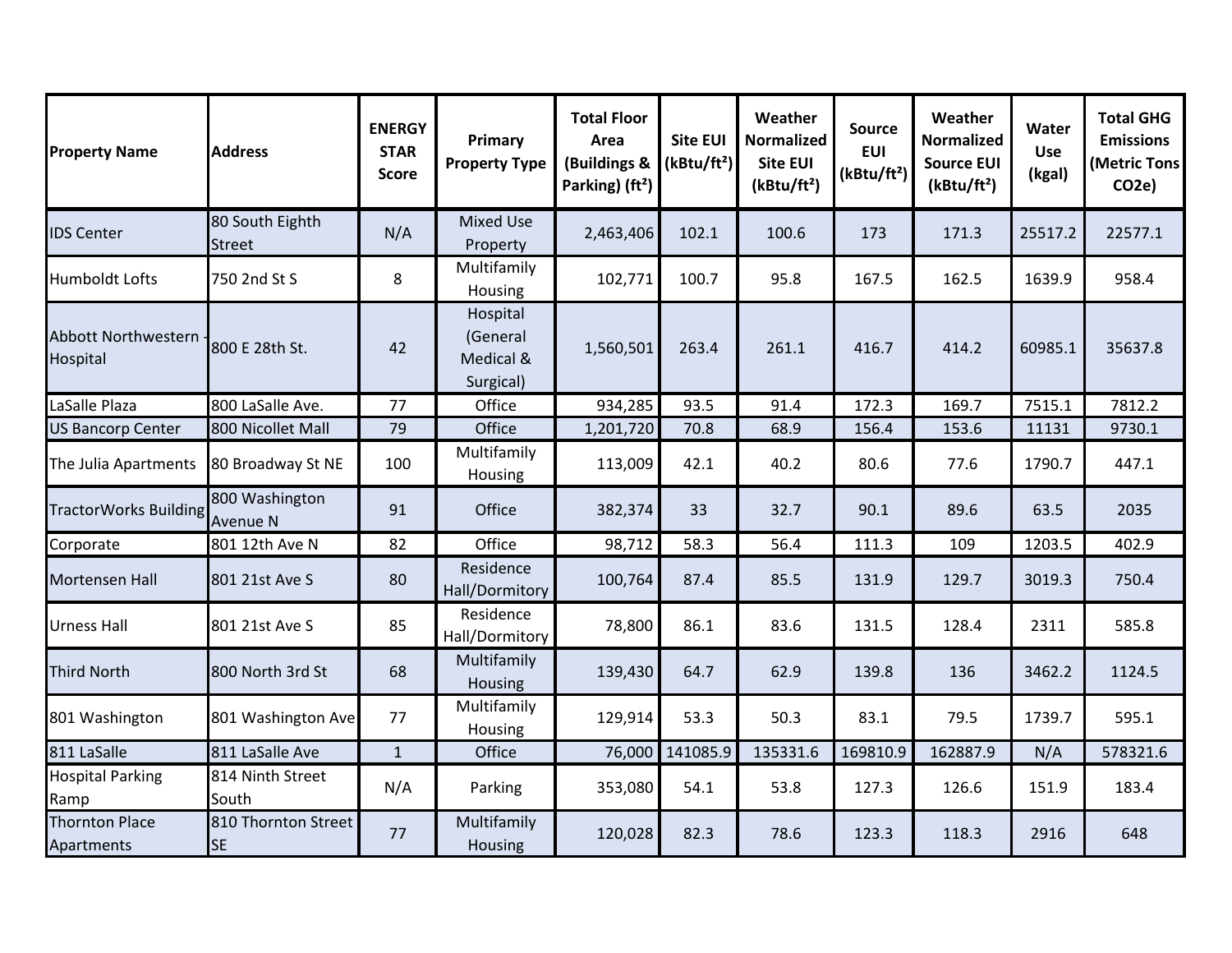| <b>Property Name</b>                     | <b>Address</b>                        | <b>ENERGY</b><br><b>STAR</b><br><b>Score</b> | Primary<br><b>Property Type</b> | <b>Total Floor</b><br>Area<br>(Buildings &<br>Parking) (ft <sup>2</sup> ) | <b>Site EUI</b><br>(kBtu/ft <sup>2</sup> ) | Weather<br>Normalized<br><b>Site EUI</b><br>(kBtu/ft <sup>2</sup> ) | <b>Source</b><br><b>EUI</b><br>(kBtu/ft <sup>2</sup> ) | Weather<br><b>Normalized</b><br><b>Source EUI</b><br>(kBtu/ft <sup>2</sup> ) | Water<br><b>Use</b><br>(kgal) | <b>Total GHG</b><br><b>Emissions</b><br>(Metric Tons<br>CO <sub>2</sub> e) |
|------------------------------------------|---------------------------------------|----------------------------------------------|---------------------------------|---------------------------------------------------------------------------|--------------------------------------------|---------------------------------------------------------------------|--------------------------------------------------------|------------------------------------------------------------------------------|-------------------------------|----------------------------------------------------------------------------|
| Dunwoody 818<br><b>Building</b>          | 818 Dunwoody Blvd                     | N/A                                          | Vocational<br>School            | 475,776                                                                   | 101.2                                      | 98.8                                                                | 171.9                                                  | 169.3                                                                        | 2027.5                        | 2167.6                                                                     |
| <b>Guthrie Theater</b>                   | 818 S. 2nd Street                     | N/A                                          | Performing Arts                 | 231,642                                                                   | 102.6                                      | 102.6                                                               | 275.6                                                  | 275.6                                                                        | N/A                           | 3767                                                                       |
| W Minneapolis - The<br>Foshay - 42SRG    | 821 Marquette Ave.                    | $\overline{2}$                               | Hotel                           | 242,879                                                                   | 174.3                                      | 171.7                                                               | 311.5                                                  | 308.2                                                                        | 6979                          | 3550.6                                                                     |
| <b>Medical Arts Building</b>             | 825 Nicolette Mall                    | 70                                           | <b>Medical Office</b>           | 299,253                                                                   | 138.5                                      | 136.2                                                               | 205.9                                                  | 203.2                                                                        | 4605.2                        | 3745                                                                       |
| Parkside Professional<br>Center          | 825 S 8th St                          | 24                                           | Office                          | 176,529                                                                   | 157.6                                      | 154.8                                                               | 219.4                                                  | 216.5                                                                        | 1962.7                        | 2090.5                                                                     |
| The Kenwood<br>Retirement<br>Community   | 825 Summit Avenue<br>South            | 29                                           | <b>Senior Care</b><br>Community | 265,000                                                                   | 66.6                                       | 65                                                                  | 100.9                                                  | 99.3                                                                         | 6557.8                        | 1216.9                                                                     |
| <b>HQ Apartments</b>                     | 816 Portland Ave S                    | N/A                                          | Multifamily<br>Housing          | 293,300                                                                   | 14.1                                       | 13.8                                                                | 27.6                                                   | 26.9                                                                         | 8242.2                        | 462.3                                                                      |
| <b>Essex</b>                             | 84 S 10th Street                      | 55                                           | Office                          | 66,300                                                                    | 75.7                                       | 75.1                                                                | 154.5                                                  | 153.8                                                                        | 2846                          | 595.9                                                                      |
| <b>Westin Minneapolis</b>                | 88 6th Street                         | 65                                           | Hotel                           | 208,442                                                                   | 109.9                                      | 108.3                                                               | 194.3                                                  | 192.6                                                                        | 6770                          | 2275.9                                                                     |
| Wcco-TV                                  | 90 South 11th Street                  | N/A                                          | Office                          | 100,000                                                                   | 124                                        | 123.1                                                               | 284.3                                                  | 283.3                                                                        | 1425.8                        | 1664.9                                                                     |
| 900 Parking Ramp                         | 900 Washington<br><b>Avenue North</b> | N/A                                          | Parking                         | 226,384                                                                   | 3.4                                        | 3.3                                                                 | 9.4                                                    | 9.2                                                                          | 15                            | 101.1                                                                      |
| <b>Wells Fargo Center</b>                | 90 South 7th Street                   | 84                                           | Office                          | 1,497,930                                                                 | 49                                         | 47.5                                                                | 116.4                                                  | 113.7                                                                        | 8468                          | 9155.6                                                                     |
| MN2-33 Spring Manor 828 Spring Street NE |                                       | 75                                           | Multifamily<br>Housing          | 141,443                                                                   | 95.7                                       | 91.7                                                                | 136.2                                                  | 132.1                                                                        | 3341                          | 910.6                                                                      |
| Forum 900 2nd Ave S                      | 900 2nd Ave S                         | 83                                           | Office                          | 458,699                                                                   | 62                                         | 60.6                                                                | 146.6                                                  | 145.1                                                                        | 4486.6                        | 3127.1                                                                     |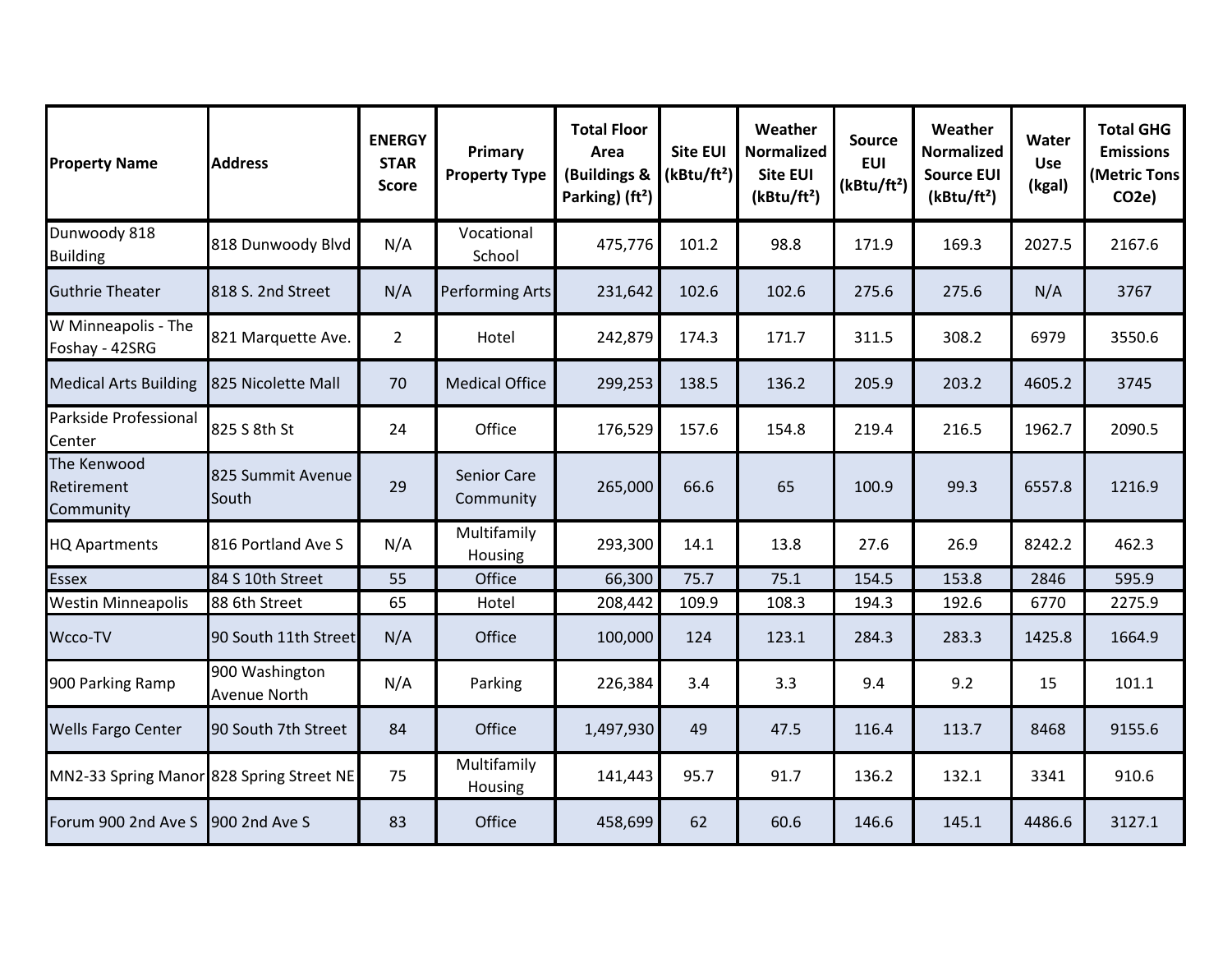| <b>Property Name</b>                              | <b>Address</b>                  | <b>ENERGY</b><br><b>STAR</b><br><b>Score</b> | Primary<br><b>Property Type</b>    | <b>Total Floor</b><br>Area<br>(Buildings &<br>Parking) (ft <sup>2</sup> ) | <b>Site EUI</b><br>(kBtu/ft <sup>2</sup> ) | Weather<br><b>Normalized</b><br><b>Site EUI</b><br>(kBtu/ft <sup>2</sup> ) | <b>Source</b><br><b>EUI</b><br>(kBtu/ft <sup>2</sup> ) | Weather<br><b>Normalized</b><br><b>Source EUI</b><br>(kBtu/ft <sup>2</sup> ) | Water<br><b>Use</b><br>(kgal) | <b>Total GHG</b><br><b>Emissions</b><br>(Metric Tons<br>CO <sub>2e</sub> ) |
|---------------------------------------------------|---------------------------------|----------------------------------------------|------------------------------------|---------------------------------------------------------------------------|--------------------------------------------|----------------------------------------------------------------------------|--------------------------------------------------------|------------------------------------------------------------------------------|-------------------------------|----------------------------------------------------------------------------|
| <b>Salvation Army</b>                             | 900 4th St N                    | N/A                                          | Other -<br>Lodging/<br>Residential | 130,000                                                                   | 84.3                                       | 79.6                                                                       | 123.7                                                  | 118.9                                                                        | 2281.6                        | 876.9                                                                      |
| <b>MPLS NICOLLET MALL</b><br>(1375)               | 900 NICOLLET MALL               | 35                                           | <b>Retail Store</b>                | 159,193                                                                   | 88.5                                       | 87.5                                                                       | 224.2                                                  | 223.1                                                                        | N/A                           | 2081.1                                                                     |
| NineTen LaSalle Ramp 910 LaSalle Ave              |                                 | N/A                                          | Parking                            | 180,000                                                                   | 13.6                                       | N/A                                                                        | 24.3                                                   | N/A                                                                          | N/A                           | 197                                                                        |
| Aloft Hotel-Sherman<br><b>Associates</b>          | 900 Washington Ave              | 71                                           | Hotel                              | 93,910                                                                    | 73                                         | 71.2                                                                       | 177                                                    | 172.1                                                                        | 3128.5                        | 906.8                                                                      |
| The Metro<br>Apartments                           | 90 South 9th St                 | N/A                                          | Multifamily<br>Housing             | 314,835                                                                   | 126                                        | 124.1                                                                      | 201.1                                                  | 199.1                                                                        | 6570.6                        | 1520                                                                       |
| Dinnaken House                                    | 900 Washington Ave<br><b>SE</b> | 91                                           | Multifamily<br>Housing             | 139,965                                                                   | 63.7                                       | 62.5                                                                       | 106.1                                                  | 104.9                                                                        | 6608                          | 826.8                                                                      |
| Zenith Condominiums 901 2nd St S                  |                                 | 21                                           | Multifamily<br>Housing             | 110,325                                                                   | 106.8                                      | 103.7                                                                      | 158.7                                                  | 155.5                                                                        | 1789.9                        | 956.7                                                                      |
| <b>Ameriprise Client</b><br><b>Service Center</b> | 901 3rd Ave. South              | 88                                           | <b>Financial Office</b>            | 1,266,005                                                                 | 59.2                                       | 57.9                                                                       | 130                                                    | 128.4                                                                        | 10155.7                       | 7435.7                                                                     |
| Le Meridien<br>Chambers - 08SYR                   | 901 Hennepin Ave                | $\mathbf{1}$                                 | Hotel                              | 73,439                                                                    | 246.9                                      | 240.1                                                                      | 374                                                    | 366                                                                          | 7750                          | 1554.1                                                                     |
| <b>ATT Tower</b>                                  | 901 Marquette Ave               | 93                                           | Office                             | 751,583                                                                   | 47.6                                       | 46.5                                                                       | 111.3                                                  | 110.2                                                                        | 4496.2                        | 4439.5                                                                     |
| Young Quinlan<br><b>Building</b>                  | 901 Nicollet Mall               | 90                                           | Office                             | 329,540                                                                   | 63.5                                       | 62.3                                                                       | 108                                                    | 106.6                                                                        | 890                           | N/A                                                                        |
| <b>Bassett Creek</b><br><b>Business Center</b>    | 901 North 3rd St                | 91                                           | Office                             | 270,837                                                                   | 48.3                                       | 46.6                                                                       | 91.3                                                   | 88.9                                                                         | 1644.4                        | 1220.4                                                                     |
| 0300 910 Medical<br>Place                         | 910 East 26th St                | 69                                           | <b>Medical Office</b>              | 61,609                                                                    | 73.2                                       | 71.2                                                                       | 168                                                    | 165.5                                                                        | 561.6                         | 606.1                                                                      |